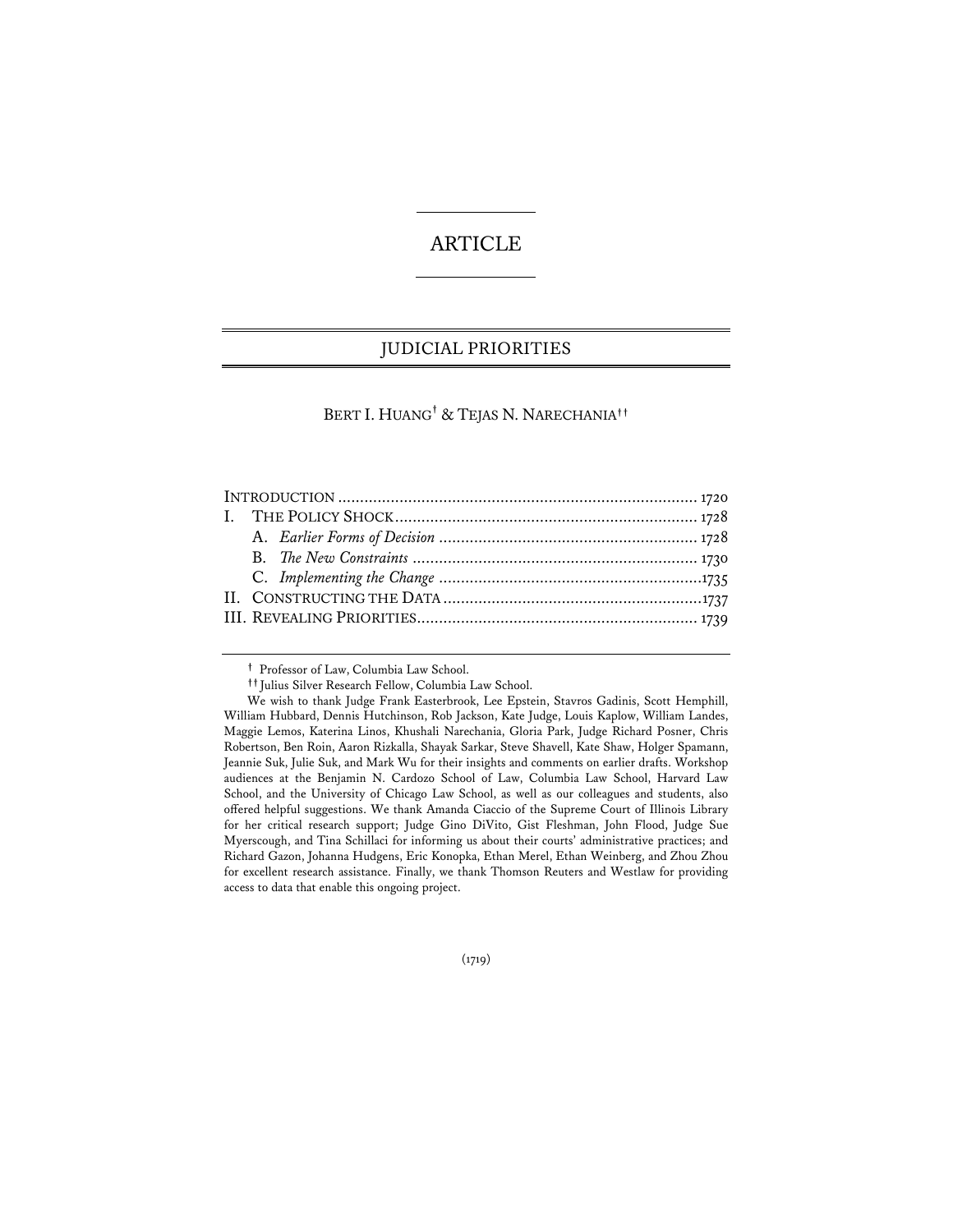1720 *University of Pennsylvania Law Review* [Vol. 163: 1719

| 3. Collegiality and the Judicial Audience  1758 |  |
|-------------------------------------------------|--|
| CONCLUSION: SPILLOVERS IN JUDICIAL CHOICES 1760 |  |

## INTRODUCTION

Imagine this thought experiment:

A new procedural rule caps the raw number of judicial opinions that an appeals court can publish every year. The new cap is roughly half of what the court was publishing before.

As this court's judges begin to triage their opinion-writing, which types of opinions will they continue publishing? Which will they give up? Will the court more readily forgo publishing its affirmances, which are often "easy cases"? Will it nonetheless strive to continue publishing its reversals, which are often "hard cases"—and which offer the lower courts more urgently needed guidance?

Once the rule takes effect, less case law will be made—but which topics will be most affected? Which subject areas will turn out to be higher or lower priorities for this common law court?

Strange as it might seem, such a policy shock in fact occurred. In an unprecedented move,<sup>1</sup> the Illinois Supreme Court in the mid-1990s imposed hard caps on the state's appeals courts, drastically reducing the number of opinions they could publish,**<sup>2</sup>** while also narrowing the formal criteria for

**<sup>1</sup>** *See* Randall Samborn, *Judges in Illinois Told To Be Brief*, NAT'L L.J., July 18, 1994, at A6 ("In an effort to stanch the flow of an 'avalanche' of state appellate court opinions, the Illinois Supreme Court has ordered what appears to be unprecedented limits on the number of published opinions and their lengths . . . . Staff members from the . . . National Center for State Courts and the American Bar Association's Judicial Administration Division said they believed the limits are the first of their kind.").

**<sup>2</sup>** Among the five regional districts of the Illinois intermediate appellate courts, as Part II details, the new caps amounted to cuts ranging from roughly one-third to one-half of prior output. In the aggregate, the five districts' actual reductions amounted to roughly one-half of prior output. For a comparison of these new limits for each of the five districts and their typical prior output, see *infra* Table 1. The accompanying discussion also explains the nonpublication options available to the court and how the criteria for publication changed.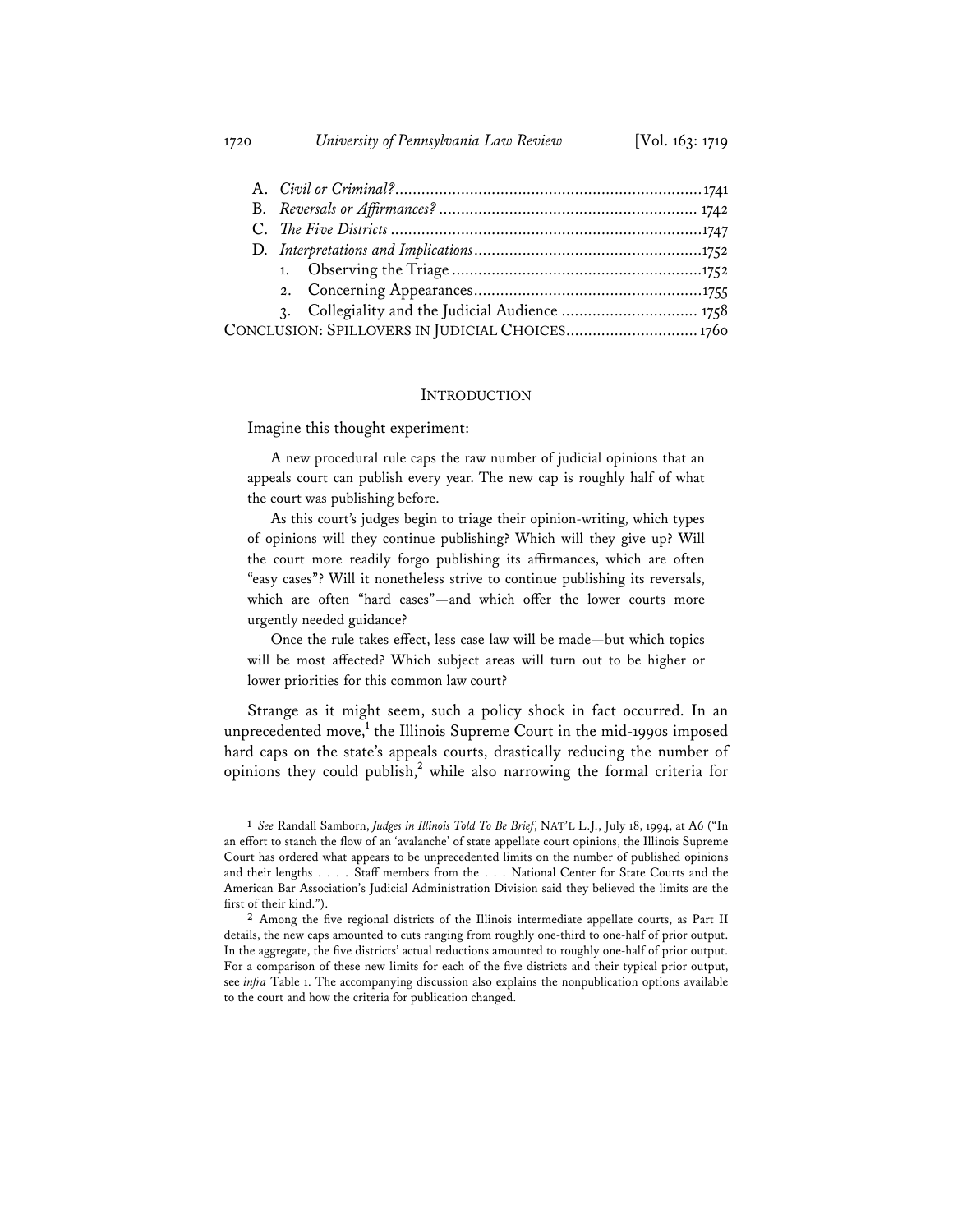opinions to qualify for publication.**<sup>3</sup>** As Part I describes, the high court explained that the amendment's purpose was to reduce the "avalanche of opinions emanating from [the] Appellate Court,"<sup>4</sup> which was causing legal research to become "unnecessarily burdensome, difficult and costly."**<sup>5</sup>**

This unusual and sudden policy shift offers the chance to observe the priorities of a common law court in its production of published opinions. The method we introduce here can be seen as a sort of revealed-preferences approach:<sup>6</sup> when forced to choose, which types of opinions were these courts more likely to continue publishing, and which types were they more likely to abandon?**<sup>7</sup>**

Our method, which seems straightforward, has turned out to reveal more than we expected: it has uncovered more than the simple priorities raised in the thought experiment above. One especially surprising pattern forces us to develop new theories about how *higher-level* judicial priorities such as a concern for outward appearances—compete for influence over judicial choices.

**4** Illinois Supreme Court Administrative Order, M.R. No. 10343 (1994) (Bilandic, C.J., writing in support).

**5** *Id.* (Heiple, J., writing in support).

**6** If one were to spin out the revealed preferences metaphor, one might say that we are observing the impact of a budget shock. To take the metaphor further, one might also imagine that the relative prices of various types of opinions could have changed due to the shift in emphasis in the formal criteria for publication under the new rule. Details about the change in formal criteria are presented below. *See infra* notes 48-51 and accompanying text.

**7** To our knowledge, this is the first study to make use of such an empirical strategy. But, of course, the general literature on judges' publication decisions is vast, ranging from firsthand judicial accounts to empirical studies, which even include empirical studies conducted by judges themselves. For a small sampling of such work, see generally FRANK M. COFFIN, ON APPEAL: COURTS, LAWYERING, AND JUDGING 154-80 (1994); LEE EPSTEIN, WILLIAM M. LANDES & RICHARD A. POSNER, THE BEHAVIOR OF FEDERAL JUDGES: A THEORETICAL AND EMPIRICAL STUDY OF RATIONAL CHOICE (2013); RICHARD A. POSNER, THE FEDERAL COURTS: CHALLENGE AND REFORM 75-82 (1996); Stephen J. Choi, Mitu Gulati & Eric A. Posner, *What Do Federal District Judges Want?: An Analysis of Publications, Citations, and Reversals*, 28 J.L. ECON. & ORG. 518 (2012); Mitu Gulati & C.M.A. McCauliff, *On* Not *Making Law*, 61 L. & CONTEMP. PROBS. 157 (1998); Carl Tobias, Anastasoff*, Unpublished Opinions, and Federal Appellate Justice*, 25 HARV. J.L. & PUB. POL'Y 1171 (2002); David C. Vladeck & Mitu Gulati, *Judicial Triage: Reflections on the Debate over Unpublished Opinions*, 62 WASH. & LEE L. REV. 1667 (2005).

**<sup>3</sup>** According to the new formal criteria for publishing an opinion, whose implementation coincided with the imposition of the numerical caps, "[a] case may be disposed of by an opinion only when the majority of the panel deciding the case determines that  $\dots$  (1) the decision establishes a new rule of law or modifies, explains, or criticizes an existing rule of law; or (2) the decision resolves, creates, or avoids an apparent conflict of authority within the Appellate Court." ILL. SUP. CT. R. 23(a). By contrast, the prior criteria had also allowed publication of an opinion when the case was of sufficient public interest, contributed to the legal literature in explaining historical developments, or was accompanied by a concurrence or dissent. This change is discussed further in Part I.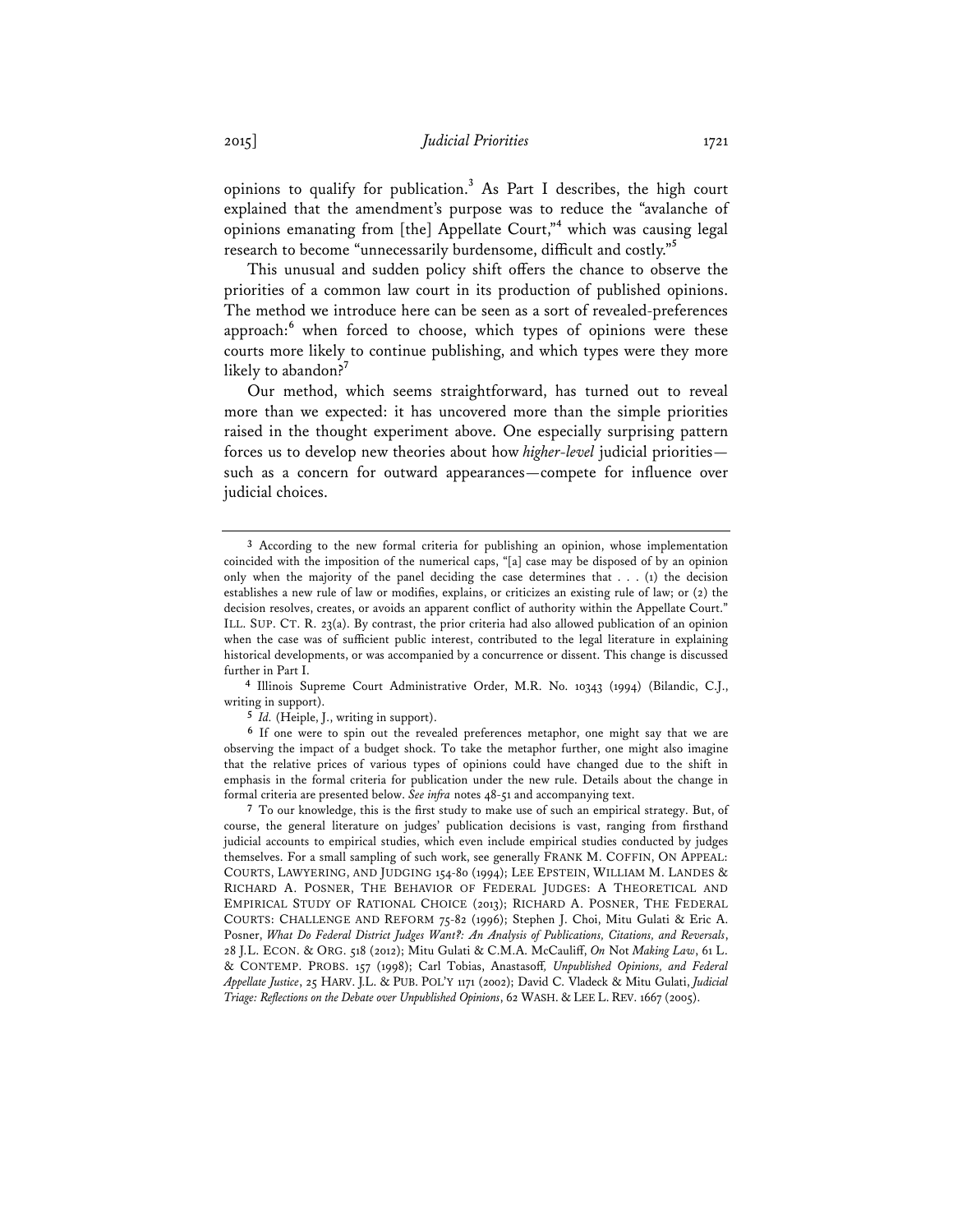We began by constructing two datasets. As Part II explains, the first dataset contains all cases available on Westlaw from the five districts of the Illinois appeals courts in the time period selected for study.**<sup>8</sup>** Second, to reduce concerns about possible effects of the changing composition of the courts over time, we identified a stable sample of judges who were members of these courts for at least three years before the policy change and who continued to sit for at least three years afterwards—that is, for the entirety of the study period. Our second dataset consists only of opinions authored by these judges.**<sup>9</sup>**

The new opinion-writing constraints hit these courts hard. All five districts immediately complied, dropping below their respective caps. Figures 1 through 10 show these dramatic drops both in the aggregate and in each district.**<sup>10</sup>** This sudden curtailment of publication is also clearly seen in our stable sample of judges.**<sup>11</sup>** To see which types of cases the judges prioritized for publication, we divided the data between civil and criminal cases, as well as between reversals and affirmances,**<sup>12</sup>** and compared the numbers and rates of published opinions among the resulting groups.**<sup>13</sup>**

**<sup>8</sup>** These Westlaw cases contain both those that were officially designated for publication by the courts and those that were not. (Virtually all of the latter are entries in "tables" of the reporter or very short descriptions of a case outcome.) Our data are more fully described in Part II.

**<sup>9</sup>** *See infra* Part II. Our use of this stable sample of judges reduces—but, of course, does not eliminate—the possible influence of the courts' changing composition. These judges decided cases in panels and were surely influenced by each other's work in other ways as well. Still, we find the close similarity of the results in our full sample and in this more selective sample reassuring.

**<sup>10</sup>** In reporting our principal findings, we emphasize those patterns that seem to be common across districts, despite their many differences. But we also take care to identify those districts whose reactions have unique characteristics—keeping in mind that the districts vary in their case compositions, baseline reversal and publication rates, administrative practices, and so forth.

**<sup>11</sup>** *See infra* Figures 3, 5. As with variations among districts, of course, variations among judges' reactions to the new rules and caps were also to be expected. Consider one federal judge's rather sharp comment that "[s]ome appellate judges like to see their own deathless prose in published format, while others much prefer the unpublished mode, and are perfectly happy with assignments to put out decisions for nonpublication by the dozens." Philip Nichols, Jr., *Selective Publication of Opinions: One Judge's View*, 35 AM. U. L. REV. 909, 924 (1986). But the aggregate patterns in this stable sample of judges are strikingly similar to those in the full population.

**<sup>12</sup>** Other breakdowns or categories are of course possible. This initial study, however, focuses on these fundamental binaries. For an example of the finer categories that may be identifiable based on textual parsing of the opinions, consider the data we present about a special set of government agency cases (roughly speaking, workers' compensation cases) in Appendix Figure 4. We discuss these cases in Part III.

**<sup>13</sup>** That is, we divided the datasets into the four categories of criminal reversals, criminal affirmances, civil affirmances, and civil reversals. The impact of the policy shock on publications, broken down into these four categories, can be seen in Figure 4, as well as in Table 2 and Appendix Table 2. Part II provides further detail regarding how we identified the categories.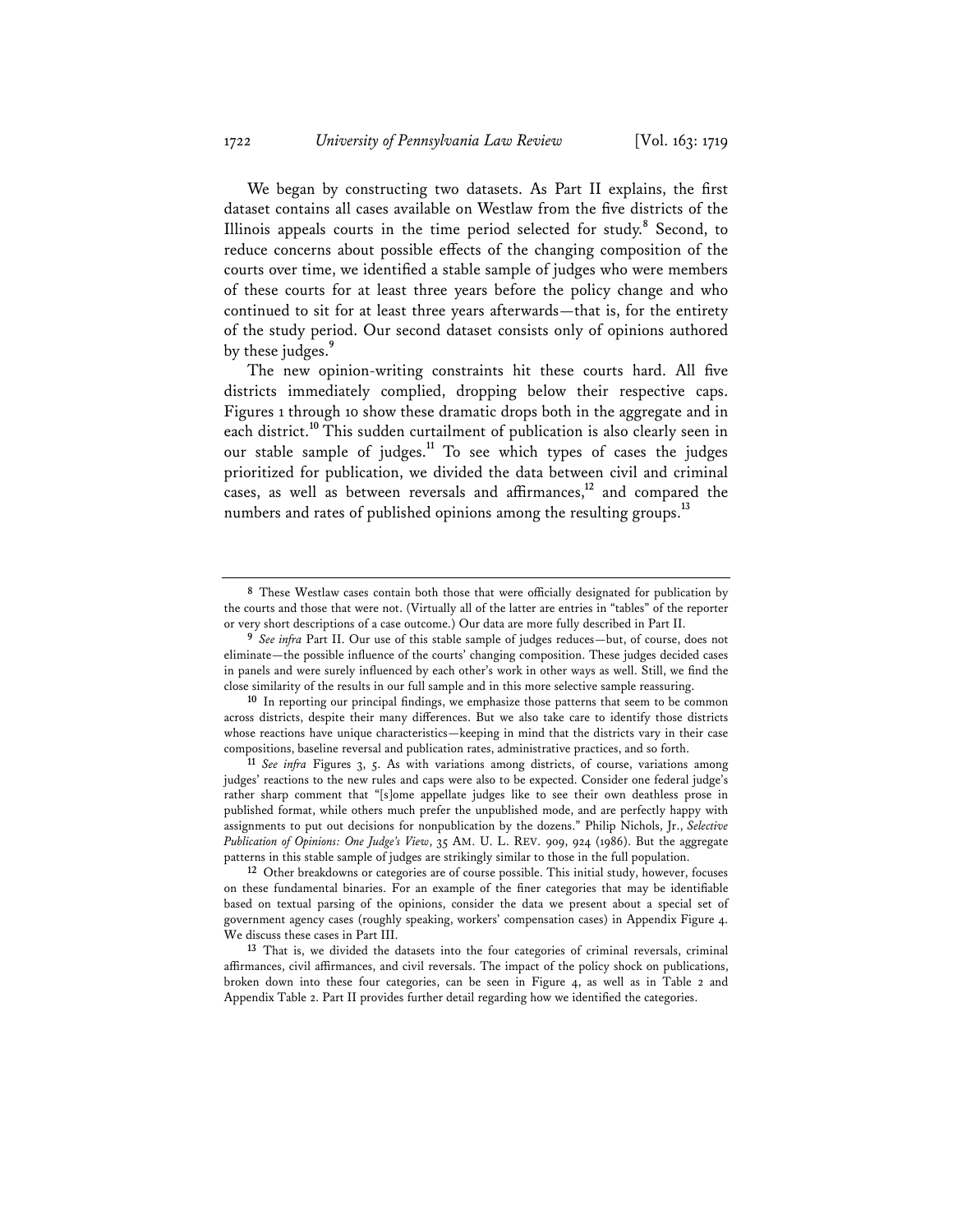## 2015] *Judicial Priorities* 1723

We observe first that as these courts were forced to triage, they seemed to favor civil cases over criminal cases—cutting back the publication of opinions less among civil cases than among criminal cases. Although the districts varied in their reactions,**<sup>14</sup>** the decline in the number of published criminal opinions (a sixty-three percent drop) was greater in the aggregate than for civil opinions (a forty-four percent drop).**<sup>15</sup>** A natural interpretation is that a greater share of criminal than of civil opinions were deemed sufficiently low priority to be dropped from publication: as the bar for publication was raised—whether by the caps, by the new formal criteria, or by both—the share of formerly publishable opinions disqualified by this higher bar was greater among criminal than among civil cases.**<sup>16</sup>**

One might have guessed to the contrary (as we did) that these courts would instead favor criminal cases for publication,**<sup>17</sup>** given the importance of public reasoning in decisions about criminal punishment.**<sup>18</sup>** But predicting the opposite would also have been sensible: criminal appeals may raise

**16** Our further analysis will complicate this seemingly simple interpretation, and a more subtle and refined account is offered in the Conclusion.

**<sup>14</sup>** One worry of the Illinois bench and bar about the new opinion-writing limits was that different judicial districts might favor or abandon different categories of cases: "What if the judges in the Fourth and Fifth Districts decided that the only cases which would presumptively merit opinion would be in the areas of product liability or [the Federal Employers Liability Act?] If the Second District, likewise, decided that [eminent domain cases] . . . would have presumptive priority, what happens to the remainder? Practicing attorneys could easily see all of the law in a particular area coming from one part of the state." David R. Parkinson, *More Comments on the Recent Page and Rule 23 Ordered Opinions*, ILL. ST. B. ASS'N CRIM. JUST. NEWSL. (Ill. State Bar Ass'n, Springfield, Ill.), Dec. 1994, at 2, 3. Of course, the districts' reactions might also vary simply due to the differing natures of both the criminal and civil dockets that one might expect between a densely populated urban district such as the First District, which covers much of Chicago, and a more rural district such as the Fifth District.

**<sup>15</sup>** See *infra* Table 2, which reports the criminal–civil comparison for all five districts combined, as well as for each individual district. The two most populous districts—the First District and Second District, which together cover much of Chicago and its northern suburbs showed a large gap between criminal and civil opinions in terms of percentage drops in opinions, with criminal opinions dropping more than civil. So did the Fifth District, which is one of the three smaller districts. But the remaining two—the Third District and the Fourth District showed small gaps. None of the districts showed a gap in favor of criminal opinions.

**<sup>17</sup>** Such an expectation would also align with the formal precedence that criminal appeals are often afforded in the internal procedures of appellate courts, such as in scheduling or in the granting of oral argument. Indeed, Illinois adheres to such a rule. *See* ILL. SUP. CT. R. 611(a) (stating that in the "sequence and manner of calling cases for oral argument . . . priority shall be given to appeals in criminal cases over appeals in civil cases").

**<sup>18</sup>** Consider Judge Patricia Wald's complaint two decades ago: "When I came onto the D.C. Circuit in 1979, we rarely if ever disposed of a criminal appeal without an opinion; now we handle 72% that way." Patricia M. Wald, *The Rhetoric of Results and the Results of Rhetoric: Judicial Writings*, 62 U. CHI. L. REV. 1371, 1374 (1995). Her comment suggests both that criminal appeals were once thought to be inherently publication-worthy and that these practices or habits can change dramatically over time.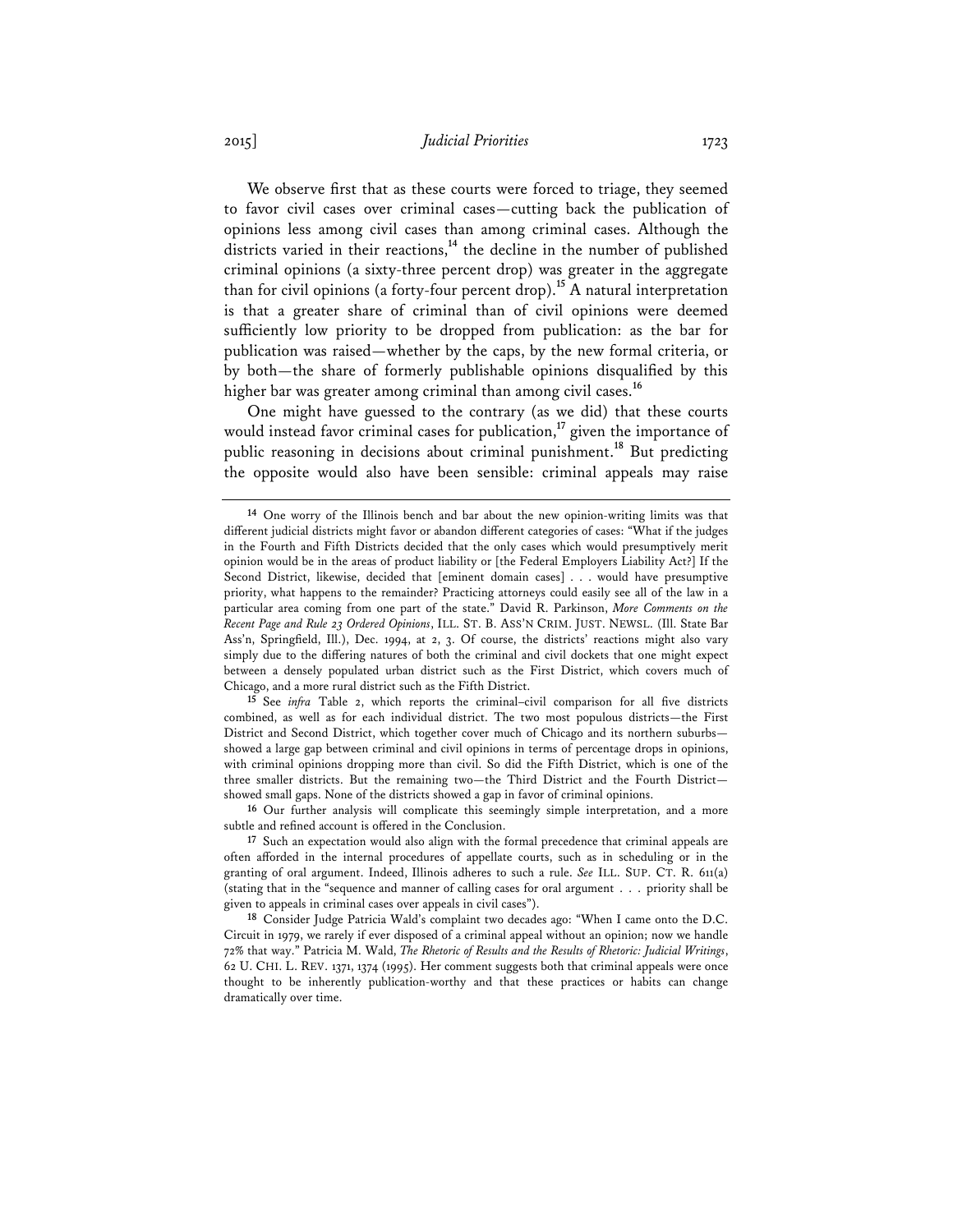similar or repetitive issues, while the civil docket consists of a more varied portfolio of areas of law, each needing an independent body of precedent.**<sup>19</sup>** Also, there may have been a wider range of acceptable reasons to publish criminal opinions *before* the rule change than after the new rules narrowed the official criteria for publication.**<sup>20</sup>**

We encountered something more puzzling, however, in our comparisons of reversals and affirmances. As one might have expected, these courts seemed to favor reversals over affirmances; we observed greater drops in the publication of opinions affirming lower court decisions than of opinions reversing the lower court.<sup>21</sup> By virtually any account, reversals should be more deserving of publication: they often raise harder issues (in fact, different judges have already disagreed), and they address issues on which the lower courts evidently need guidance.**<sup>22</sup>** No doubt many affirmances also lay down useful precedent, and some reversals fix fact-bound errors of little interest to case law.**<sup>23</sup>** But it would not have surprised us to see the number

**21** To be clear, the findings described here are about *published* reversals and affirmances—that is, about the number of reversals and affirmances chosen for publication before and after the policy shock. These statements are not about the overall rates of reversal and affirmance, which the data show not to be systematically affected by the rule changes. We discuss the implications of this contrast below and in Part III.

**23** *Cf.* Frank M. Coffin, *Grace Under Pressure: A Call for Judicial Self-Help*, 50 OHIO ST. L.J. 399, 401 (1989) ("If ways could be found to identify, with economy, which cases present merely

**<sup>19</sup>** The view that criminal appeals tend not to raise precedent-worthy issues has been echoed by at least one federal appellate judge. *See* Boyce F. Martin, Jr., *In Defense of Unpublished Opinions*, 60 OHIO ST. L.J. 177, 178 (1999) ("Roughly twenty-five percent of the cases on the Sixth Circuit docket are federal criminal cases of some sort, and another thirty percent are various forms of federal and state prisoner petitions. What can we add on these subjects that is new and worthwhile?" (footnote omitted)).

**<sup>20</sup>** We emphasize that the data do not help us distinguish between two possible (and perhaps coexisting or complementary) reasons for a court to cut back on publication in a given category of cases. First, some opinions may no longer merit publication due to the generally higher bar. Second, some specific opinions may no longer merit publication because the new criteria now exclude the rationale that would have supported publication before. For instance, the public importance of the case was a reason for publication recognized under the old Rule 23 but not under the new Rule 23.

**<sup>22</sup>** While not universal, the presumption that reversals should be published is common among appellate courts. In fact, reversal is sometimes listed as a formal criterion for publication. See, e.g., D.C. CIR. R.  $36(c)(2)(F)$  (stating that a decision will be published if, among other reasons, "it reverses a published agency or district court decision, or affirms a decision of the district court upon grounds different from those set forth in the district court's published opinion"). Yet as one federal appellate judge has observed, "[w]hatever the rules say, the proportion of reversed decisions left unpublished ought to be and usually is small. However, some circuits seem to take joy in not publishing a very high proportion of their reversals, notably the Sixth." Nichols, *supra* note 11, at 926. Judge Nichols's view of the Sixth Circuit may be outdated, however, or at least contested. *See* Martin, *supra* note 19, at 186-87 ("Whether a decision is a reversal does weigh into the calculus, and we produce a relatively low number of unpublished reversals . . . . It is fair to say that reversals or opinions with dissents are almost always published.").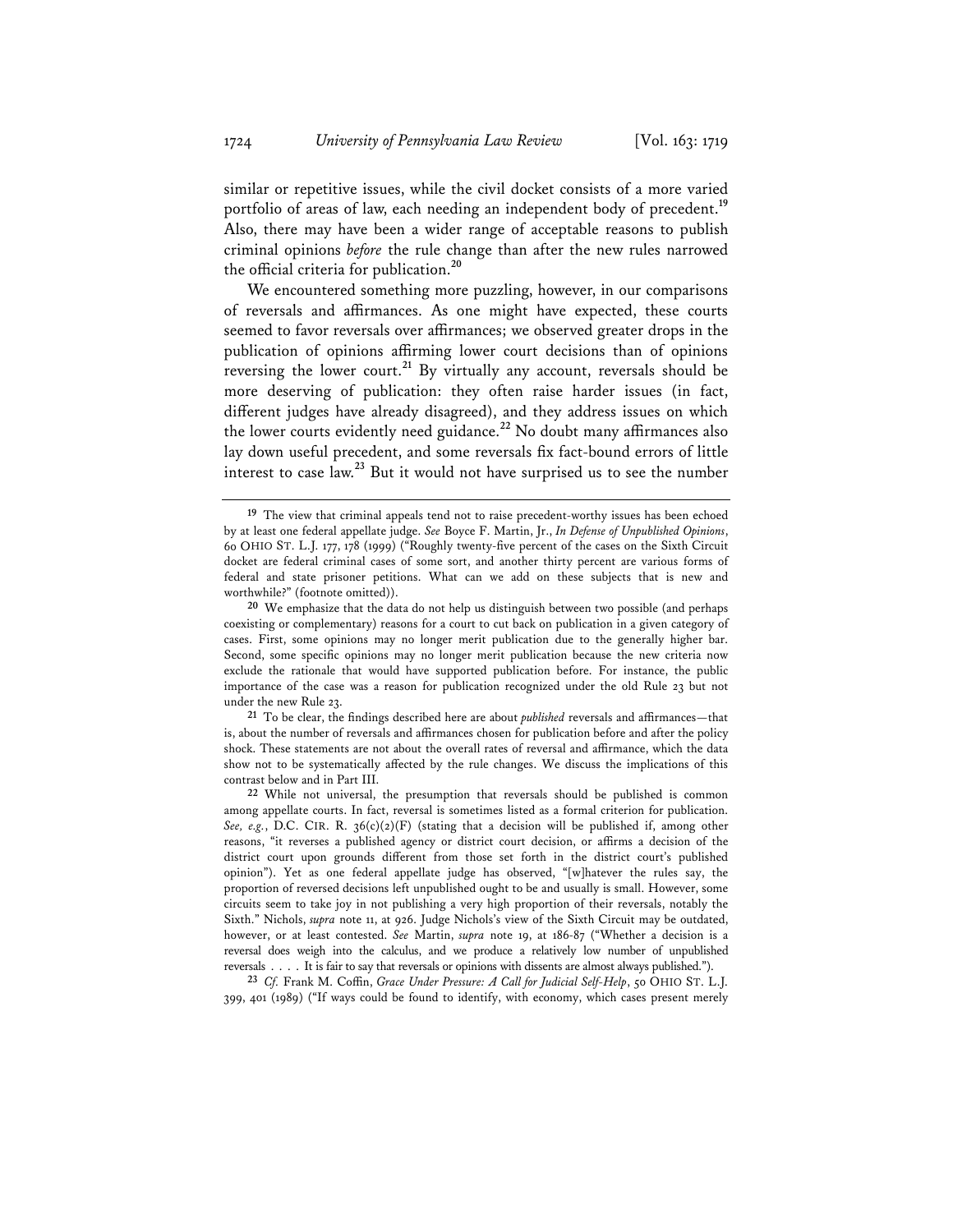of published reversals barely budge and thereby see most of the policy's impact fall on affirmances. Instead, the data show a sizeable drop in the publication of reversals: in the five districts taken together, less than thirty percent of reversals were published after the policy change, compared to over fifty percent before.

Looking into this question further led us to notice a striking and surprising pattern, one that is found in each of the five districts, and in both the civil and criminal dockets. Before the policy shock, published affirmances greatly outnumbered published reversals**<sup>24</sup>**—yet when both collapsed under the new constraints, *they tended to land at virtually the same level.***<sup>25</sup>** Moreover, the volume of published reversals and of published affirmances remained roughly similar thereafter, often as if tracking each other. This pattern is evident in Figures 2 through 10.

This unexpected pattern, which appears across districts and across categories of cases, invites hypothesis. One possibility is that the new rules led these courts to limit publication to mainly the "hard cases"—cases in which the law is indeterminate—and that such cases might be expected to fall roughly half as reversals and half as affirmances. Closer analysis of the content of these published opinions, in future work, may shed more light on this theory.

But a rough balance is not all that we see: Figures 2 through 10 show in many time periods—across districts, across case types, and even among individual judges—what looks like actively managed numerical matching of published reversals and affirmances. And tellingly, when published affirmances and reversals are not tracking each other, affirmances outnumber reversals among published opinions much more often than the other way around. And so the "hard cases" theory cannot be a complete explanation, given these additional patterns.**<sup>26</sup>**

The story that seems most plausible is that these courts, in choosing which opinions to publish, did so with an eye toward appearances: even as

issues of error correction and which involve 'lawmaking' questions, appellate courts could easily assign the former to a summary form of disposition and reserve the latter for extended analysis and discussion.").

**<sup>24</sup>** The only exception was in the Fifth District, which began with affirmances already very close to the number of reversals. *See* Section III.C (discussing data from the Fifth District). Indeed, the number of affirmances closely tracked the number of reversals even before the policy shock.

**<sup>25</sup>** The drop in affirmances varied greatly among the districts, as one might have expected, thus making the regularity of the post-shock matching landings (of the number of published reversals and affirmances) all the more remarkable. *See* Figures 6-10.

**<sup>26</sup>** Even if some version of a "hard cases" account might allow for more affirmances than reversals to result (among published opinions), it is not obvious how such a story would also generate the periods of close tracking that we do observe.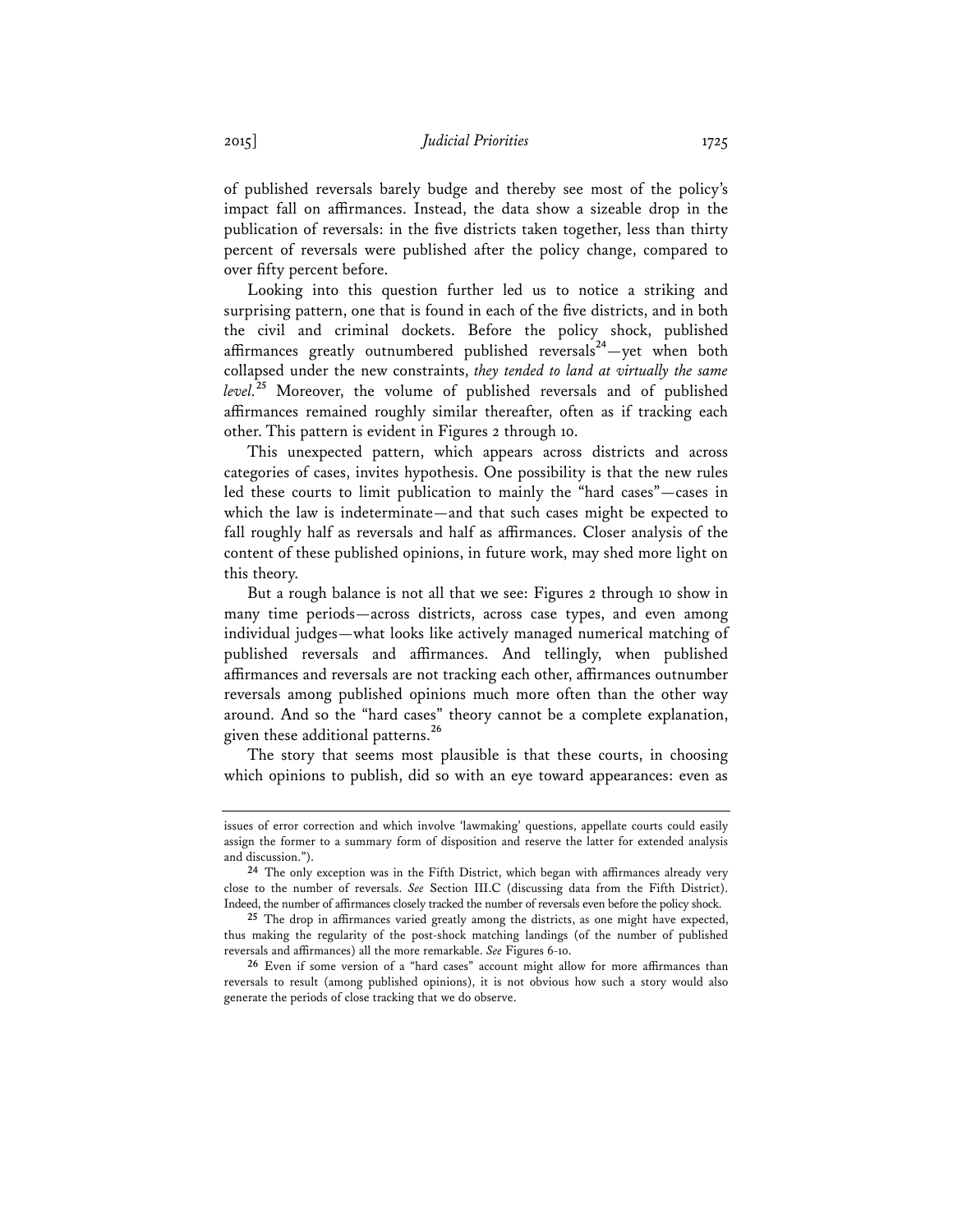they were forced to cut back on publishing affirmances, they did not want to publish noticeably more reversals than affirmances. They were seeking to avoid creating the impression that the trial courts were getting it wrong more often than right.**<sup>27</sup>**

In fact, by managing the balance of visible reversals and affirmances, the appellate courts were actually *countering* a misimpression. The true reversal rate was lower than what outside observers might infer based on only the published opinions. The trial courts were in fact doing a better job than it might have publicly seemed.

We thus suspect that we are seeing a sort of higher-order preference, or super-priority, at work. In Part IV, we elaborate on possible motivations, including managing perceptions of the quality of the state's trial courts and avoiding undue embarrassment for the trial bench. While it is by now a familiar insight that trial judges may be reversal-averse, here we may be seeing an appellate court show a sort of a reciprocal concern: reproach-aversion.**<sup>28</sup>**

The data suggest not only the presence of such a super-priority for these courts,**<sup>29</sup>** but also how this concern for appearances interacts with their other higher-order concerns. A hierarchy among super-priorities becomes evident when we compare the patterns of outcomes among all cases (published or not) with the patterns among only the published opinions. The data show that the *overall* reversal and affirmance numbers remain stable despite the policy shock, even when the numbers of *published* reversals and affirmances change dramatically. Compare Figure 2 with Appendix Figure 2. This contrast is notable because, in theory, these courts could have managed appearances in a different and troubling way: by changing the outcomes of some cases slated for publication from reversal to affirmance. Instead, it seems that these courts chose simply to publish more of the affirmances.

To fix ideas, imagine a contest among three stylized super-priorities: first, reaching the desired substantive outcomes, or "accuracy" for short; second, "appearances," as already described; and third, "selectivity," or publishing only opinions useful for the case law (as the Illinois Supreme Court instructed the appeals courts to do). The data suggest that these

**<sup>27</sup>** It is common among observers to assess the quality of a court's work by its apparent performance on appellate review, even if such inferences have obvious shortcomings. *See infra* note 134.

**<sup>28</sup>** One might see this as a vertical cousin of horizontal "dissent aversion." *See generally* Lee Epstein, William M. Landes & Richard A. Posner, *Why (and When) Judges Dissent: A Theoretical and Empirical Analysis*, 3 J. LEGAL ANALYSIS 101 (2011) (describing "dissent aversion" among appeals judges). On "reversal aversion" among trial judges, see generally Choi et al., *supra* note 7.

**<sup>29</sup>** One cannot infer, of course, that any other courts—or even these same courts at a different time—would hold this same super-priority or give it the same weight.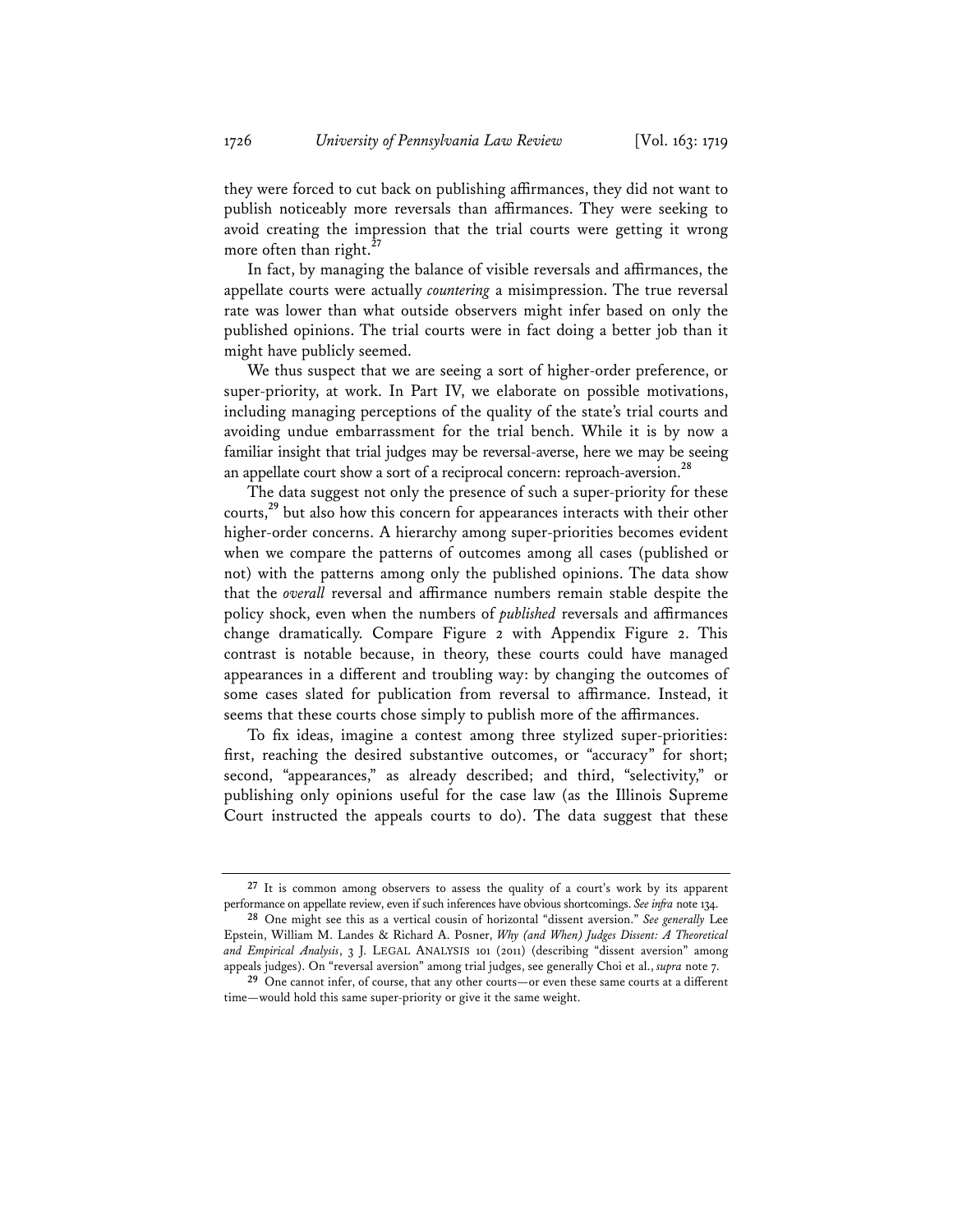courts valued accuracy and appearances over selectivity. And they sustained the first two by sacrificing the third.

One upshot of this ordering is that there may have been spillovers among the cases in these courts, a possibility that the Conclusion explores. In brief, a court's decision to publish a reversal may have depended on which opinions it had already published so far that year, and on whether more affirmances can be published—concerns unrelated to the true publication-worthiness of the case at hand.

A further lesson emerges in addressing a critical question about our assumptions: why should outward appearances be assumed to depend mainly on *published* opinions? The short answer is that a vast gap in visibility existed between published and unpublished decisions from the Illinois appeals courts during the time period that we studied (quite unlike today's easy access to so-called unpublished opinions).**<sup>30</sup>** Neither the name of the trial court judge nor the reasoning of the appeals court was reported publicly in unpublished decisions; the bound reporters and electronic services generally stated little more than the case name and the disposition, usually in a one-line table entry.**<sup>31</sup>** This format not only obscured the nature of the error leading to a reversal or remand, but also gave outside observers practically no reason to consult those tables in the first place.**<sup>32</sup>**

Such barebones reporting of unpublished decisions virtually ensured that outside perceptions would be based mainly on published opinions.**<sup>33</sup>**

**33** It is possible, of course, that some sophisticated observers would recognize that little can be learned about overall reversal rates (save perhaps an upper bound) from observing only the published opinions; our appearances-based account supposes that there are nonetheless important

**<sup>30</sup>** An asymmetry in salience between published and unpublished opinions may persist even in an era in which unpublished decisions are more readily accessible. Consider a recent episode in which the U.S. Court of Appeals for the Seventh Circuit reversed several decisions of the Social Security Administration (SSA) by published opinion while diverting its affirmances of SSA decisions to unpublished dispositions. This lopsidedness apparently affected public perception of the SSA's work. Debra Cassens Weiss, *Posner Opinion Takes Aim at Denial of Disability Benefits; Is It a 7th Circuit Trend?*, A.B.A. J. (Aug. 21, 2014), *available at* http://www.abajournal.com/news/ article/posner\_opinion\_takes\_aim\_at\_denial\_of\_disability\_benefits\_is\_it\_a\_7th\_circu.

**<sup>31</sup>** Other courts, including the U.S. Court of Appeals for the Third Circuit, have used different forms of such truly unpublished opinions. *See* Gulati & McCauliff, *supra* note 7, at 162 (describing the Third Circuit's "Judgment Order," which is also termed "without-comment disposition").

**<sup>32</sup>** For these reasons, moreover, we think that our context also departs from the folk wisdom about federal courts today that it can be more embarrassing for a judge to be reversed in an unpublished decision than in a published opinion. A combination of factors about the unpublished decisions in our context—particularly not naming the trial judge and not inviting interest from observers—probably meant that the Illinois trial judges may well have preferred an *unpublished* reversal. We discuss such collegiality concerns more fully in Section III.D.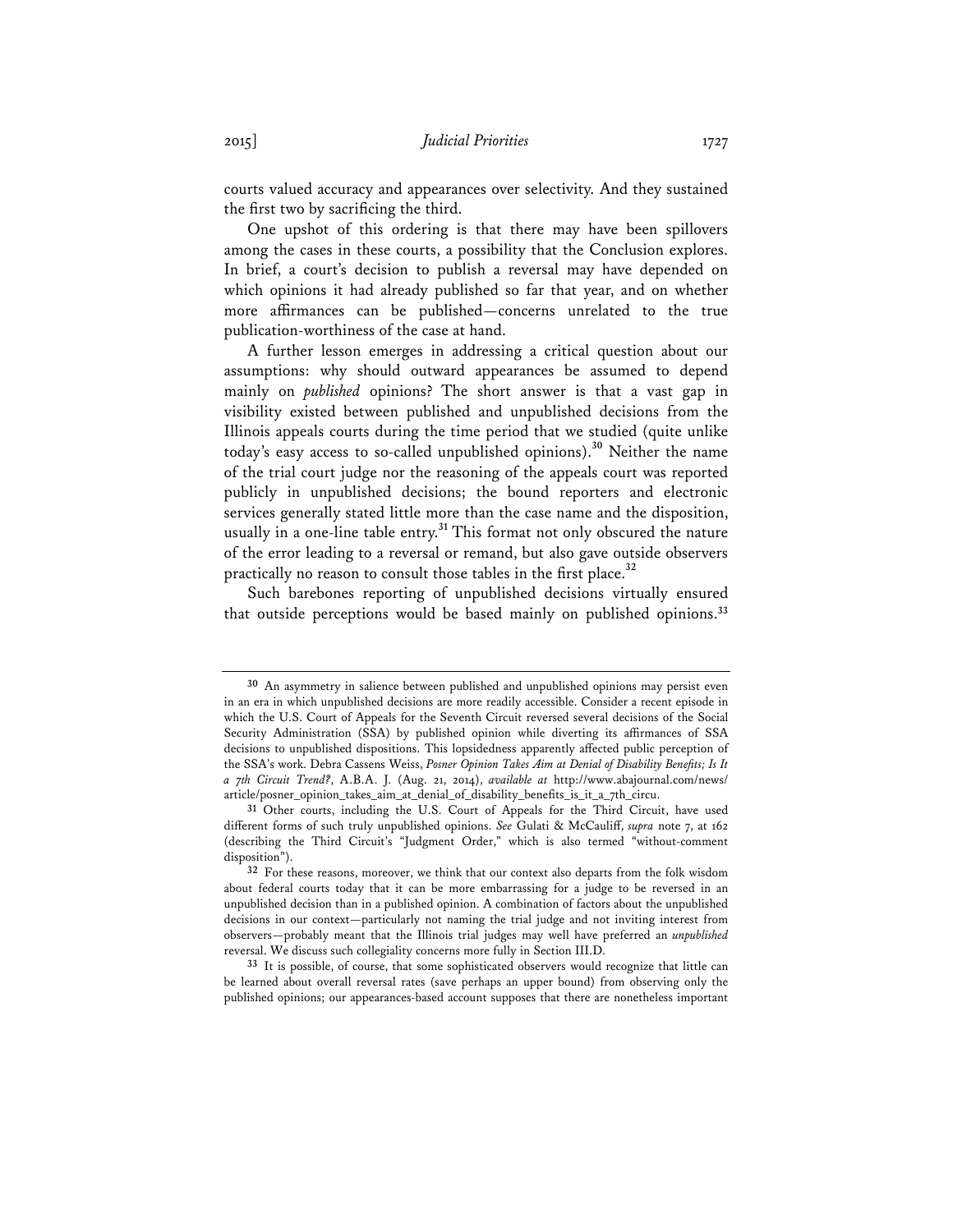Meanwhile, the true reversal rate, including unpublished decisions, remained obscure.**<sup>34</sup>** It was thanks to this strong asymmetry of salience between published and unpublished decisions that these courts could manage outward appearances without also distorting the actual outcomes of cases. It is common for researchers to note that published opinions are not representative of the population of cases—but remarkably, in this episode, the courts themselves seem to be making use of that fact.

In other words, what we may be seeing are common law courts using the principal "medium" of judicial expression—the production of texts of varying formats and visibilities—to convey information beyond the content of individual opinions. The judicial medium may thus be better understood more broadly, as allowing courts to signal to multiple audiences (with signals of varying shades) also through the macro characteristics of the corpus of its decisions.

#### I. THE POLICY SHOCK

Before turning to a closer examination of the effects of the Illinois Supreme Court's unprecedented limitations on the state's appellate courts, a brief history of the Illinois rules concerning the publication of judicial opinions helps set the stage.

#### A. *Earlier Forms of Decision*

Since 1972, the disposition of appellate cases in Illinois's state judiciary has been governed by various versions of Illinois Supreme Court Rule 23. As originally promulgated, Rule 23 provided the appellate courts with two options for the disposition of cases: a circuit court could publish a traditional precedential opinion, or for a small set of cases that were easily affirmed,**<sup>35</sup>** a nonprecedential "memorandum opinion" could suffice. But

audiences (as perceived by the appeals judges) who might not so fully discount (or who the judges think might not discount) the informational value of the visible evidence.

**<sup>34</sup>** As noted above and evident in the Appendix, the overall reversal rate is stable throughout the time period of our study and was unaffected by the policy shock.

**<sup>35</sup>** Memorandum opinions could be used for cases in which no error of law appears, an opinion would have no precedential value, and one or more of the following circumstances exists: (a) a judgment in a civil case is not against the manifest weight of the evidence; (b) a judgment in a civil case entered upon allowance of a motion for directed verdict should be affirmed because all of the evidence, when viewed in the light most favorable to the appellant, so overwhelmingly favors the appellee that no contrary verdict based on that evidence could ever stand; (c) in a criminal case the evidence is not so unsatisfactory as to leave a reasonable doubt as to defendant's guilt; or (d) the decision of an administrative body or agency reviewed under the provisions of the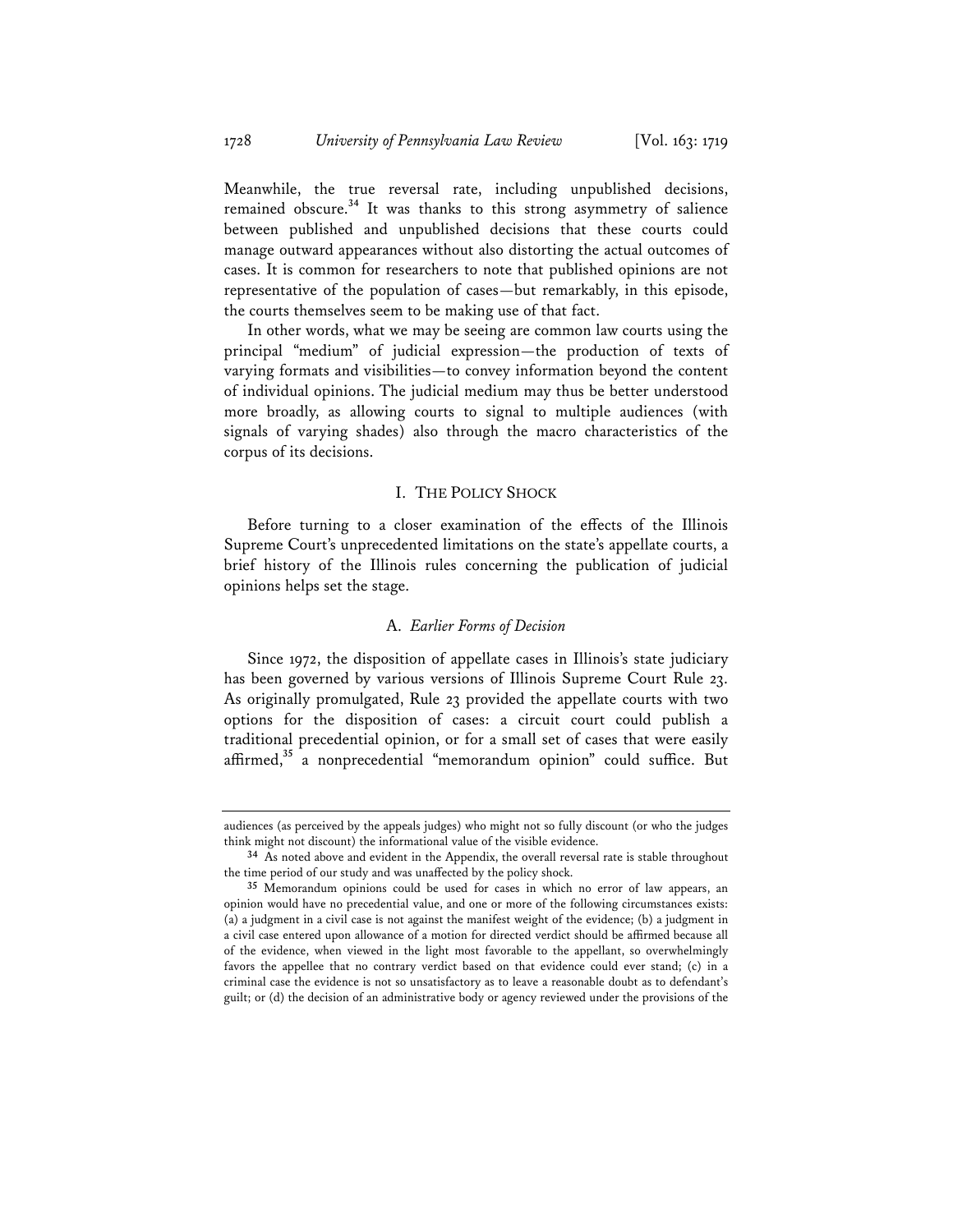even for those cases where the rule might apply, memorandum opinions (known colloquially as Rule 23 orders) were rarely issued, and so the court amended the rule in 1975 to encourage greater use of the alternative form.**<sup>36</sup>**

The 1975 amendment left the two disposition forms intact, but "broaden[ed] considerably the power of the appellate courts to dispose of cases without opinion."**<sup>37</sup>** Under the revised rules, opinions were reserved for cases that met one of five outlined criteria;**<sup>38</sup>** in cases that did not meet this standard, the court was to issue a written order that "succinctly state[d] the facts, the contentions of the parties, the reasons for the decision, the disposition, and the names of the participating judges."**<sup>39</sup>** These short-form dispositions were explicitly deemed "not precedential" and were not to be published.**<sup>40</sup>**

This second iteration of the Illinois rule was consistent with similar rules that governed the vast majority of state appellate courts<sup>41</sup> and that were embroiled in a controversy regarding the propriety of such nonprecedential dispositions.**<sup>42</sup>** In Illinois, that controversy came to a head in 1983, when the Illinois State Bar Association, lamenting the loss of

**42** *See, e.g.*, Martha J. Dragich, *Will the Federal Courts of Appeals Perish if They Publish? Or Does the Declining Use of Opinions to Explain and Justify Judicial Decisions Pose a Greater Threat?*, 44 AM. U. L. REV. 757, 768-80 (1995) (arguing for the importance of opinion publication); Robert J. Martineau, *Restrictions on Publication and Citation of Judicial Opinions: A Reassessment*, 28 U. MICH. J.L. REFORM 119, 128-145 (1994) (same). For later work on the matter, see, for example, Danny J. Boggs & Brian P. Brooks, *Unpublished Opinions and the Nature of Precedent*, 4 GREEN BAG 2D 17, 23 (2000) (arguing that the contemporary controversy surrounding unpublished opinions is rooted in a failure to distinguish between two kinds of precedent in opinions: analogical and rule-setting).

Administrative Review Act and confirmed by the circuit court is not against the manifest weight of the evidence. ILL. SUP. CT. R. 23 (Committee Comments).

**<sup>36</sup>** *Id.*

**<sup>37</sup>** *Id.*

**<sup>38</sup>** The five criteria were (1) the case involves an important new legal issue or modifies or questions an existing rule of law; (2) the decision considers a conflict or apparent conflict of authority within the appellate court; (3) the decision is of substantial public interest; (4) the opinion constitutes a significant contribution to legal literature by either an historical review of law or by describing legislative history; or  $(5)$  the case included a concurring or dissenting opinion (unless the panel unanimously decided to forgo publication). ILL. SUP. CT. R. 23 (Historical and Statutory Notes).

**<sup>39</sup>** *Id.*

**<sup>40</sup>** *Id.*

**<sup>41</sup>** *See generally* Melissa M. Serfass & Jessie L. Cranford, *Federal and State Court Rules Governing Publication and Citation of Opinions*, 3 J. APP. PRAC. & PROCESS 251 (2001) (explaining and analyzing "the basic guidelines for publishing opinions and citing unpublished opinions in the federal courts of appeals and the appellate courts of the fifty states and the District of Columbia"). *See also* Keith H. Beyler & Clarold L. Britton, *Supreme Court Rule 23: An Empirical Study*, 76 ILL. B.J. 324, 324 (1988) (explaining that "[t]he great majority of states having intermediate appellate courts have adopted rules that limit the publication and use of the decisions of those courts").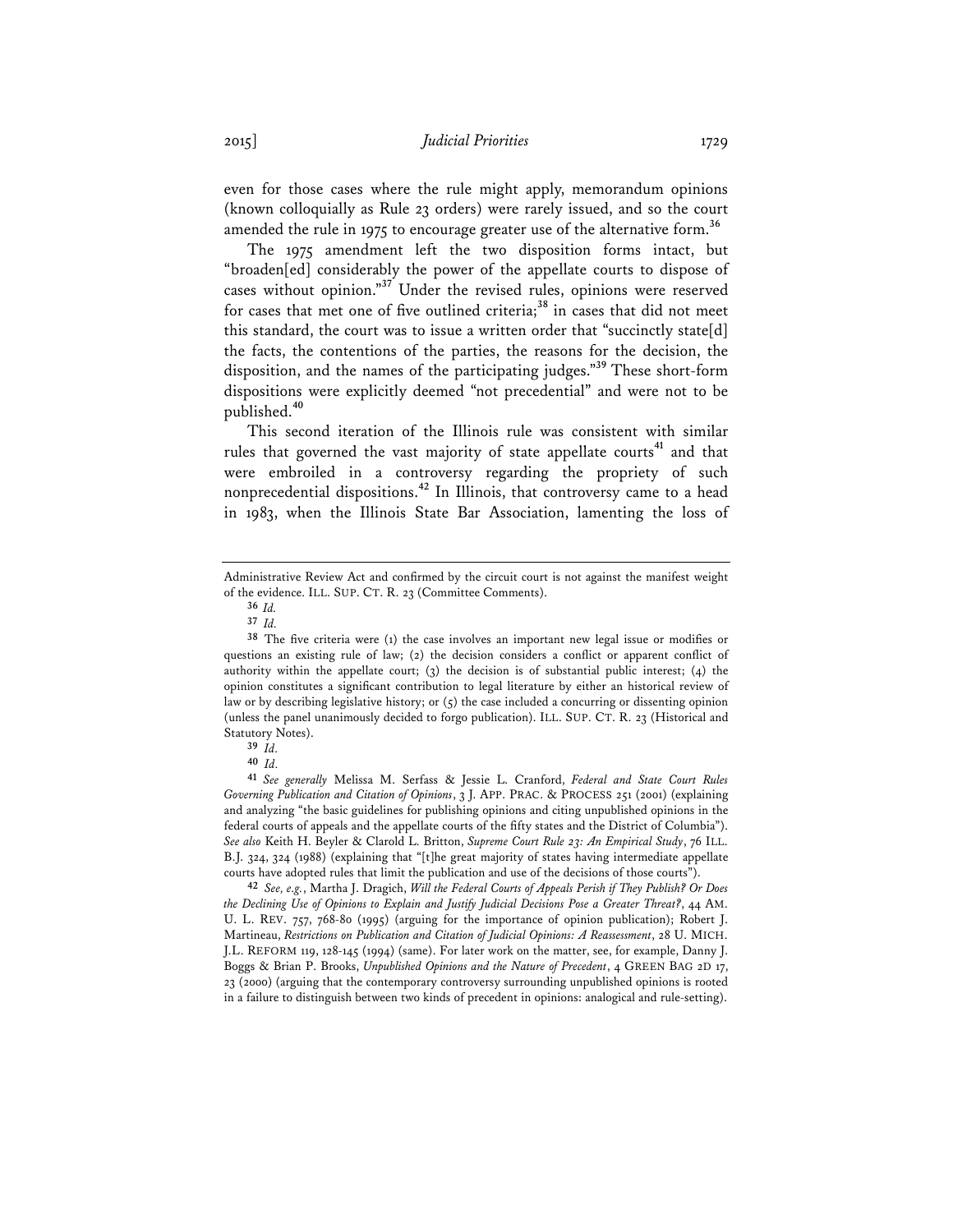precedent, called for the repeal of Rule 23.**<sup>43</sup>** Responding to such public criticism of the increased use of Rule 23 orders, the courts pulled back after 1983.**<sup>44</sup>** Despite the courts' adjustments to their practice, the controversy persisted, and in 1988, the Illinois State Bar Association called on the state's supreme court to amend the rule to expand the categories of cases for which opinions were appropriate and to increase the utility of memorandum dispositions.**<sup>45</sup>** Although little came of those proposed amendments, the Illinois Supreme Court did decide to enact far-reaching changes to Rule 23 six years later, on June 27, 1994.**<sup>46</sup>**

#### B. *The New Constraints*

The resulting amendment took Rule 23 in precisely the opposite direction of the amendments proposed by the Illinois State Bar Association six years earlier. The 1994 amendment—which in effect "rewrote the rule"**<sup>47</sup>**—enacted two main substantive changes. First, the amendment strengthened the "presumption against disposing of Appellate Court cases by full, published opinions" by significantly constraining (and not expanding, as had been hoped) the range of criteria for publication.**<sup>48</sup>**

Second, the revised rule created a new form of nonprecedential opinion. In addition to the familiar Rule 23 orders, the court invented an even shorter disposition form: the "summary order."**<sup>49</sup>** The class of cases for which summary orders were appropriate was analogous to (but larger than)

ILL. SUP. CT. R. 23(a).

**49** ILL. SUP. CT. R. 23(c).

**<sup>43</sup>** Beyler & Britton, *supra* note 41, at 325 n.3 (noting Res. of Ill. St. Bar Ass'n, 1983 Annual Meeting (June 24, 1983) (Agenda Item IX.A)).

**<sup>44</sup>** *Id.* at 326 chart 3.

**<sup>45</sup>** *See id.* at 332 (noting the text of the proposed amendments). The proposed amendments would have expanded the categories of cases for which publication was appropriate, made unpublished decisions reviewable by the Illinois Supreme Court, and allowed parties to seek publication of a decision. *Id.* The only part of this proposal that seems to have been adopted is the provision allowing a party to move the court to designate a decision for publication. *See* ILL. SUP. CT. R. 23 (Historical and Statutory Notes).

**<sup>46</sup>** *Id.* (Historical Notes); Illinois Supreme Court Administrative Order, M.R. No. 10343 (1994).

**<sup>47</sup>** ILL. SUP. CT. R. 23 (Historical Notes).

**<sup>48</sup>** *Id.* (Committee Comments). The amendment removed three of the five categories of opinions that the rule had deemed suitable for publication. (Recall that the Illinois State Bar Association had proposed expanding the criteria to include seven categories of opinions.) The amended rule provided that

<sup>[</sup>a] case may be disposed of by an opinion only when a majority of the panel deciding the case determines that . . . (1) the decision establishes a new rule of law or modifies, explains or criticizes an existing rule of law; or (2) the decision resolves, creates, or avoids an apparent conflict of authority within the Appellate Court.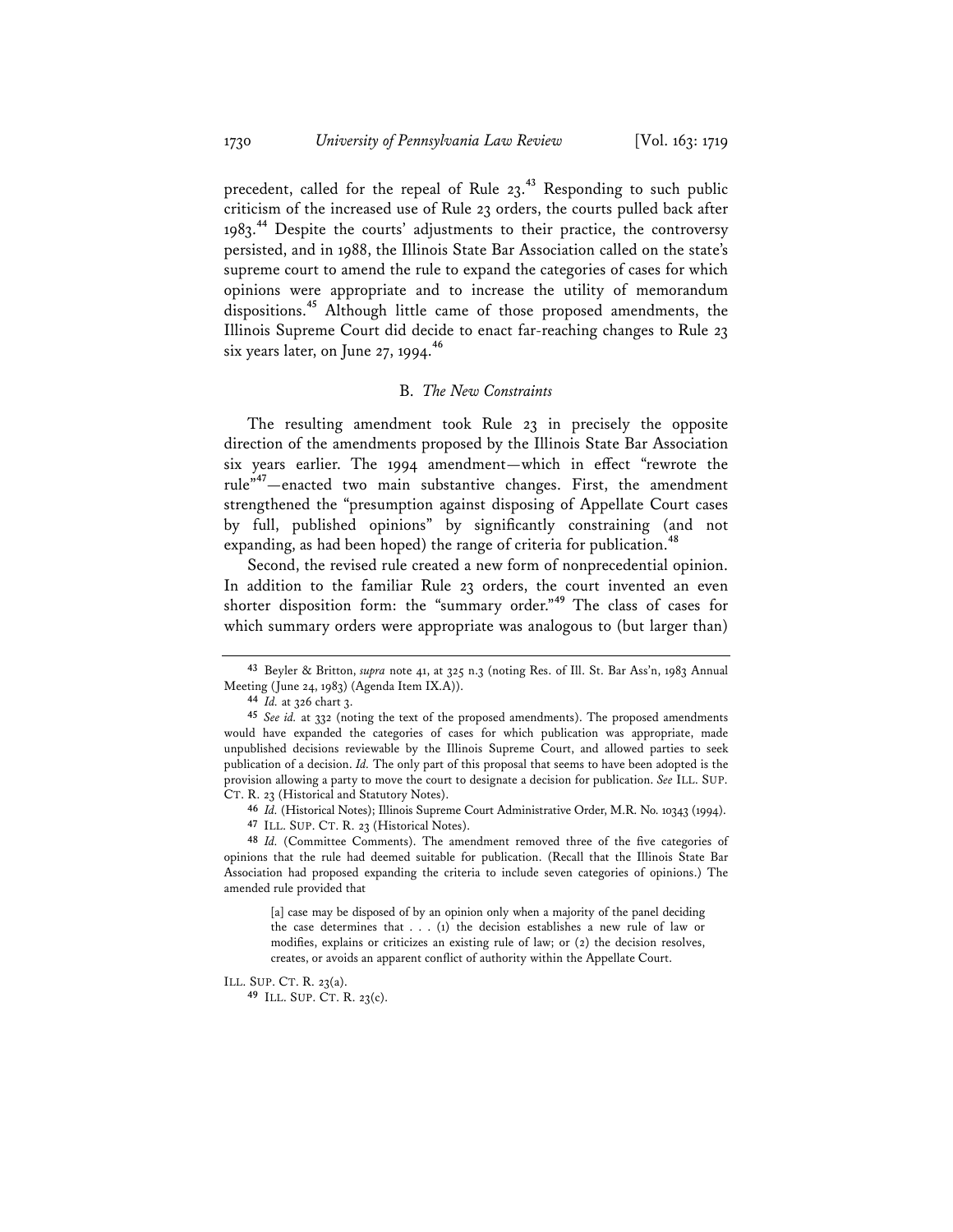the set of cases for which Rule 23 orders were originally designated in the 1972 version of the rule.**<sup>50</sup>** These summary orders were to consist only of "a statement describing the nature of the case and the dispositive issues *without* a discussion of the facts," "a citation to controlling precedent" and a single statement announcing the judgment of the court.**<sup>51</sup>**

The Supreme Court saved its most inventive—and most jarring procedural changes not for the amended text of Rule 23 but for an accompanying administrative order known as M.R. No. 10343. Invoking its "general administrative and supervisory authority" over the state's lower courts,**<sup>52</sup>** the Supreme Court imposed two new limits on the Illinois appellate courts that "raised eyebrows" and provoked "nationwide" debate.**<sup>53</sup>**

First, the administrative order restricted the maximum length of any published opinion.**<sup>54</sup>** In addition to encouraging shorter non-precedential dispositions through the introduction of summary orders, the new order mandated that published "[o]pinions shall not exceed 20 pages in length, excluding any concurring or dissenting opinions, which shall not exceed 5 pages in length," and included concomitant page, margin, and font size restrictions.**<sup>55</sup>**

More strikingly, the administrative order buttressed the presumption against publication through first-of-their-kind caps on published opinions.**<sup>56</sup>**

*Id.* By contrast, see the 1972 version of Rule 23, which is quoted *supra* note 35.

**53** Beth C. Boggs, *Survey of Illinois Law: Civil Procedure*, 19 S.ILL. U. L.J. 683, 699-700 (1995).

**54** Illinois Supreme Court Administrative Order, M.R. No. 10343 (1994). These page limits should have no first-order effect on the interpretation of our observations in the present study, which are based on the *quantity* limits. However, because we find the imposition of page limits to be a fascinating and unusual policy shock in its own right—and also because we recognize the possibility of secondary interactions with the quantity limits studied here—we are exploring the impact of these page limits in separate work.

**56** *See* Samborn, *supra* note 1 (stating that the Illinois Supreme Court's order sets "what appears to be unprecedented limits on the number of published opinions and their lengths"); *see also* Mark Hansen, *Illinois Caps Appellate Opinions*, 80 A.B.A. J. 36, 36 (Dec. 1994) (explaining that Illinois's cap on opinions is "the only measure of its kind in the nation").

**<sup>50</sup>** The 1994 amended rule provided that

<sup>[</sup>a] summary order may be utilized when: (1) the Appellate Court lacks jurisdiction; (2) the disposition is clearly controlled by case law precedent, statute, or rules of court;  $(3)$  the appeal is moot;  $(4)$  the issues involve no more than an application of well-settled rules to recurring fact situations; (5) the opinion or findings of fact and conclusions of law of the trial court or agency adequately explain the decision; (6) no error of law appears on the record; (7) the trial court or agency did not abuse its discretion; or (8) the record does not demonstrate that the decision of the trier of fact is against the manifest weight of the evidence.

**<sup>51</sup>** ILL. SUP. CT. R. 23(c)(i)-(iii) (emphasis added).

**<sup>52</sup>** Illinois Supreme Court Administrative Order, M.R. No. 10343 (1994).

**<sup>55</sup>** *Id.*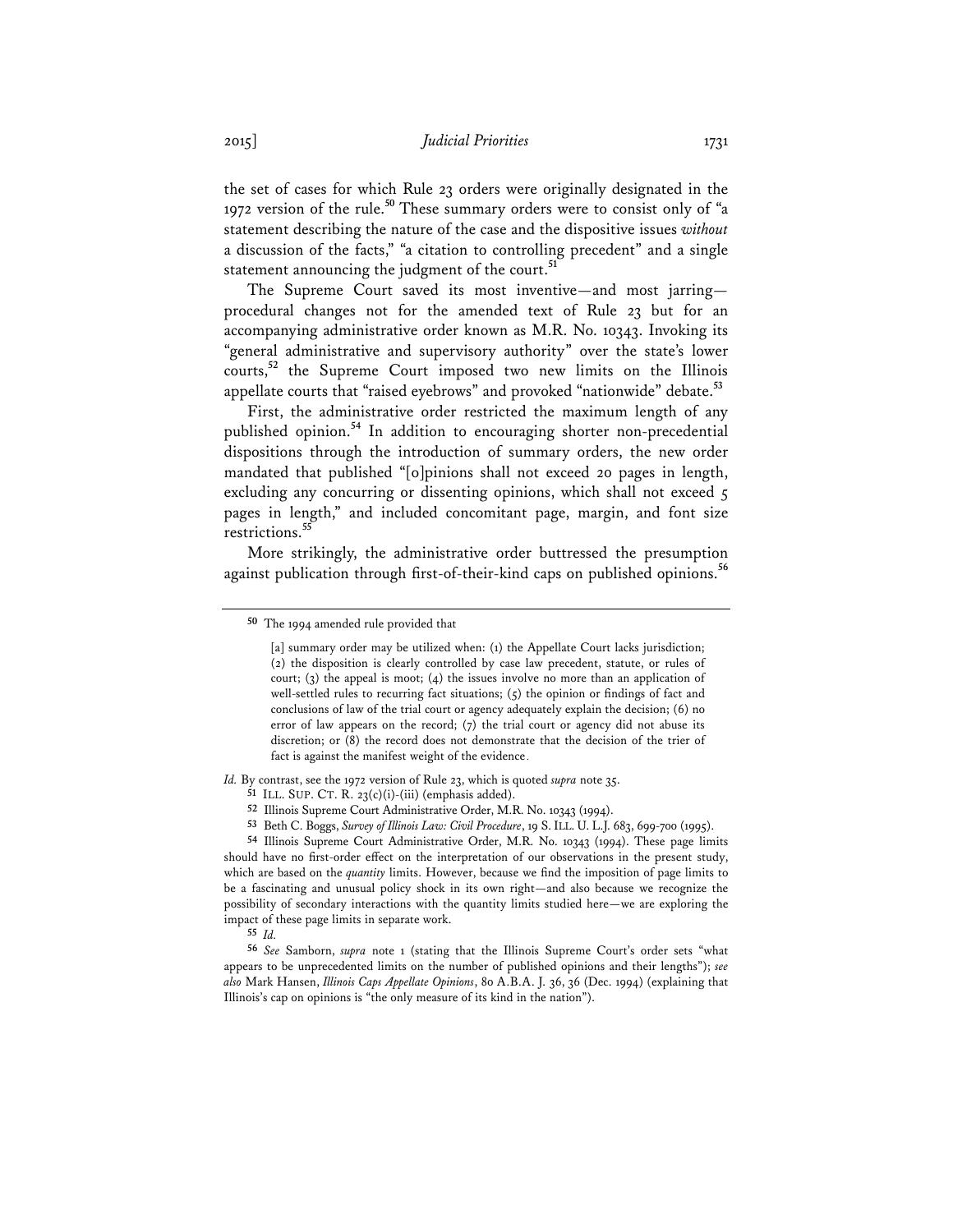Beginning July 1, 1994, each of Illinois's five appellate districts faced a limit on the number of opinions it could publish annually.**<sup>57</sup>** The Fourth District, for example, was limited to publishing only 150 precedential opinions**<sup>58</sup>** (compared to the 297 opinions it published in the 1993 calendar year). Table 1 provides this comparison for each of the five appellate districts.**<sup>59</sup>** In total, the new limits capped the judicial output of the Illinois appellate courts at less than two-thirds of the number of opinions published in 1993.

|              | Published Opinions in<br>CY1993 | <b>Annual Limit Beginning</b><br>July 1, 1994 |
|--------------|---------------------------------|-----------------------------------------------|
| 1st District | 1011                            | 750                                           |
| 2nd District | 430                             | 250                                           |
| 3rd District | 272                             | 150                                           |
| 4th District | 297                             | 150                                           |
| 5th District | 186                             | 150                                           |

**Table 1: 1993 Opinions and Opinion Limits, All Districts** 

The severity of the cuts was no accident. A desire for drastic reductions in the number of published opinions in fact motivated the new restrictions. Writing in support of the amended rule and new limits, Illinois Supreme Court Justice Heiple noted that "[i]n 1993, the Appellate Courts of Illinois published 2,195 opinions. Many of these published opinions were redundant and lacking in precedential value."**<sup>60</sup>** Chief Justice Bilandic noted that this "avalanche of opinions emanating from our Appellate Court has taxed the capacity of the members of that court to read the opinions filed in all of the

**<sup>57</sup>** Illinois Supreme Court Administrative Order, M.R. No. 10343 (1994). While the new limits applied on an annual basis, they do not appear to have aligned to the calendar-year reporting periods used by the Administrative Office of the Illinois Courts. *See id.* ("[T]he districts of the Appellate Court shall be limited in the number of opinions each may file annually commencing July 1, 1994  $\cdots$  .").

**<sup>58</sup>** *Id.*

**<sup>59</sup>** The figures for the first column in Table 1 are drawn from ADMIN. OFFICE OF THE ILL. COURTS, ANNUAL REPORT OF THE ILLINOIS COURTS: STATISTICAL SUMMARY—1993 [hereinafter 1993 ANNUAL REPORT].

**<sup>60</sup>** Illinois Supreme Court Administrative Order, M.R. No. 10343 (1994) (Heiple, J., writing in support). While Justice Heiple stated that the appellate courts issued 2195 opinions in 1993, the summed total of the first column of Table 1 yields 2196 opinions. This is due to a discrepancy in the numbers reported in the 1993 ANNUAL REPORT, *supra* note 59. One table in that report shows a total of 1010 opinions in the First District for that year, whereas another table shows a total of 1011 opinions in the First District. *Id.* at 108-09. We rely on the latter table because it provides more detailed information.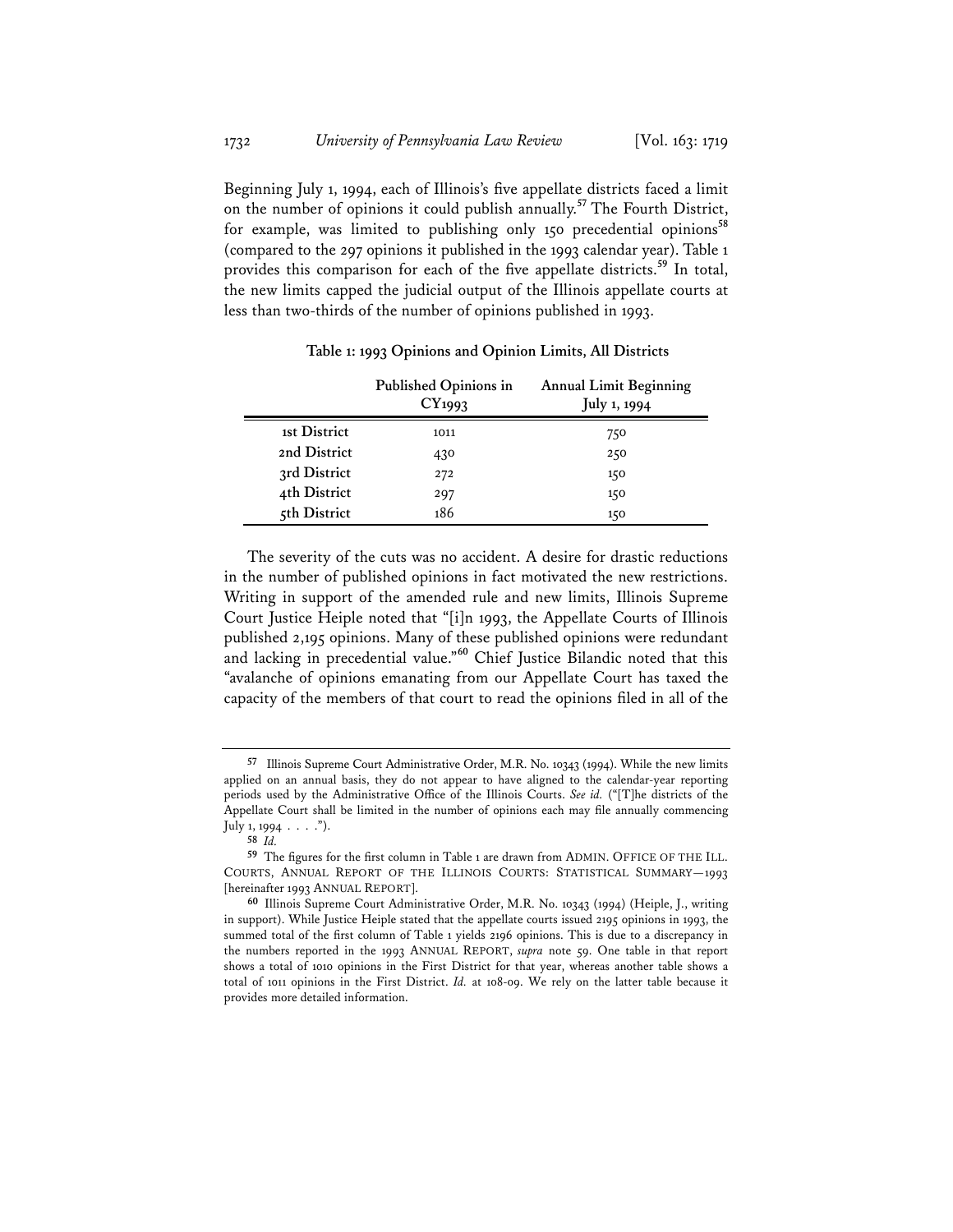appellate districts."**<sup>61</sup>** Justice Heiple further added that this volume was making legal research "unnecessarily burdensome" for lawyers, contributing to increased litigation expenses.**<sup>62</sup>** In the view of the supporting justices, "[t]he new Supreme Court Rule 23 and [its] accompanying order [we]re modest efforts to curtail the publication of unnecessary opinions and to render those opinions that are published to be of readable length" in order to "benefit the general public and the practicing bar" and to "elevate the significance of . . . the appellate court."**<sup>63</sup>**

Reactions to these changes, however, were not universally sanguine. Two justices dissented from the new limits promulgated.**<sup>64</sup>** Although they concurred in the addition of the summary order disposition form, Justice Miller, joined by Justice McMorrow, referred to the limits contained in M.R. No. 10343 as a "mechanical, arbitrary exercise" that was "demeaning to the appellate court, and to the public it serves."**<sup>65</sup>**

Appellate judges themselves were similarly split. On the matter of the length restrictions, some found "the page limit demeaning and chafe[d] under the restriction."**<sup>66</sup>** Judge Dom Rizzi of Illinois's First District, for example, said flatly, "I don't like it."**<sup>67</sup>** But Judge Anthony Scariano, also of the First District, suggested that the rule "may be just what we need" to ensure concise opinion writing.**<sup>68</sup>** And Judge Calvin C. Campbell of the First District expressed similar sentiments, noting that "[b]revity is a virtue."**<sup>69</sup>**

Some judges were optimistic that the revised rule and the opinion limits would "aid the court in disposing of the many [pending] appeals."**<sup>70</sup>** Judge William A. Lewis of the Fifth District, for example, suggested the courts

**<sup>61</sup>** Illinois Supreme Court Administrative Order, M.R. No. 10343 (1994) (Bilandic, C.J., writing in support).

The interaction between the new restrictions on the appellate courts and the selection of cases by the Illinois Supreme Court, which has discretionary jurisdiction over the majority of its docket, presents another substantively interesting set of questions that we are exploring in separate work.

**<sup>62</sup>** *Id.* (Heiple, J., writing in support).

**<sup>63</sup>** *Id.*

**<sup>64</sup>** *Id.*

**<sup>65</sup>** *Id.* (Miller, J., dissenting).

**<sup>66</sup>** Michael T. Reagan, *Supreme Court Rule 23: The Terrain of the Debate and a Proposed Revision*, 90 ILL. B.J. 180, 182 (2002).

**<sup>67</sup>** Hansen, *supra* note 56, at 36 ("I don't like it, but if the supreme court passes a rule, I'm going to follow it.").

**<sup>68</sup>** *Id.*

**<sup>69</sup>** David Heckelman, *Court Limits Published Appellate Opinions by Number, Size*, CHI. DAILY L. BULL., June 27, 1994, at 1.

**<sup>70</sup>** *Id.* (quoting Judge Calvin C. Campbell of the First District).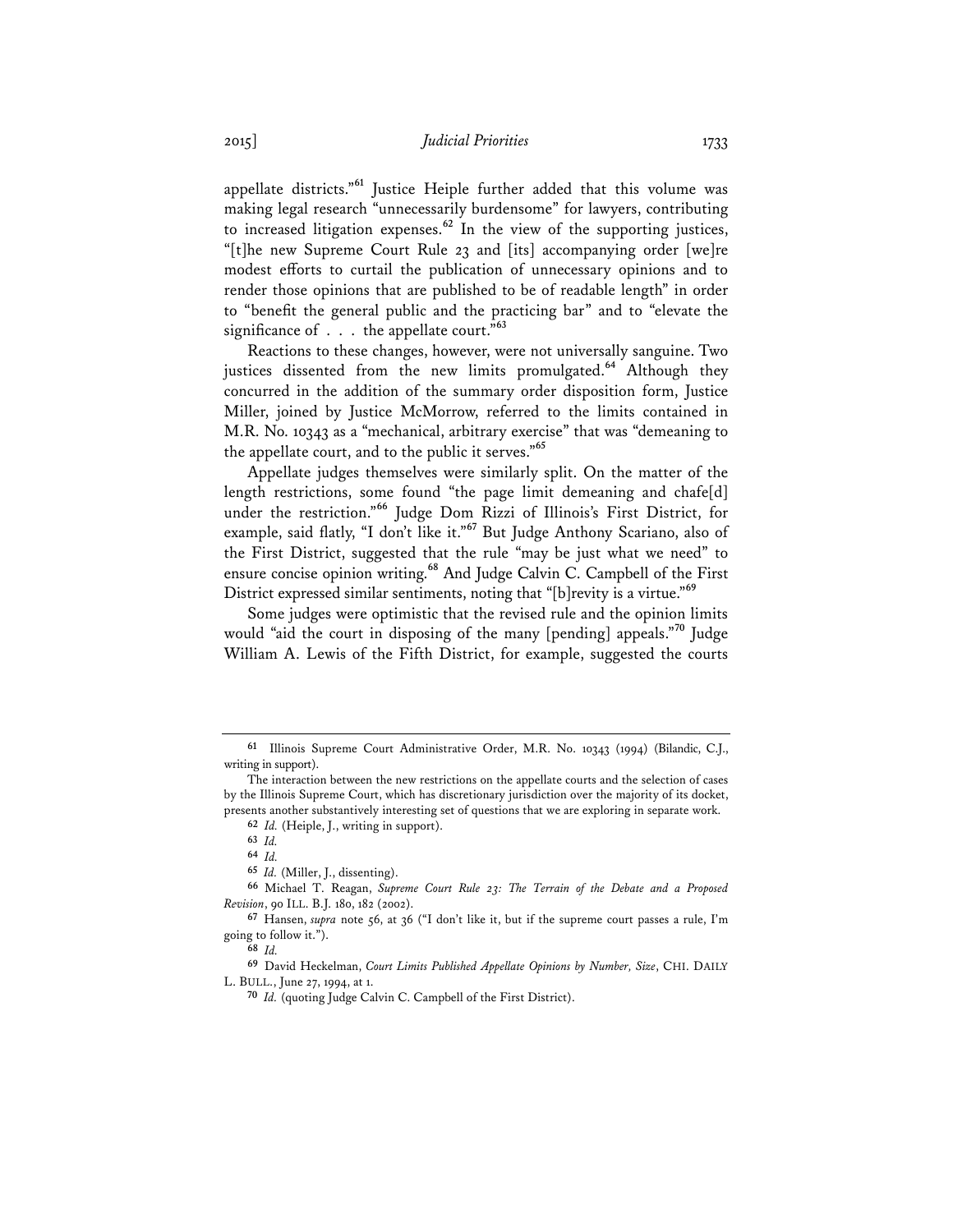would be able to use the new summary order form to dispose of cases "right after hearing oral arguments."**<sup>71</sup>**

But other appellate judges worried about the potential for disproportionate impact on different areas of law. Importantly, the new limits did not distinguish between categories of cases. That is, beyond the revised formal criteria for publication, the supreme court provided no further signal as to the types of cases to prioritize, even though the appellate docket is widely varied and appeals have a variety of origins.**<sup>72</sup>** As Judge Parkinson put it,

What if the judges in the Fourth and Fifth Districts decided that the only cases which would presumptively merit opinion would be in the areas of product liability or [the Federal Employers Liability Act?] If the Second District, likewise, decided that [eminent domain cases] . . . would have presumptive priority, what happens to the remainder? Practicing attorneys could easily see all of the law in a particular area coming from one part of the state.**<sup>73</sup>**

The local bar was also less hopeful, expressing similar concerns. The Chicago Council of Lawyers, a public-interest bar association, petitioned the Supreme Court of Illinois to reconsider the limits, contending that the rule would "stifle the development of the law."**<sup>74</sup>** That request was promptly denied, less than two weeks after it was filed.**<sup>75</sup>**

**<sup>71</sup>** *Id.* (quoting Judge William A. Lewis of the Fifth District).

**<sup>72</sup>** Some appeals are routed through special "divisions" created within the existing structure of some of the trial courts. *See, e.g.*, ILL. 19TH J. CIR. CT. R. 1.03 ("The Chief Judge may designate such divisions as he, from time to time, deems necessary . . . ."). Similar provisions exist in the local rules of various other trial circuits in Illinois, but not all of them have exercised this authority. Meanwhile, other appeals, such as those from claims for workers' compensation benefits, begin as administrative matters. *See, e.g.*, James W. Chipman, *The Impact of Rule 23 on Administrative Law: One Agency's Perspective*, 87 ILL. B.J. 428, 428-29 (1999) (noting two possible routes for appeals from the Property Tax Appeal Board).

**<sup>73</sup>** Parkinson, *supra* note 14, at 3. Judge Parkinson's concerns echo arguments favoring the "percolation" of legal issues across jurisdictions. SAMUEL ESTREICHER & JOHN SEXTON, REDEFINING THE SUPREME COURT'S ROLE: A THEORY OF MANAGING THE FEDERAL JUDICIAL PROCESS 47 (1986).

**<sup>74</sup>** Hansen, *supra* note 56, at 36.

**<sup>75</sup>** David Bailey, *Court Stands Fast on Opinion Limits*, CHI. DAILY L. BULL., Sept. 15, 1994, at 1 (explaining that a petition asking for the Illinois Supreme Court to hear public comment on the new limits was filed by several bar associations on September 2, 1994, and denied by the court on September 14 of the same year).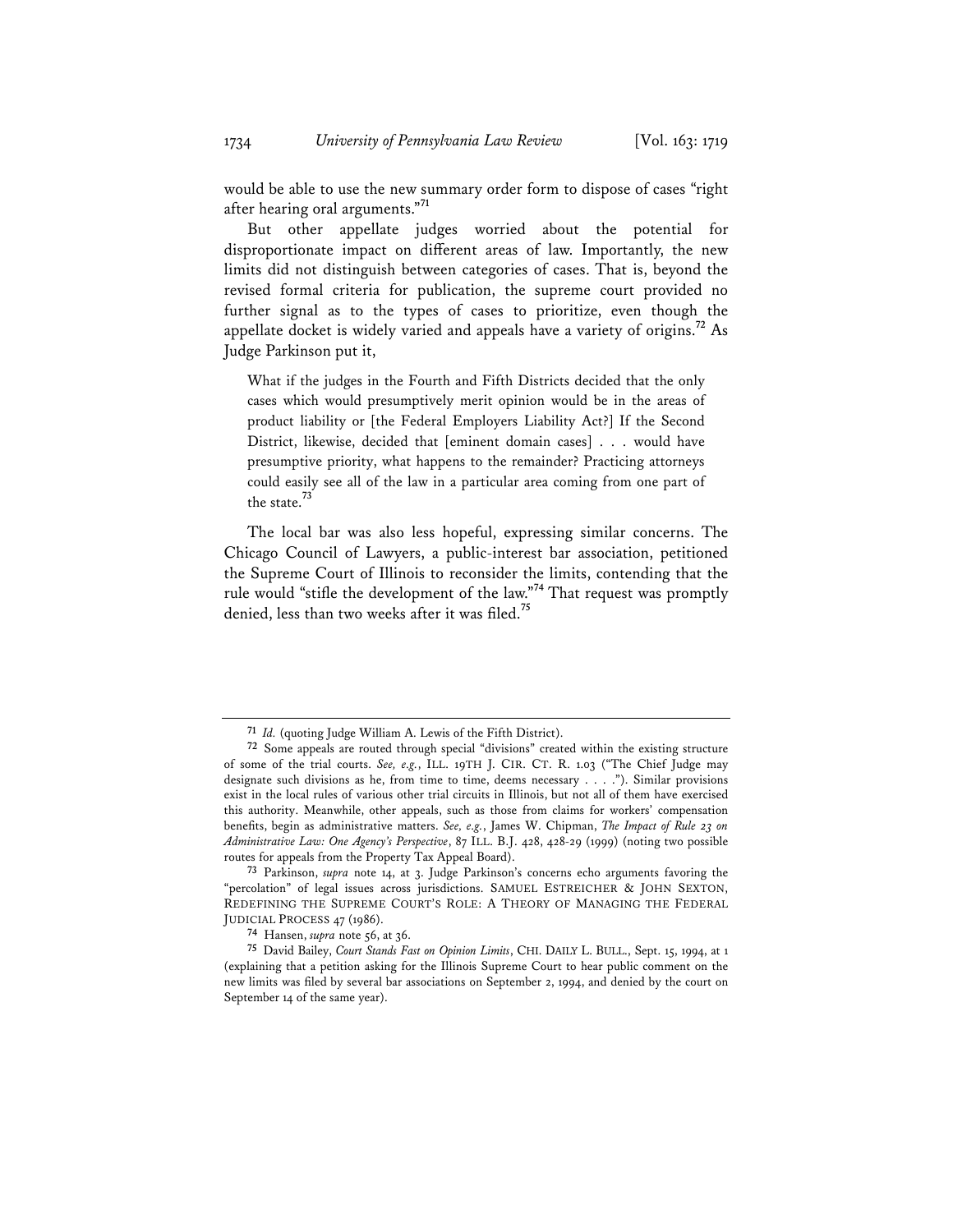#### C. *Implementing the Change*

Despite reservations regarding the amendments, the new rules and the limits went into effect only three days after they were officially promulgated.**<sup>76</sup>**

To learn how each district implemented these drastic changes, we sought information from representatives from each district. While we discovered that much of the relevant institutional memory has faded in the intervening twenty years, we have also been able to discern some broad contours of the various districts' implementation strategies.

Several districts employed a centralized mechanism for ensuring compliance with the revised rules. The Fourth and Fifth Districts, for example, employed a central "research division" to track progress toward the district's annual limit on a regular basis (e.g., monthly or quarterly).<sup>77</sup> As Judge Myerscough of the Fourth District explained, "[t]he central monitoring of the opinions was done by our research clerk."**<sup>78</sup>**

The First District likewise employed a central research division that held a fair amount of influence over the decision to publish an opinion in a given case.**<sup>79</sup>** There, the research division was the first to examine the open appellate docket and identify cases that might not be suitable for publication.**<sup>80</sup>** A randomly assigned judge, serving as case manager, could also deem a case unsuitable for publication.**<sup>81</sup>** Such cases would, with the approval of the associated panel, be decided by a nonprecedential order.**<sup>82</sup>** But any panel member could request to publish an opinion instead (and such requests seem to have been generally respected by the other panel members).**<sup>83</sup>**

**<sup>76</sup>** That is not to say that the changes came as a complete surprise. The Third District, for example, seems to have anticipated the amendments. "Prior to the supreme court's amendment of Rule 23, our court had already scrutinized the rule's publication requirement. As a result, we reduced the number of opinions filed by our district from 349 in 1992 to 272 in 1993." Michael R. McCuskey, *Supreme Court Rule 23—Brief Comments on the New Changes*, ILL. ST. B. ASS'N CRIM. JUST. NEWSL. (Ill. State Bar Ass'n, Springfield, Ill.), Dec. 1994, at 3, 4.

**<sup>77</sup>** E-mail from Hon. Sue Myerscough, Ill. Appellate Court, Fourth Dist., to Johanna Hudgens (Apr. 30, 2014, 3:45 PM) (on file with authors); Telephone Interview by Ethan Weinberg with John Flood, Clerk of Court, Ill. Appellate Court, Fifth Dist. (Oct. 16, 2013).

**<sup>78</sup>** E-mail from Hon. Sue Myerscough, *supra* note 77.

**<sup>79</sup>** Telephone Interview by Johanna Hudgens with Gino L. DiVito, Former Judge, Ill. Appellate Court, First Dist. (Apr. 10, 2014).

**<sup>80</sup>** *Id.* **81** *Id.*

**<sup>82</sup>** *Id.*

**<sup>83</sup>** *Id.*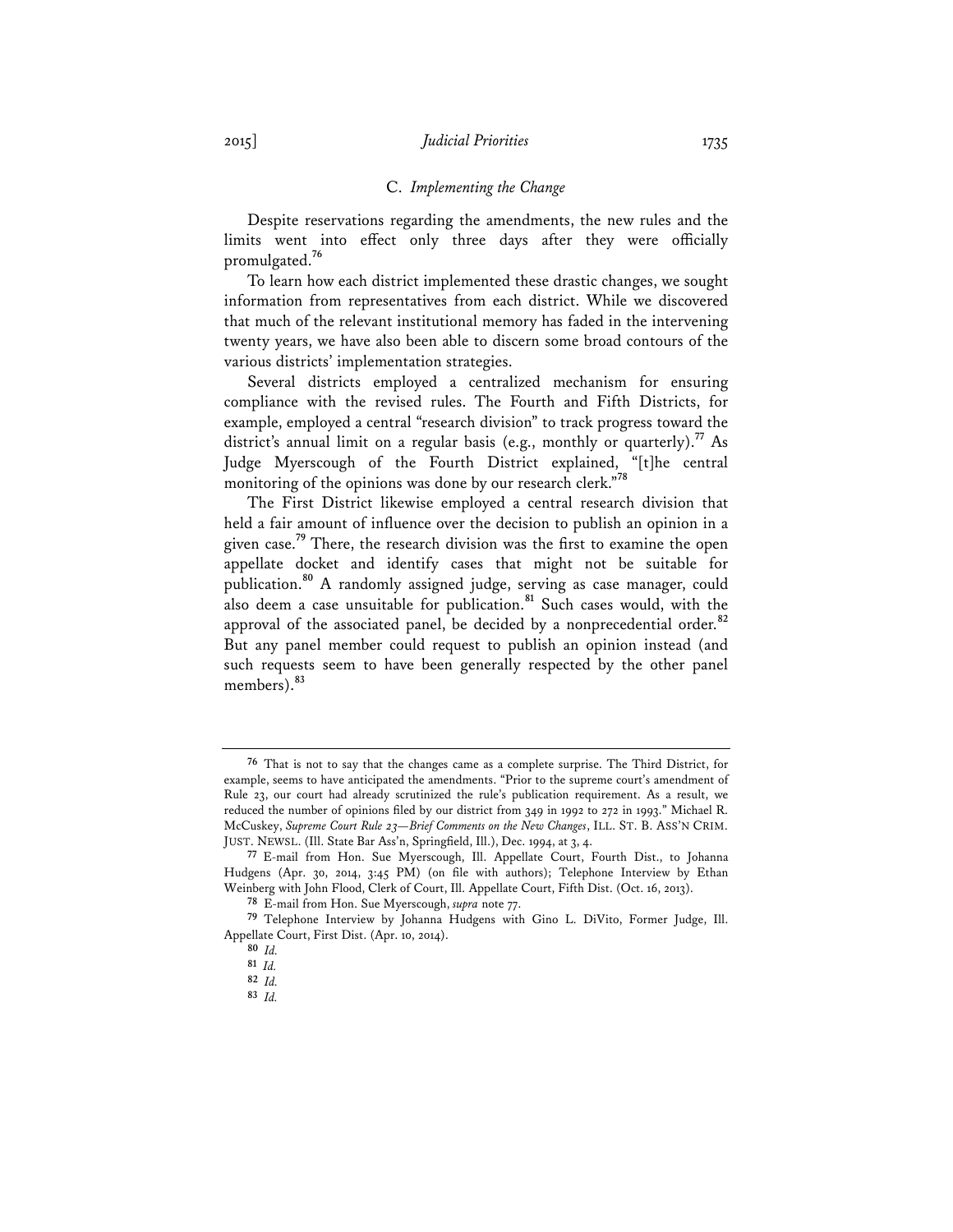In contrast to the early determinations made by the research division or a randomly assigned judge in the First District, the Fourth District would decide whether to publish an opinion only after a panel had reached a decision on the merits or even only after the circulation of a draft opinion.**<sup>84</sup>** The Fourth District's research division would occasionally suggest that a decision be published, although the ultimate decision whether to publish was controlled by the authoring judge and the appellate panel.<sup>85</sup>

Unlike those districts that used a centralized office, the Third District divided its annual allotment of opinions among its judges, giving each an individual cap and making each responsible for ensuring he or she did not exceed the threshold.<sup>86</sup> The chief judge apparently monitored each judge's output.**<sup>87</sup>**

Despite these varied approaches, it seems that all districts were conservative in their publication decisions relative to the new limits. That is, each district "over-complied" with the new caps by publishing fewer opinions than permitted. For instance, the First District undershot its annual cap of 750 opinions by publishing roughly 550 to 600 opinions per year. The Second District faced a cap of 250 opinions, but published only about 160 per year at first—before creeping up to approximately 200 opinions after three years. The district that stands out is the Fourth District. Like the Third and the Fifth Districts, the Fourth faced a cap of 150 opinions; unlike the other two, however, it did not markedly overcomply. Rather, it hovered in the range of 130 opinions per year. This might suggest that the Fourth District was closer to being bound by its cap than the other districts were by theirs.**<sup>88</sup>**

One possible explanation for the general over-compliance is that, in learning how to work with the new limits on publication, the districts initially erred on the safe side.**<sup>89</sup>** A complementary hypothesis might be that the judges quickly internalized the newly narrowed criteria for publication and applied it conservatively, perhaps with an eye on the caps, resulting in a number of publications below the arbitrary limits set out in M.R. No. 10343. But regardless of the underlying motivation, given what we have

**<sup>84</sup>** E-mail from Hon. Sue Myerscough, *supra* note 77.

**<sup>85</sup>** *Id.*

**<sup>86</sup>** Telephone Interview by Ethan Weinberg with Gist Fleshman, Clerk of Court, Ill. Appellate Court, Third Dist. (Oct. 16, 2013).

**<sup>87</sup>** *Id.*

**<sup>88</sup>** But for an alternative explanation, see *infra* text accompanying note 133.

**<sup>89</sup>** One might see the Second District's upward crawl over time as an indication that it was learning how to properly manage the publication limit. But it may also be telling that the First, Third, and Fifth Districts did not show such a pattern.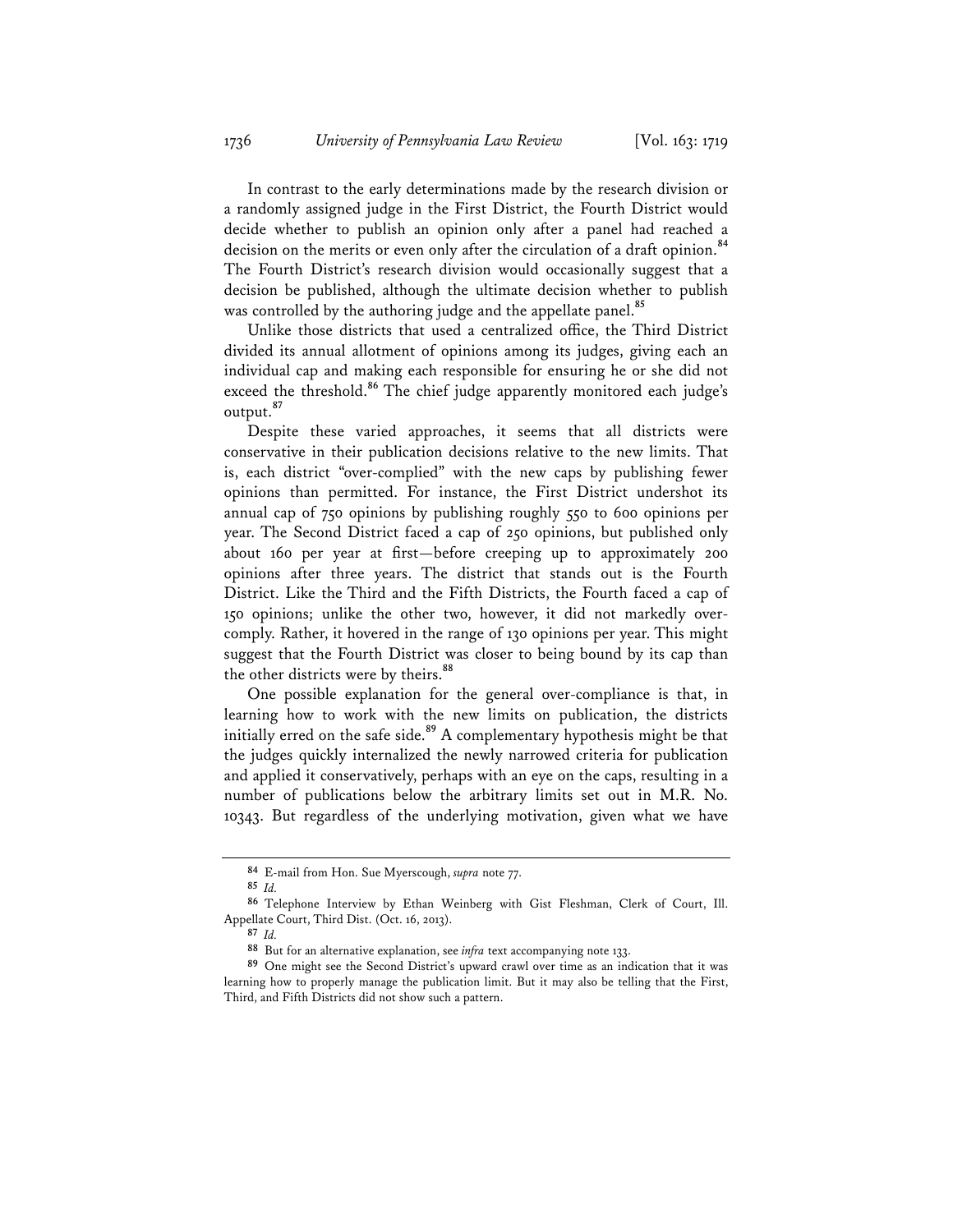learned from court officials about each district's implementation protocol, there is no obvious relation between the method of implementation and the degree of over-compliance.

#### II. CONSTRUCTING THE DATA

To examine the effects of the amendments to Illinois Supreme Court Rule 23 and the accompanying administrative order, we constructed two primary datasets. The first includes all available decisions from all five districts during our entire study period (three years before and three years after the July 1, 1994 policy shock). The second includes only the opinions of the judges who sat on the court for our entire study period; there were twenty-five such judges in this stable sample.

First, with the permission and assistance of Thomson Reuters, we downloaded all dispositions issued by the Illinois appellate courts during our study period and available on Westlaw. We analyzed these text files using a custom parser that collected select characteristics from each disposition, including case type, disposition type, caption, citation, date of decision, authoring judge, and outcome. This Westlaw data formed the basis for our two primary datasets.

A check on the completeness of the Westlaw data is offered by the composite statistical data available in the Annual Reports of the Illinois Courts, which are prepared by the Administrative Office of the Illinois Courts.**<sup>90</sup>** Most notably, charts of corresponding statistics drawn from the Annual Reports (though not reported here) mirror our own findings described below.**<sup>91</sup>**

The comparison with the Annual Reports also shows that the cases available on Westlaw (and thus in our primary data) represent a fairly comprehensive subset of the total dispositions issued by Illinois's appellate courts. For example, the 1991 Annual Report of the Illinois Courts notes that 2284 cases were decided by written opinion and 3380 cases were

**<sup>90</sup>** *See* 1993 ANNUAL REPORT, *supra* note 59, at 104-13 (separate statistical summary); ADMIN. OFFICE OF THE ILL. COURTS, 1992 ANNUAL REPORT OF THE ADMINISTRATIVE OFFICE TO THE SUPREME COURT OF ILLINOIS 83-88 (contained within annual report).

**<sup>91</sup>** One advantage of using our database is that in the Annual Reports, the statistics for the year 1994 commingle data from before the effective date of the policy change, July 1, 1994, with data from afterwards. *See generally* ADMIN. OFFICE OF THE ILL. COURTS, ANNUAL REPORT OF THE ILLINOIS COURTS: STATISTICAL SUMMARY—1994. More generally, our data allow us to use finer time periods (such as half years), whereas the Annual Reports only offer yearly data. And, of course, our data allow finer breakdowns along other critical dimensions, such as by individual judge.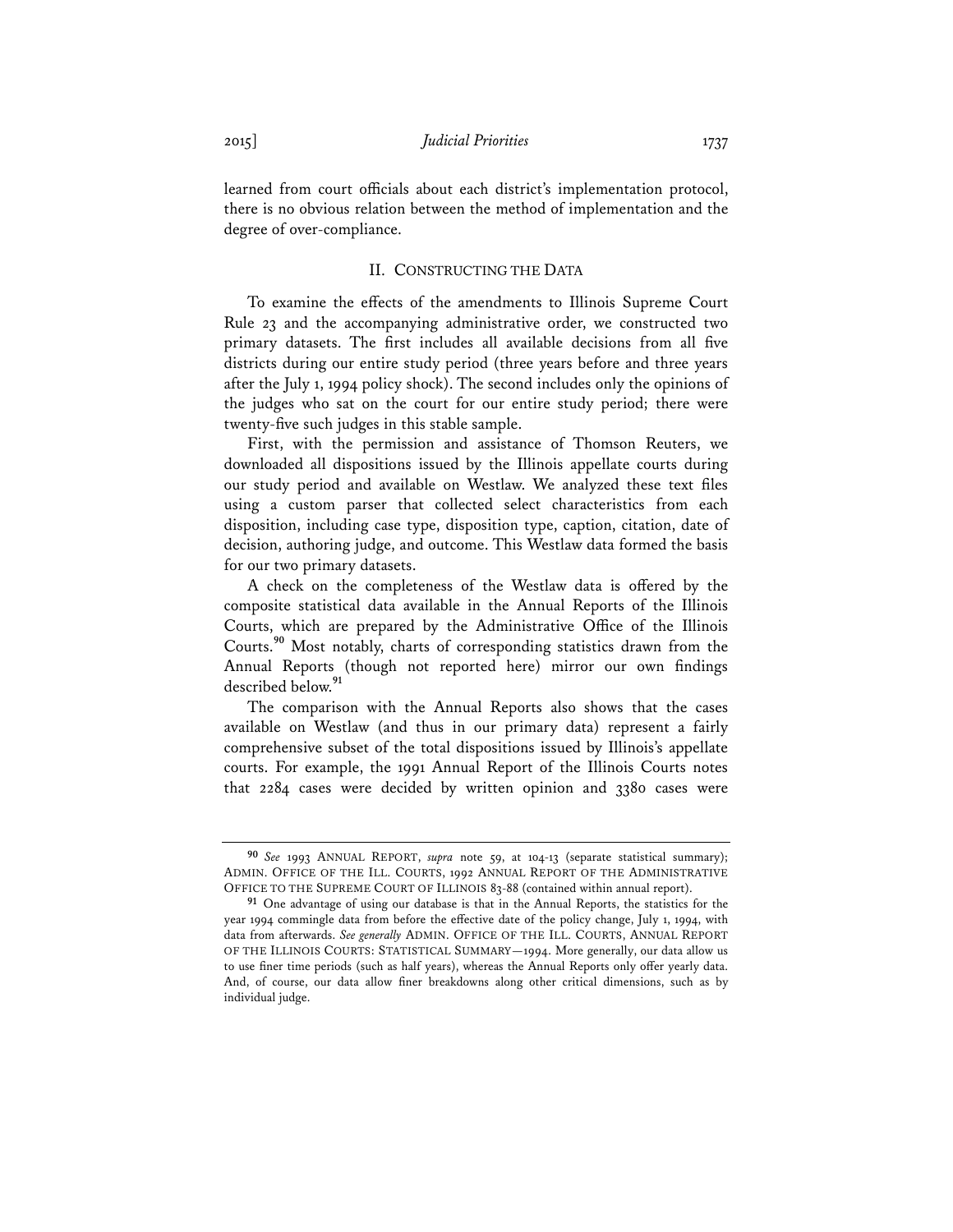decided by Rule 23 order.**<sup>92</sup>** Thus, the appellate courts decided a total of 5664 dispositions in 1991. The Westlaw data for that year include a total of 5330 dispositions, or 94.1% of the courts' self-reported total. Of those, 2007 cases were decided by opinion (87.9% of the 2284 total opinions reported by the courts), and table decisions comprise the remaining 3323 dispositions (or 98.3% of the court reported total of 3380).**<sup>93</sup>** Appendix Table 1 provides a full comparison of these sources of data across the calendar years relevant for our study period. In total, the Westlaw data include 40,301 coded dispositions out of 43,262 registered in the Annual Reports, or 93.1% of the reported total.**<sup>94</sup>**

Because the amendment to Rule 23 took effect on July 1, 1994, we used the date of each disposition to divide our Westlaw data into half-year periods and examined the three years on either side of the amendment.**<sup>95</sup>** Thus, we examined all available dispositions issued between July 1, 1991, and June 30, 1997.

In addition to relying on the complete data for all available cases in all districts, we also created a second dataset. This dataset, which comprises only those opinions that were issued by a "stable" sample of judges, is a subset of our Westlaw data. In our analysis of each opinion downloaded via Westlaw, we recorded the date of the decision and the authoring judge.<sup>96</sup> Using this information, we were able to determine which judges were active during our entire study period.**<sup>97</sup>** We identified twenty-five judges who issued opinions throughout our full study period**<sup>98</sup>**—that is, who issued at

**98** Out of a total of 101 judges.

**<sup>92</sup>** ADMIN. OFFICE OF THE ILL. COURTS, ANNUAL REPORT OF THE ILLINOIS COURTS—1991, at 71.

**<sup>93</sup>** The Westlaw dataset treats Rule 23 orders and summary orders equivalently. We use the term "table decision" to refer to both collectively, because the outcome is recorded in the table by the reporter.

**<sup>94</sup>** Although we obtained 40,301 total dispositions from Westlaw, our net sample consists of 34,446 dispositions, because we excluded dispositions issued outside of the three years immediately before the policy change and the three years immediately after. That is, the net sample excludes the first and last six months of data for the years at issue.

**<sup>95</sup>** By contrast, the Annual Reports provide aggregate statistics only on a calendar-year basis. As a result, the 1994 Report commingles data that predate the amendments with data that postdate them. Our figures report 1994 data predating the amendments as 1994H1 and data postdating them as 1994H2 (and we use similar H1 and H2 notation for all half-year intervals during our study period).

**<sup>96</sup>** Authoring judge information was available only for opinions, and not for unpublished dispositions.

**<sup>97</sup>** Using this stable sample of judges reduces concerns about composition effects due to changing membership on the Illinois appellate courts, including shifts in the political compositions of these courts (although we recognize, of course, that even the stable set of judges would be sitting on panels with new colleagues).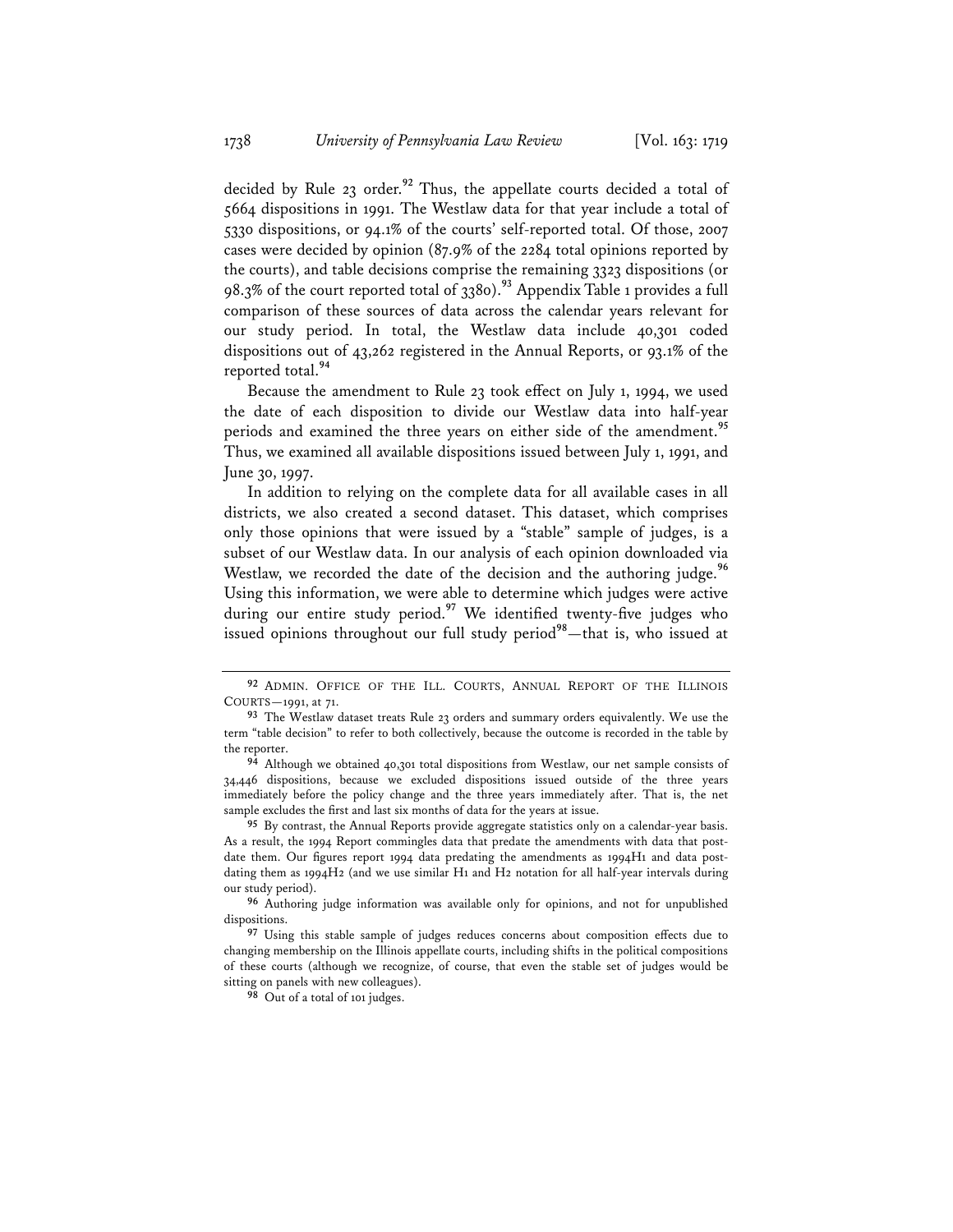least one opinion in each of the six half-year periods prior to the rule change *and* in each of the six half-year periods after the change. We then cross-checked this list against the lists of active judges in the Annual Reports to verify our inferences. We were thus able to construct a second dataset consisting of the 4350 opinions that were authored by judges whose tenures encompass our entire study period.**<sup>99</sup>**

#### III. REVEALING PRIORITIES

Changing the rules for the publication of decisions had an immediate effect. Figure 1 shows that all the districts in Illinois, combined, published 983 opinions in the first half of 1994. In the second half of that year, that number was cut by more than half—to 453 opinions.**<sup>100</sup>**





This stark drop in the number of published opinions was not due to an overall decline in cases decided, a number which actually increased slightly after the rule change.**<sup>101</sup>** Nor could it be due to changes in the rate at which

<sup>&</sup>lt;sup>99</sup> This is slightly more than fifty percent of the 8659 total opinions that were issued during our study period.

**<sup>100</sup>** We obtain similar results using data from our stable sample of judges, as well as the Annual Reports of the Illinois Courts.

**<sup>101</sup>** *See infra* Appendix Figure 1. One can imagine reasons why: for example, opinions are costly to write; thus, as judges began to write fewer and shorter opinions after the rule change, they may have had additional time to address more cases.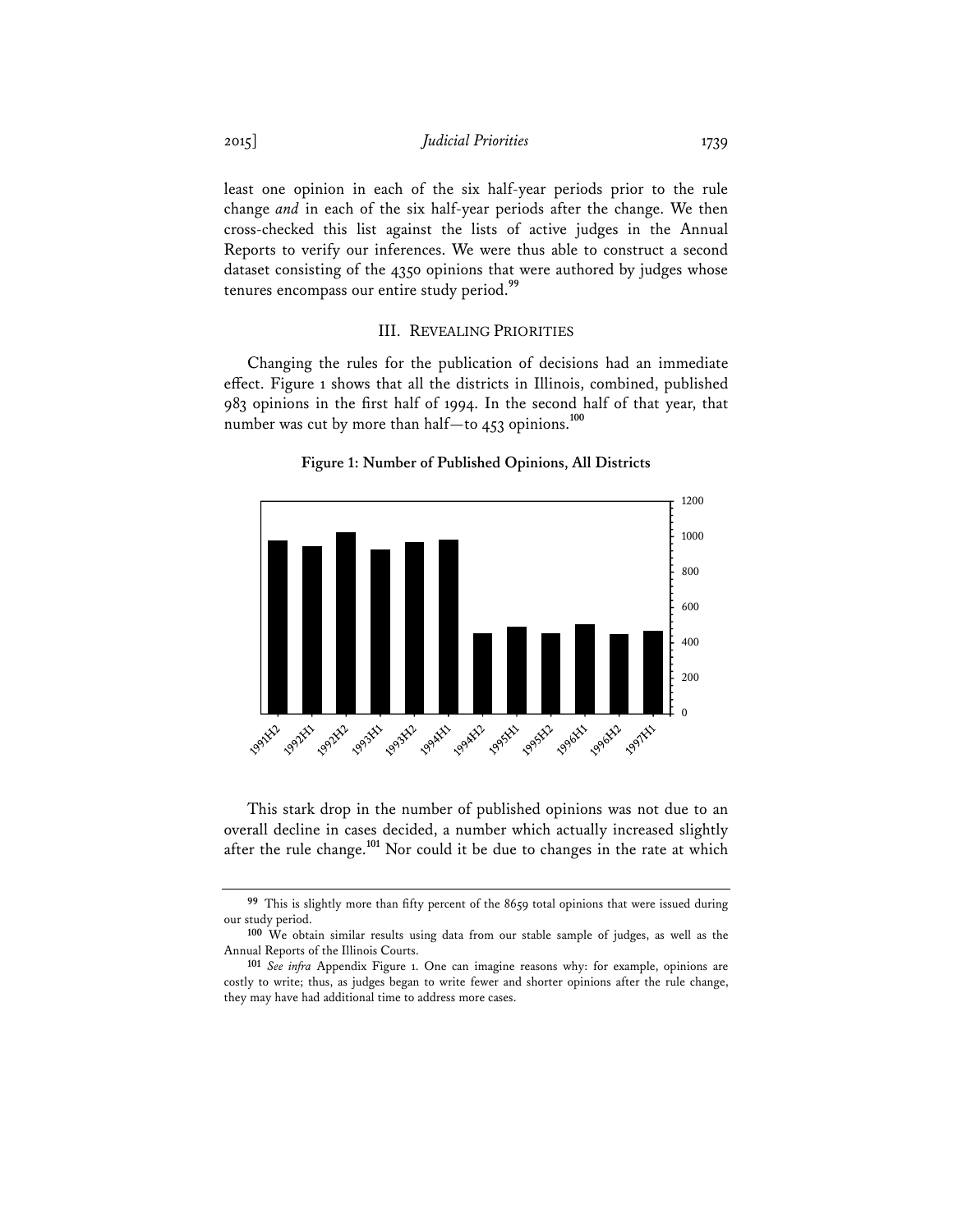trial court decisions were appealed, given that these rates of appeal remained stable during the study period.**<sup>102</sup>**

The rule change also does not appear to have had any noticeable impact in the merits outcomes of cases. That is, the overall rate of reversals and rate of affirmances remained steady (counting both published and unpublished decisions), with no indication of any disruption at the time of the policy shock.**<sup>103</sup>** The rates of *published* reversals and affirmances are, however, an entirely different story.

**<sup>102</sup>** The rate of civil appeals was essentially unchanged; the rate of criminal appeals declined very slightly over the study period, but did so steadily, without any unusual deviations at the time of the policy change.

**<sup>103</sup>** *See* Appendix Figure 2. Here and throughout our findings, a reversal refers to any change to the trial court's decision, including remands and reversals-in-part. *See* Jon O. Newman, *A Study of Appellate Reversals*, 58 BROOK. L. REV. 629, 632 (1992) (using the same approach in a quantitative study by a federal appeals judge).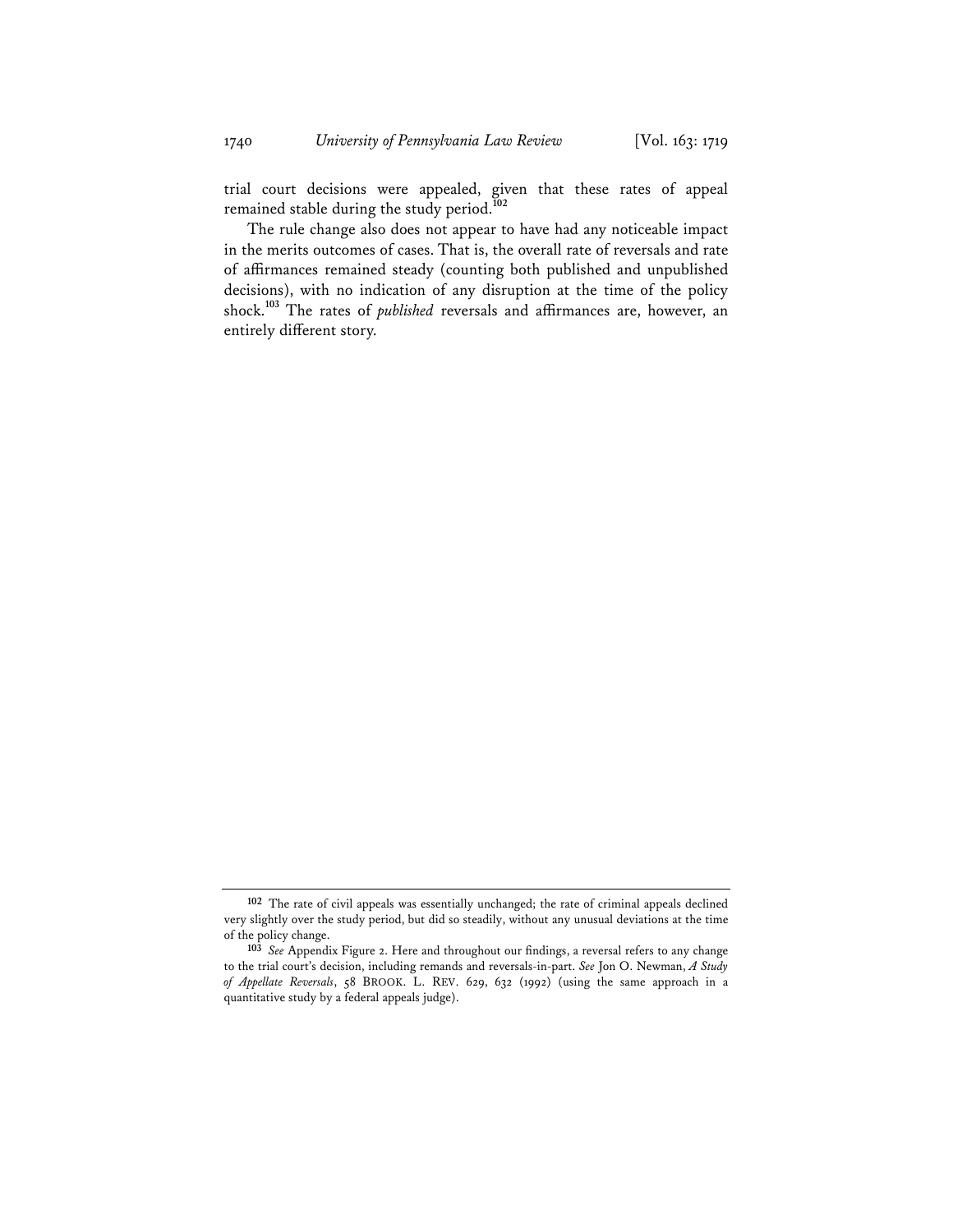|                      |          | <b>Before</b> | After | Changes   |
|----------------------|----------|---------------|-------|-----------|
| <b>All Districts</b> | Criminal | 2154          | 790   | $-63.3%$  |
|                      | Civil    | 3677          | 2038  | $-44.6%$  |
|                      |          |               |       |           |
| 1st District         | Criminal | 956           | 372   | $-61.1%$  |
|                      | Civil    | 1613          | 1093  | $-32.2\%$ |
|                      |          |               |       |           |
| 2nd District         | Criminal | 436           | 143   | $-67.2%$  |
|                      | Civil    | 653           | 344   | $-47.3%$  |
|                      |          |               |       |           |
| 3rd District         | Criminal | 291           | 91    | $-68.7%$  |
|                      | Civil    | 457           | 174   | $-61.9%$  |
|                      |          |               |       |           |
| 4th District         | Criminal | 284           | 129   | $-54.6%$  |
|                      | Civil    | 540           | 250   | $-53.7%$  |
|                      |          |               |       |           |
| 5th District         | Criminal | 187           | 55    | $-70.6%$  |
|                      | Civil    | 414           | 177   | $-57.2\%$ |

## **Table 2: Change in Published Opinions by Case Type**

#### A. *Civil or Criminal?*

Our basic strategy for unveiling judicial priorities is straightforward: observe the triage.**<sup>104</sup>** Which kinds of cases tended to be cut from publication? Which kinds of cases tended to continue to be published? Although other breakdowns of the data are possible, we chose in this initial inquiry to examine two basic cuts: opinions in criminal versus civil cases, and opinions that affirmed as opposed to those that reversed the lower court. The simpler story, and where our discussion begins, is the comparison between criminal and civil cases.

As the Introduction explains, we had predicted that the importance of public reasoning in criminal cases would lead judges to favor those cases when deciding which opinions to protect from the cuts. Yet, as Table 2 shows, *no district* sought to preserve publication in criminal cases more than in civil cases. In the Third and Fourth Districts, the difference was small. But the other districts cut criminal opinions by considerably *more* than civil opinions. The First District (which includes Chicago) slashed criminal

**<sup>104</sup>** We borrow the metaphor of triage from COFFIN, *supra* note 7, and Vladeck & Gulati, *supra* note 7.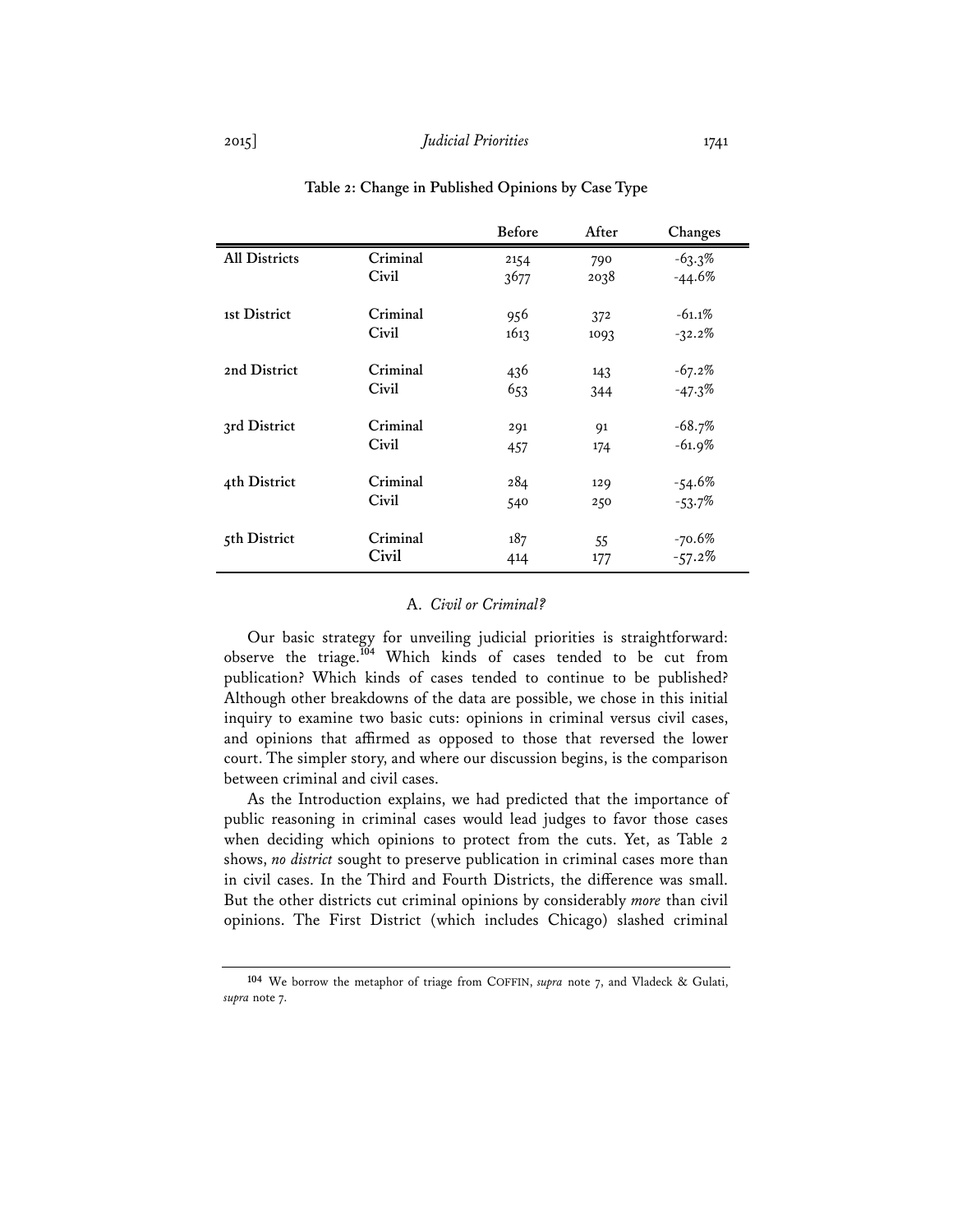opinions by nearly thirty percentage points more than it did for civil opinions. (A former judge of the First District explained that its research division would often handle criminal appeals.)**<sup>105</sup>** The Second District, which includes some of suburban Chicago, similarly cut criminal opinions by twenty more percentage points than it did for civil opinions.

Overall, these courts seemed more willing to rein in publication in their criminal dockets than in their civil dockets. There are at least two possible, and compatible, explanations for this contrast.**<sup>106</sup>** It may be that, as the formal criteria for publication were narrowed by the amendments to Rule 23 (which emphasized precedential value, to the exclusion of other factors such as the public importance of the case or the presence of a dissent), a larger fraction of formerly publishable criminal opinions than of civil opinions was now disqualified from publication. Or it may be that the rule change and opinion limits caused the courts to internalize a generally higher bar for publication, and the share of opinions that no longer qualified under this new sense of publication-worthiness was greater among criminal cases than among civil cases. Either way, during the triage, a larger share of criminal cases than of civil cases was deemed sufficiently low-priority to be dropped from publication.

## B. *Reversals or Affirmances?*

The most striking pattern in the data emerges from our analysis of the changes in the publication of affirmances and reversals. Figure 2 shows this pattern clearly in the aggregate data, but it can also be seen in breakdowns both by districts and by subject matter categories.

Before the rule change, there was a clear, wide gap between the number of published affirmances and reversals: many more affirming opinions were being published. The number of opinions published then fell precipitously between the first and second halves of 1994 due to the policy shock. Figure 2 shows that the rule change hit affirmances especially hard.**<sup>107</sup>**

**<sup>105</sup>** Telephone Interview by Johanna Hudgens with Gino L. DiVito, *supra* note 79.

**<sup>106</sup>** These theories and others are considered in greater detail *infra* Section III.D.

**<sup>107</sup>** *See also infra* Appendix Table 2 (showing that, by contrast, the overall ratio of all affirmances to all reversals remained largely unchanged).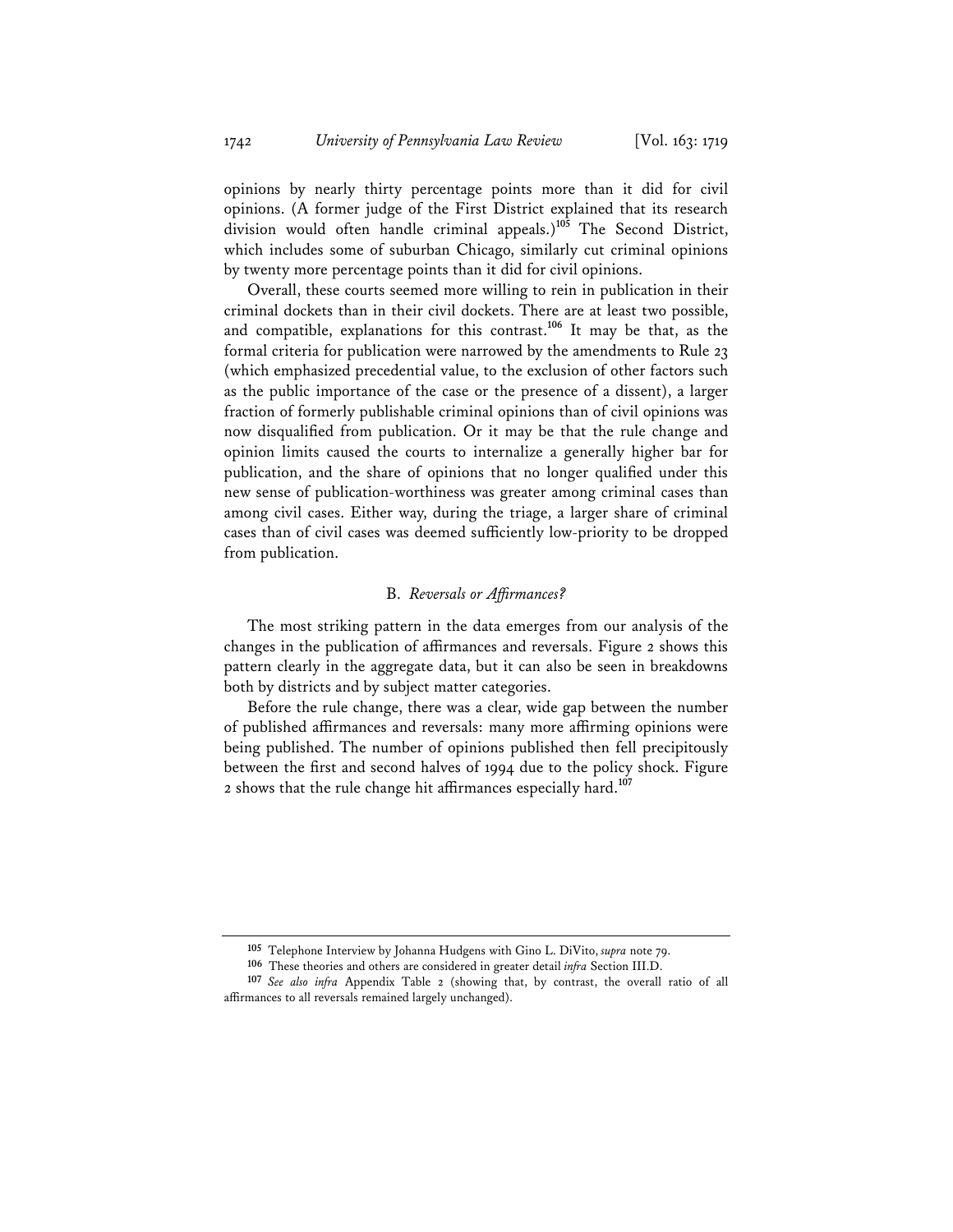



But just how far did the affirmances fall? No matter their starting points, immediately after the shock, affirmances and reversals tended to land at almost the same levels. Moreover, from that point forward, the number of affirmances often closely tracks the number of reversals.**<sup>108</sup>** Notably, during the times when they diverged, affirmances tended to outpace reversals, rather than the other way around.

**<sup>108</sup>** It is worth repeating that our findings here concern the publication of decisions that affirm and decisions that reverse (and we are not making claims that merits outcomes changed, as the data suggest that this did not occur).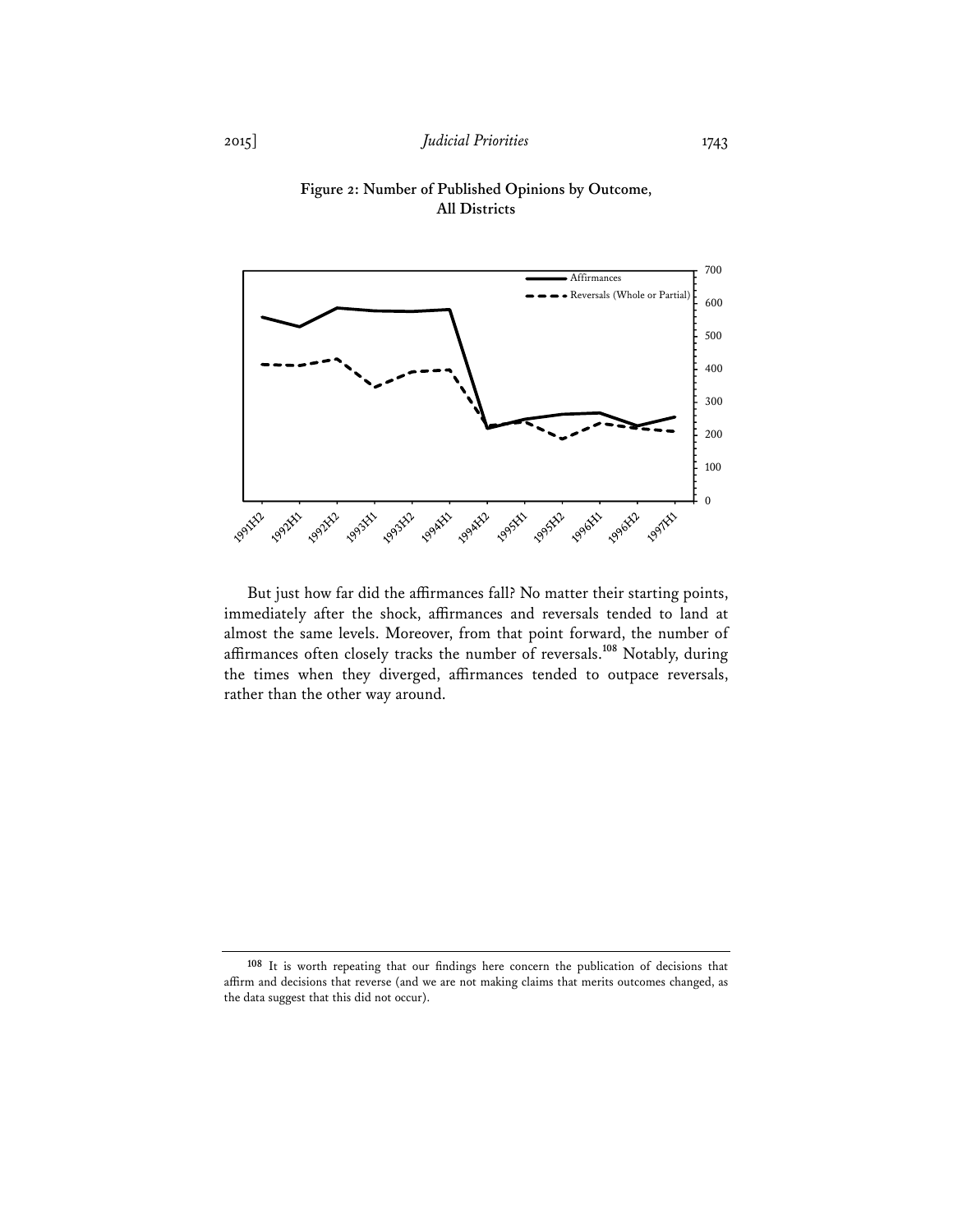

## **Figure 3: Number of Published Opinions by Outcome, Stable Sample of Judges**

Similar results are seen in the choices of our stable sample of judges. In the first half of 1994, this set of judges issued fifty percent more affirmances than reversals. In the second half of 1994, they issued virtually the same number of each. And in each successive period, the number of affirmances exceeded but remained close to the number of reversals.

These findings are unsurprising in one sense: one ought to expect affirmances to fall more than reversals. After all, an affirmance indicates that the lower court handled the case correctly, suggesting little need for guidance on the matter.**<sup>109</sup>**

But what is surprising is that the numbers of affirmances and reversals, once they fell, would land so close to each other. This is especially notable because they started off at such different quantities. This finding is no accident of aggregation, nor is it a quirk of the twenty-five judges in our subsample. Rather, it appears across districts as well as in our subject matter breakdowns.

**109** *See supra* note 48 (noting that key criteria for publication under the amended rule were whether the opinion established a new rule of law or modified an existing rule).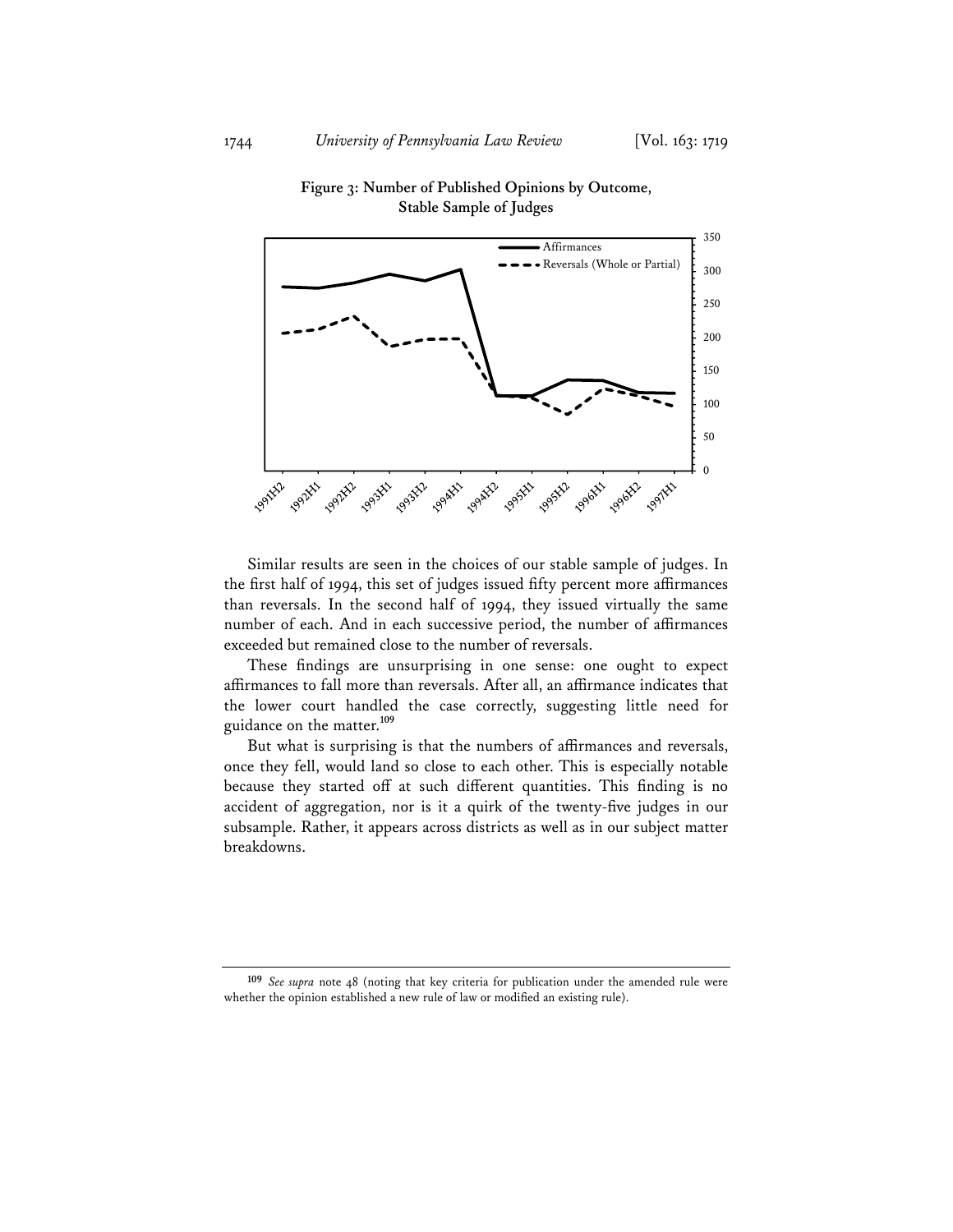

**Figure 4: Number of Published Opinions by Type and Outcome, All Districts** 

**Figure 5: Number of Published Opinions by Type and Outcome, Stable Sample of Judges** 

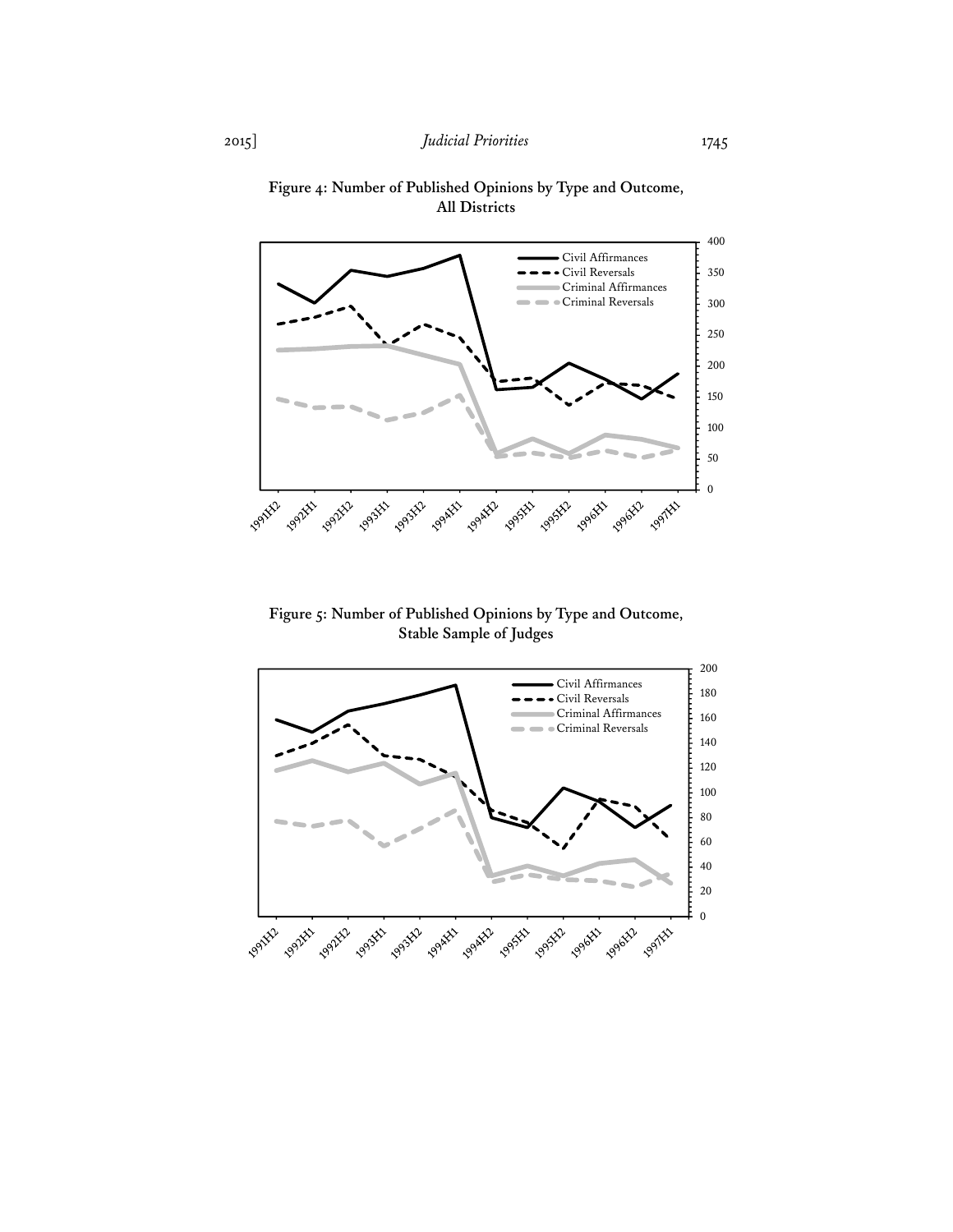Figures 4 and 5 correspond to Figures 2 and 3, respectively, showing changes within the distinct sets of civil and criminal cases. Evidently, the tendency of the courts to keep the volume of published affirmances in line with those of published reversals operates not only at the level of their total output, but also within both the criminal and the civil dockets.**<sup>110</sup>**

The data thus reveal an unanticipated constraint—a sort of superpriority—that seems to have operated not only at the aggregate level, but also within distinct categories of cases (and, as we will see, geographies). Why this seeming super-priority is so potent is the central mystery raised by this study. But its presence could clear up another puzzle: given the premise that the Illinois Supreme Court's new criteria would drive the selection of opinions for publication, one might not have expected to see so many affirmances survive the cut while reversals were allowed to drop as far as they did. Reversals address issues on which appellate guidance is usually necessary and over which judges have already reached contradictory conclusions. Wouldn't an appeals court, prioritizing this form of "selectivity," naturally protect the publication of such opinions and instead choose not to publish affirmances?**<sup>111</sup>**

The possibility of a super-priority helps explain why this intuitive expectation did not fully materialize: due to some external motivation, the volume of published affirmances was inflated to stay close to, or above, the volume of published reversals.

We emphasize here the possibility that affirmances were inflated, and not that reversals were suppressed, because four of the five districts remained under the official publication limits for most of the post-shock study period. There was thus no formal pressure from these caps requiring the suppression of either published affirmances or reversals (with the possible exception of the Fourth District, where the official cap seemed relatively closer to binding). It does remain theoretically possible, however, to imagine that reversals were suppressed; for example, if one supposes that the courts were setting an implicit cap for themselves only as to the publication of affirmances, then our data could be read as showing that the courts were then suppressing reversals to stay close to, or under, that number.

**<sup>110</sup>** As we discuss below, focusing only on opinions reviewing decisions of the Industrial Commission (which operates the state's system for workers' compensation claims) shows a similar pattern. *See infra* Appendix Figure 4.

**<sup>111</sup>** It is true that some affirmances also address difficult questions and that some reversals simply correct factual errors that have little precedential value. Even so, one might have expected, as a general matter, that published affirmances would be the first thing to go.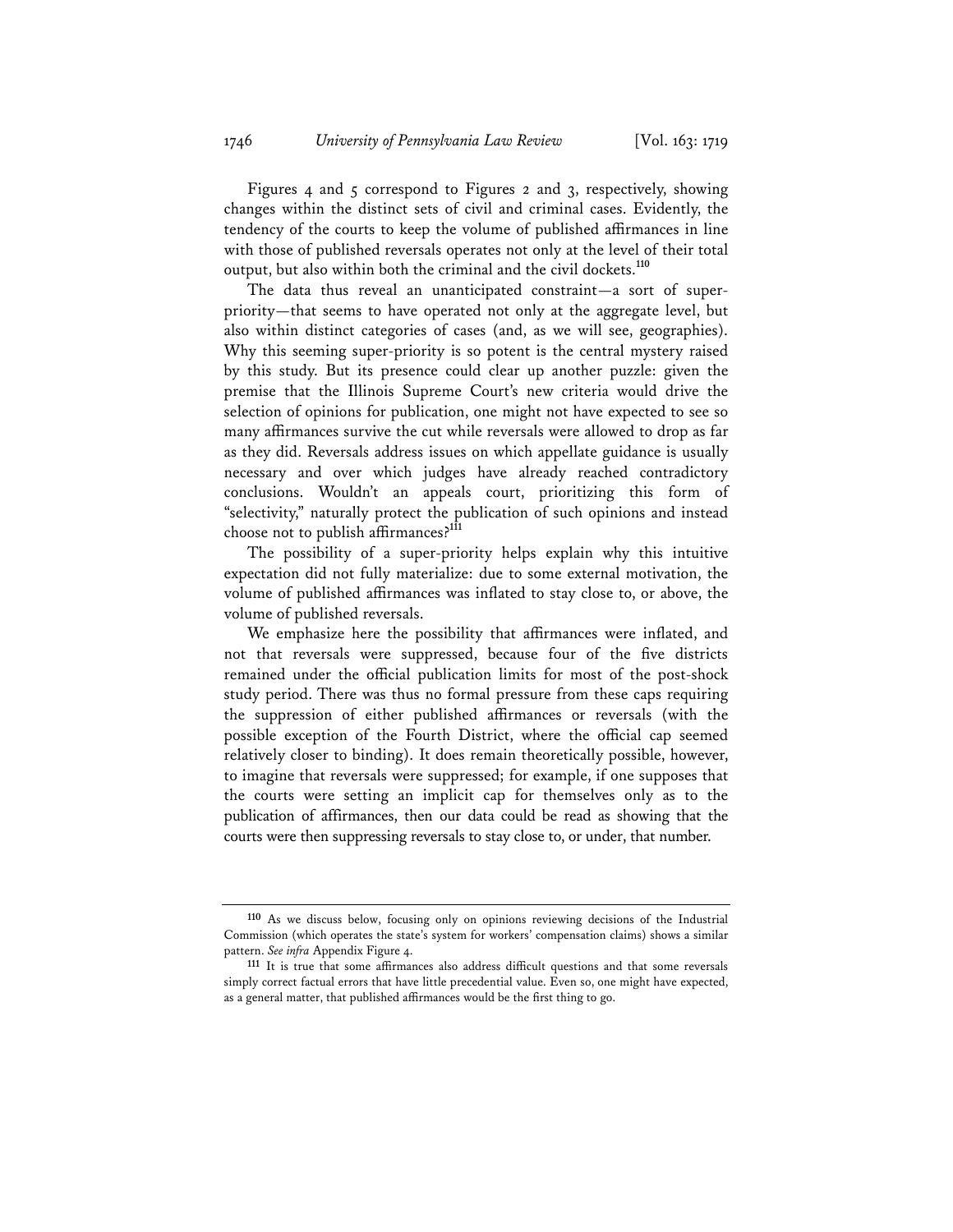## 2015] *Judicial Priorities* 1747

## C. *The Five Districts*

Because the five judicial districts in Illinois varied in their starting points before the policy shock, in the caps assigned to them,**<sup>112</sup>** and in other characteristics such as population and case composition, we also broke down the data by district. Aside from our desire to see how regularly this pattern occurred from court to court, we were also concerned that the patterns observed in the aggregate might have been unduly influenced by a single dominant district (such as the First District, which includes Chicago) or by a set of similar districts (such as the Fourth and Fifth Districts, which include more rural portions of southern Illinois). In fact, the pattern persisted across all the districts and, in some cases, even operated at the level of individual judges.**<sup>113</sup>**

## **Figure 6: Number of Published Opinions by Outcome, First District**



**<sup>112</sup>** *See supra* Table 1 (listing the number of opinions published in each district in 1993 and the caps that they were assigned in 1994).

**<sup>113</sup>** *See infra* Appendix Figures 5A-5D (charting results of individual judges in the Fifth District).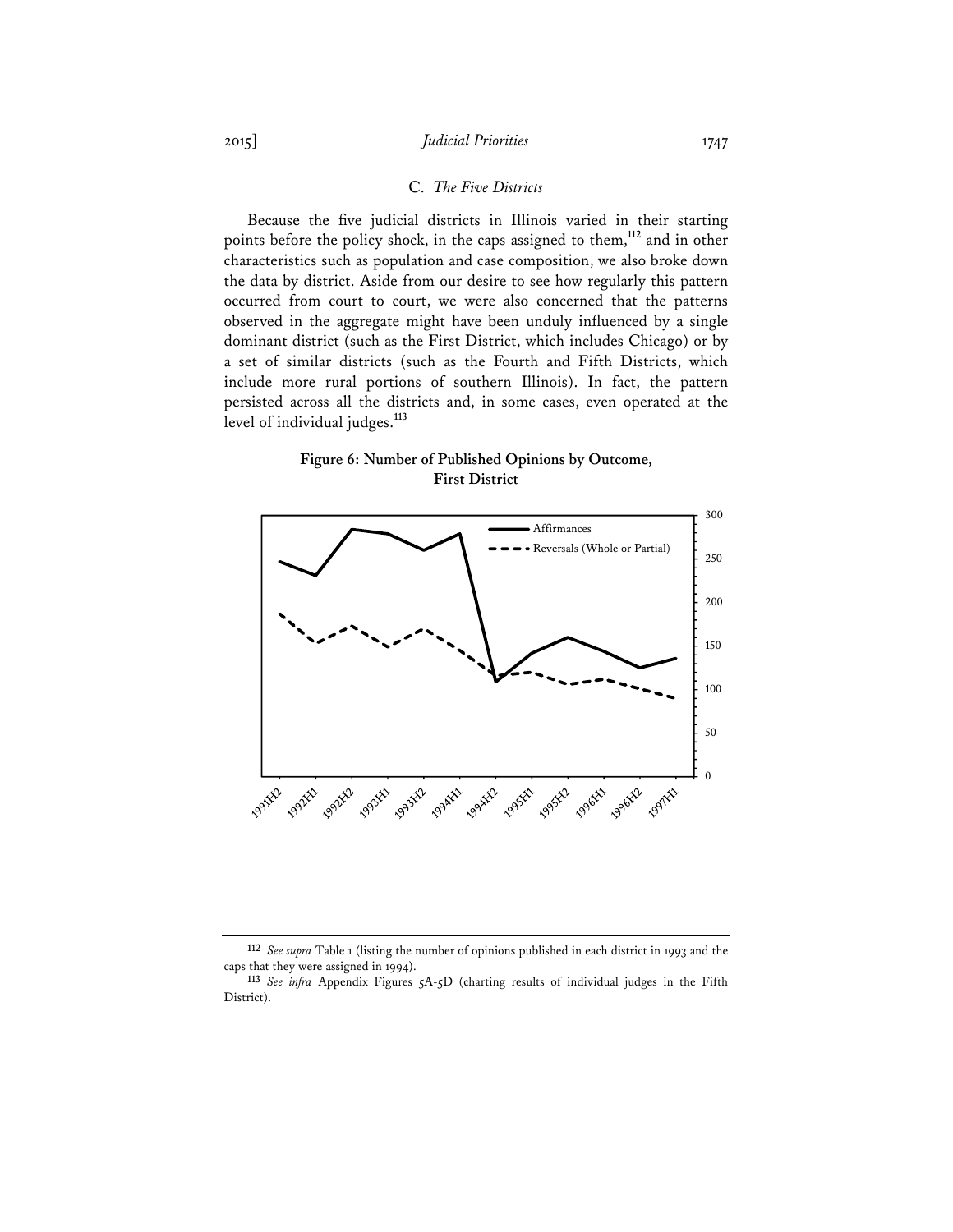The First District, the largest of all five districts, showed a pattern that largely mirrored our aggregate results: a wide gap between published reversals and affirmances in each case category prior to the rule change, followed by a precipitous drop in published affirmances but falling only to the level of published reversals (which also fell, but not as sharply).

## **Figure 7: Number of Published Opinions by Outcome, Second District**



In the Second District, as in our aggregate results, the gap between published affirmances and reversals narrowed after the rule change, but the two categories alternated in outpacing each other.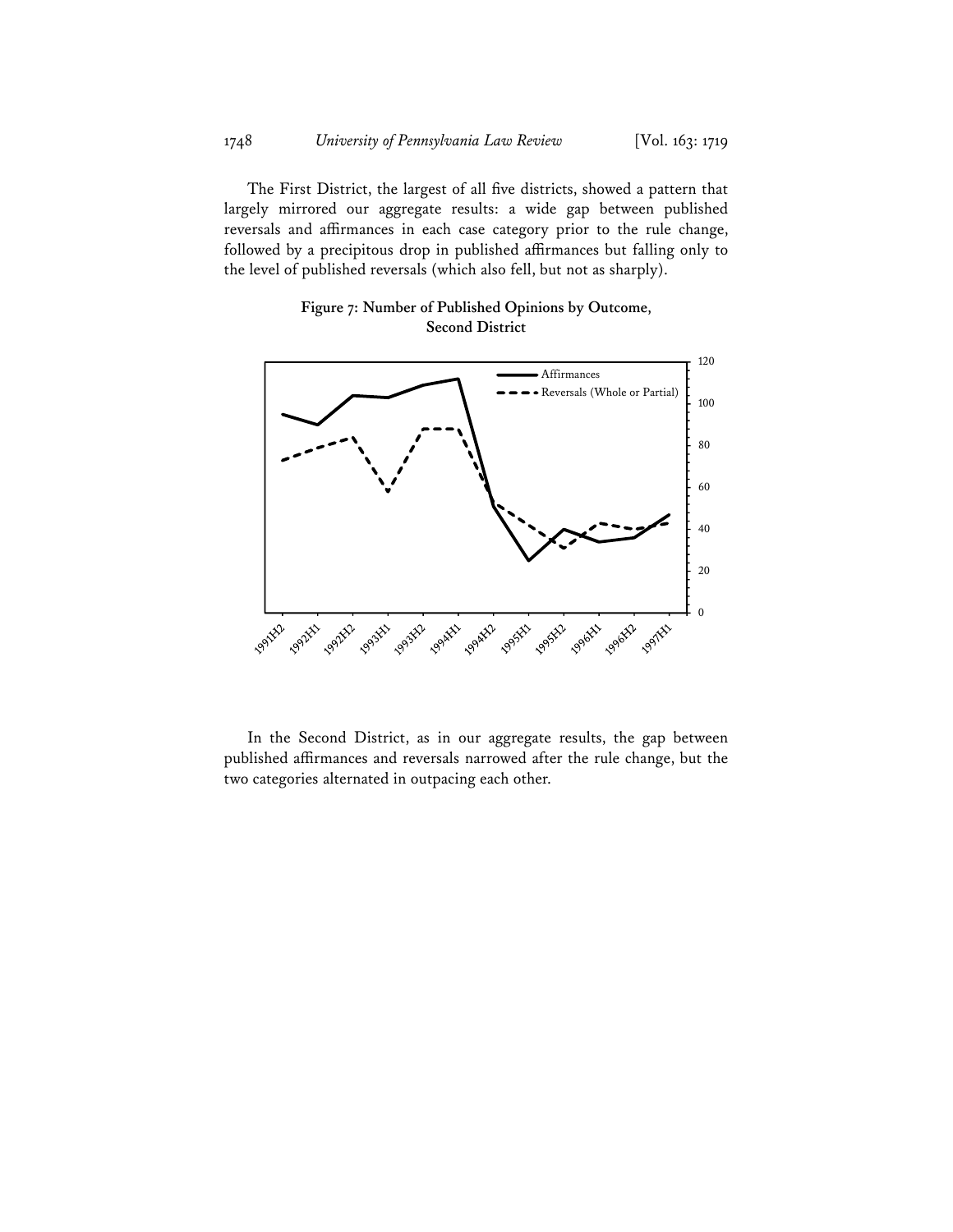

**Figure 7A: Number of Published Opinions by Type and Outcome, Second District** 

A further breakdown of the Second District's data into criminal and civil dockets more clearly reveals what was happening. Figure 7A shows that, in the Second District's *criminal* cases, the number of published affirmances closely tracks the number of published reversals in each six-month period following the rule change. It is only in the civil docket that the court seemed more willing to allow the number of published reversals to noticeably exceed affirmances in some periods.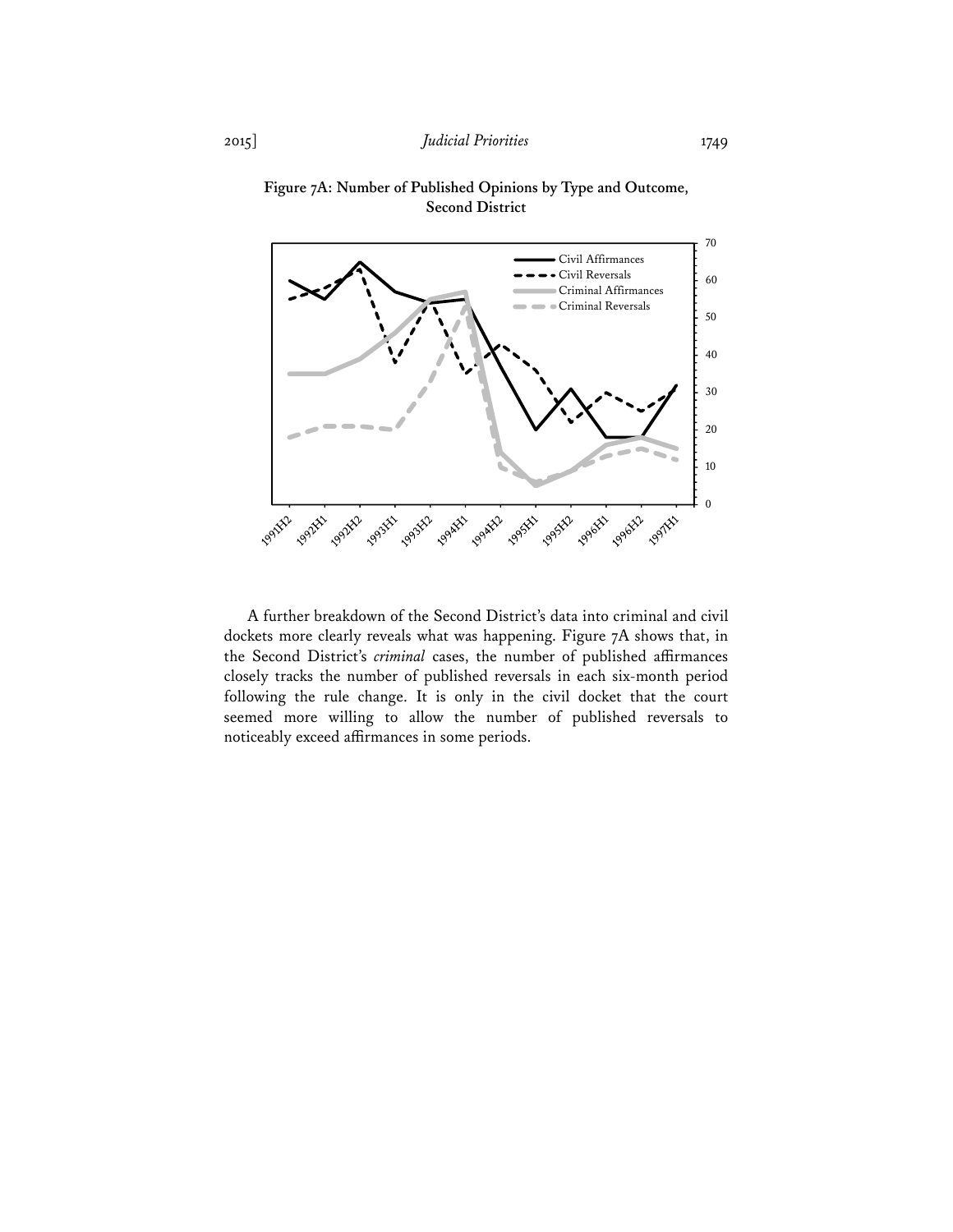

**Figure 8: Number of Published Opinions by Outcome, Third District** 

**Figure 9: Number of Published Opinions by Outcome, Fourth District** 

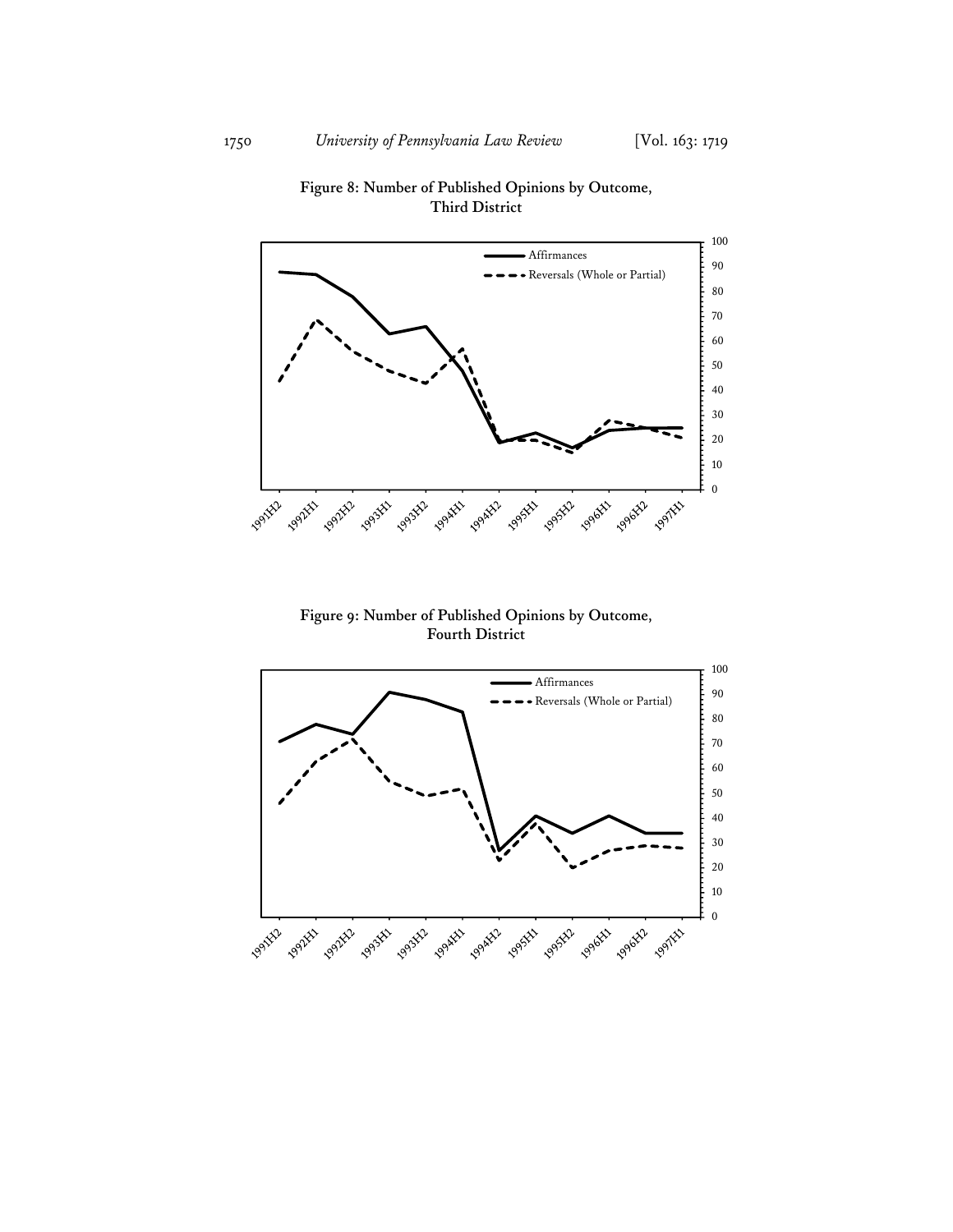Figures 8 and 9 show that the Third and Fourth Districts also exhibited patterns consistent with the hypothesized super-priority. In the Third District, published affirmances were already declining before the policy shock. The decline was apparently intentional, as this court seems to have anticipated the changes to Rule 23.**<sup>114</sup>** Nonetheless, both affirmances and reversals dropped sharply at the moment of the policy shock. What is notable here is not the anticipatory decline of published affirmances, but that quantity's sudden leveling and mirroring of the post-shock levels of published reversals.

The results in the Fourth District also reflect key characteristics of the dominant pattern. First, there is a sharp fall in both reversals and affirmances at the point of the policy shock that closes the original gap between them. Beyond that point, the number of published affirmances tended to stay close to, or else to exceed by a small margin, the number of published reversals.

## **Figure 10: Number of Published Opinions by Outcome, Fifth District**



**<sup>114</sup>** The Third District seems to have anticipated at least the change in Rule 23, if not the caps and page limits in M.R. No. 10343. As Judge McCuskey of that district put it, "[p]rior to the supreme court's amendment of Rule 23, our court had already scrutinized the rule's publication requirement. As a result, we reduced the number of opinions filed by our district from 349 in 1992 to 272 in 1993." *See* McCuskey, *supra* note 76, at 4. He also noted, however, that "a further reduction to 150 published opinions may appear drastic." *Id.*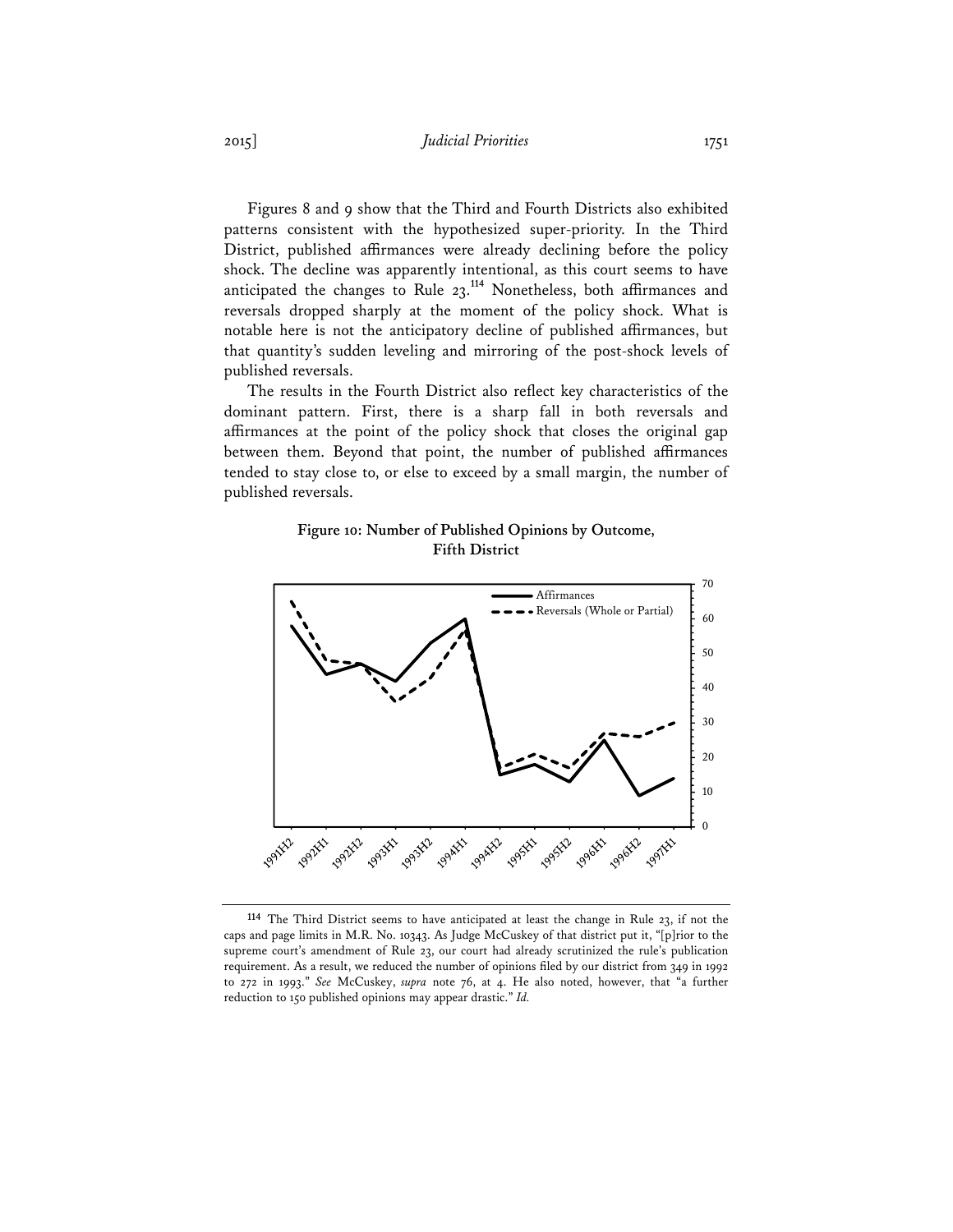Like the other districts, the number of published affirmances in the Fifth District tracks the number of published reversals. But the Fifth District differs from its counterparts in one notable aspect: The "tracking" behavior is not limited to the time period following the rule change. Rather, the Fifth District seemed to have kept a fairly even balance of published affirmances and published reversals even *before* the policy shock. This close tracking throughout the study period is evident even in the publication patterns of certain individual judges.**<sup>115</sup>** By the end of the study period, however, the close tracking seen in the Fifth District falls apart; at that point, more than any other district, the Fifth District no longer held published affirmances at approximately the level of published reversals.

### D. *Interpretations and Implications*

Our observations of how the Illinois appellate courts triaged their opinion-writing reveal not only which types of opinions the courts prioritized for publication but also suggest what these courts saw as being at stake in their publication choices. Our findings also suggest that these courts understood that their "medium" of judicial expression was not confined to the immediate content of their written opinions—but rather extended to the visible corpus of their decisions taken as a whole.

## 1. Observing the Triage

Consider first the basic criminal–civil comparison. Our data show that the share of criminal opinions deemed sufficiently low-priority to be cut from publication under the new rules was greater than the share of civil opinions.**<sup>116</sup>** This differential ran against our original expectations; we had predicted that the importance of public reasoning about criminal punishment would lead the courts to more avidly protect the publication of those opinions.**<sup>117</sup>** But there were also good reasons, as noted above, to

**<sup>115</sup>** *See infra* Appendix Figures 5A-5D (showing data for the four judges in the Fifth District who sat during the entire study period). We must emphasize that the tracking pattern is not evident for *every* individual judge—even in districts such as the Fifth District where the aggregate numbers show a close balance throughout. (That is, idiosyncratic variations among the judges in such a district averaged out into a clearer overall tracking pattern.) And it goes without saying that we are not claiming that these four judges are a representative sample of the Fifth District (much less of any other district).

**<sup>116</sup>** For a refinement of this interpretation, see the discussion in the Conclusion.

**<sup>117</sup>** We also knew that the Illinois courts already accorded precedence to criminal cases in procedural matters, such as in scheduling oral arguments. *See* ILL. SUP. CT. R. 611 (noting that in the "sequence and manner of calling cases for oral argument[,] . . . priority shall be given to appeals in criminal cases over appeals in civil cases"). While precedence in procedural handling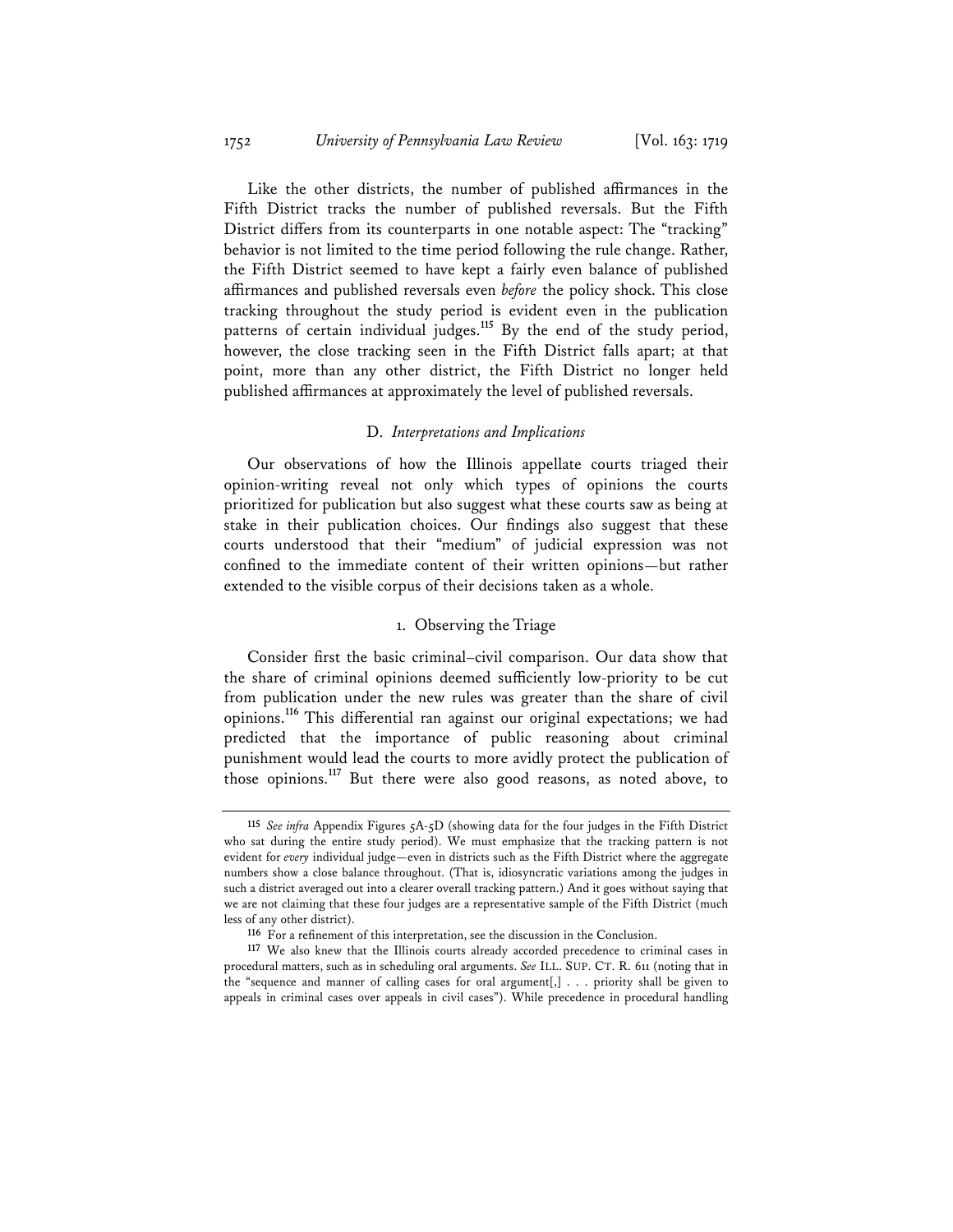expect that these courts might instead favor civil opinions for preservation: These criminal appeals may have raised repetitive issues or turned on factual matters subject to high levels of deference, whereas the civil docket may have been more varied and thus may have raised more new or unsettled legal issues requiring appellate explication.

It is a more obvious case that reversals should have been favored over affirmances for protection from the publication cuts, as was observed: Reversals present cases in which judicial colleagues have already disagreed and on matters in which the lower courts evidently require further guidance. Thus, reversals seem naturally more likely to survive under the more selective standards for publication, which focus on precedential value.**<sup>118</sup>**

What such a simple story of priorities among types of cases cannot easily explain, however, is the pattern seen in Figures 2 to 10: Across districts and across categories, immediately after the policy change, the number of published affirmances and reversals each fell from different levels and yet landed at virtually the same place, and then stayed roughly balanced. What could account for this unexpected, persistent pattern?

One explanation might be that such a balance is a natural byproduct of the newly selective criteria for publication: these courts began to limit publication to mainly "hard cases,"<sup>119</sup> which one might expect to fall roughly half as reversals and half as affirmances.<sup>120</sup> We find this possibility

**118** The rule change limited publication primarily to those cases which "establishe[d] a new rule of law or modifie[d], explain[ed] or criticize[d] an existing rule of law." ILL. SUP. CT. R. 23(a).

**120** The emergence of this balance might bring the Priest–Klein hypothesis to mind. *See*  George L. Priest & Benjamin Klein, *The Selection of Disputes for Litigation*, 13 J. LEGAL STUD. 1,

need not translate into selection of published opinions, we also speculated that the former might be a proxy for a deeper priority that would so translate. For additional examples of precedence for criminal cases in appellate procedure, see U.S. COURT OF APPEALS, FIFTH CIRCUIT, PLAN FOR EXPEDITING CRIMINAL APPEALS 3 (2008) ("This court gives criminal appeals the highest priority in screening, calendaring, and decision."); *id.* ("By court policy, each judge must give direct criminal cases priority in the preparation and publication of opinions over all other cases except previously submitted direct criminal cases."). *Cf.* 28 U.S.C. § 2102 (2012) ("Criminal cases on review from the States courts shall have priority, on the docket of the Supreme Court, over all cases except cases to which the United States is a party and such other cases as the court may decide to be of public importance."); FED. R. APP. P. 45(b)(2) ("In placing cases on the calendar for argument, the clerk must give preference to appeals in criminal cases and to other proceedings and appeals entitled to preference by law.").

**<sup>119</sup>** We use the terms "easy" and "hard" cases in the familiar sense. For a recent critical analysis of the terminology, see Frederick Schauer, *Legal Realism Untamed*, 91 TEX. L. REV. 749 (2013). For classic expositions, see Ronald Dworkin, *Hard Cases*, 88 HARV. L. REV. 1057 (1975); Harry T. Edwards, *The Effects of Collegiality on Judicial Decision Making*, 151 U. PA. L. REV. 1639 (2003); Kent Greenawalt, *Discretion and Judicial Decision: The Elusive Quest for the Fetters That Bind Judges*, 75 COLUM. L. REV. 359 (1975); Frederick Schauer, *Easy Cases*, 58 S. CAL. L. REV. 399 (1985); Patricia M. Wald, *Some Thoughts on Judging as Gleaned from One Hundred Years of the*  Harvard Law Review *and Other Great Books*, 100 HARV. L. REV. 887 (1987).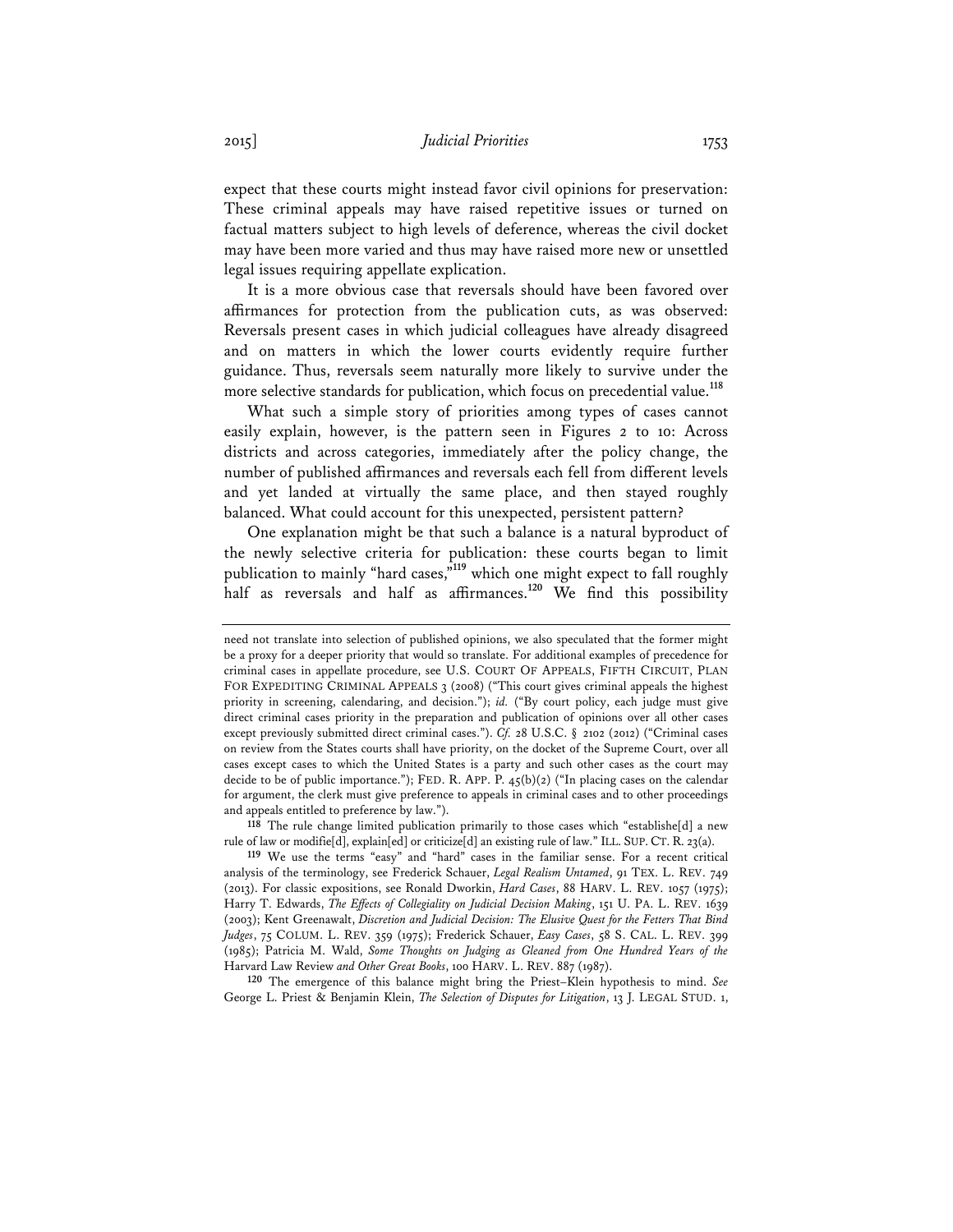intriguing, but it cannot be a complete account of our observations.**<sup>121</sup>** The reason is that our findings reflect *more* than a rough balance between affirmances and reversals. What we seem to see, in many time periods across districts, case types, and even some individual judges—is a tight tracking pattern, suggesting the active, continuous management of the balance. Furthermore, under a basic hard cases explanation, we should also expect deviations due to noise to favor reversals as often as affirmances—but instead, the data show that where they diverge, affirmances outpace reversals much more often than the other way around.

It remains possible, of course, that these courts began by largely limiting their publications to hard cases—but also actively sought to prevent the volume of published affirmances from falling noticeably below the volume of published reversals. Although future work more closely analyzing the content of these published opinions may shed more light on the extent to which these courts were publishing mainly the hard cases,<sup>122</sup> some further clues from our current data also suggest that the hard cases explanation is not the whole story.**<sup>123</sup>** One might assume, for instance, that the presence of

<sup>19-20 (1984) (</sup>explaining that as the number of cases selected for trial approaches zero, a plaintiff's rate of success approaches fifty percent). In our setting, what is being selected is opinions for publication, rather than cases for trial. The analogous intuition here is more easily and suitably expressed as the possibility that what is left (after the policy shock) are the "hard cases," which tend to fall half as reversals and half as affirmances.

**<sup>121</sup>** One might imagine other such even-split stories involving more complex mechanisms, including strategic behavior or bargaining, but the evaluation of such hypotheses is beyond the reach of this study. *See, e.g.*, Wald, *supra* note 18, at 1374 ("I have seen judges purposely compromise on an unpublished decision incorporating an agreed-upon result in order to avoid a time-consuming public debate about what law controls. I have even seen wily would-be dissenters go along with a result they do not like so long as it is not elevated to a precedent.").

**<sup>122</sup>** We note that such a pattern is not generally evident in other contexts in which one might expect it to operate, such as other appeals courts. *See, e.g.*, *Caseload Highlights*, CT. STAT. PROJECT (Nat'l Ctr. for State Courts, Williamsburg, Va.), March 2007, *available at* http://www.ncsc.org/ Services-and-Experts/Areas-of-expertise/Appellate-justice.aspx (showing an overall thirty percent reversal rate for decisions made by state intermediate appellate courts).

**<sup>123</sup>** In addition to the incidence of separate opinions (i.e., concurrences and dissents), as explained in the text, one might imagine several other indicators of the difficulty of a case. These include opinion length (in words) and the number of citations contained within an opinion. Both of these measures, however, are likely confounded by the new limits on opinion length imposed by M.R. No. 10343. *See supra* notes 54-55 and accompanying text. Yet another proxy for such hard cases, or for cases that present questions of precedential value, may be the standard of review used by the appellate court—but our review of a sample of published opinions suggests that the standard is not consistently reported.

We also considered using oral argument as a signal of the relative importance or difficulty of the legal issues at stake in a case. Unlike other jurisdictions, however, the decisions of Illinois's appellate courts, as reported by Westlaw, did not indicate whether oral argument was held. We likewise considered future citations to a given opinion, but such observations would have been confounded by the overall reduction in available citable precedent (due to the policy shock).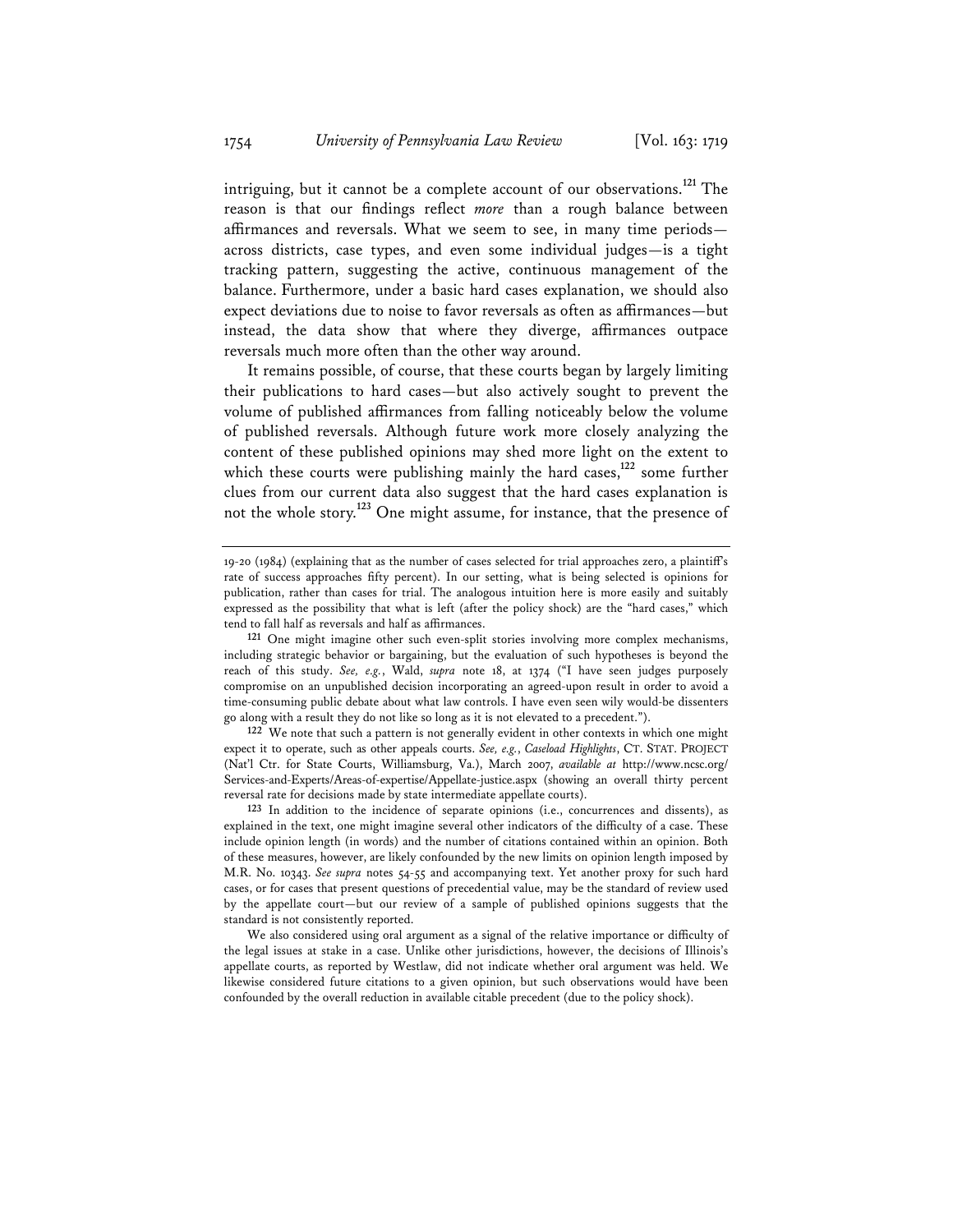a concurrence or dissent serves as a signal of a hard case.**<sup>124</sup>** We found a greater incidence of such separate opinions among reversals than we did among affirmances—not the roughly equal incidence that one might have expected based on a hard cases explanation alone.**<sup>125</sup>** More tellingly, although we generally found increases in the share of opinions with a concurrence or dissent, these increases did not occur in the pattern that a hard-cases mechanism operating alone would have implied.**<sup>126</sup>**

## 2. Concerning Appearances

A further theory is thus needed. We interpret the unusual and persistent pattern observed as suggesting that these appeals courts were acting on a super-priority—manifest in the aim of publishing at least as many affirmances as reversals—while they also sought to limit the number of opinions published altogether. The result of these competing pressures was that published affirmances and published reversals often closely tracked

**<sup>124</sup>** *See* Wald, *supra* note 18, at 1412-15 (describing the motivations of judges to write concurring or dissenting opinions); *see also* Diane P. Wood, *When to Hold, When to Fold, When to Reshuffle: The Art of Decisionmaking on a Multi-Member Court*, 100 CALIF. L. REV. 1445, 1451-57 (2012) (noting the considerations that prompt judges to publish separate opinions).

**<sup>125</sup>** It is possible, of course, that concurrences and dissents are more likely to be written in reversals rather than affirmances. For instance, the existence of the lower court's opinion may make the authorship of a separate opinion less costly; or, the collegiality costs of a separate opinion may be lower because a dissent in a reversal agrees with the trial judge unlike a dissent in an affirmance. If there is such a differential, then it is hard to draw conclusions based on the first clue noted in the text. The following analysis, however, which focuses on *changes* across the policy shock rather than absolute levels, is more robust to this potential confounding factor.

**<sup>126</sup>** Specifically, the increases in the shares of published opinions that include a concurrence, a dissent, or both should be greater for affirmances than for reversals, given how much farther affirmances fell. (That is, the denominator, or the total number of affirmances or reversals published, fell farther for affirmances than for reversals; meanwhile, the numerators for each, or the number of published decisions including a separate opinion, presumably should not have changed as much, if the hard cases were being preserved for publication.) But we found no noteworthy difference between the increase for affirmances and the increase for reversals.

On this point, however, it is worth noting that before the rule change, any case for which a concurrence or dissent was written was presumptively publishable. The 1994 amendments eliminated this presumption. Given that the presence of a concurrence or dissent no longer equates to automatic publication, then the increased frequency we have observed may be understating the increase in the incidence of "hard cases" in the body of published opinions after the shock as compared to before. Note that such a distortion *could* in theory undermine the conclusion we are drawing from our comparisons of this metric among reversals and among affirmances—but only if this distortion were for some reason stronger for affirmances than for reversals (so that our comparison understates the change in average incidence of "hard cases" among affirmances *more* than among reversals).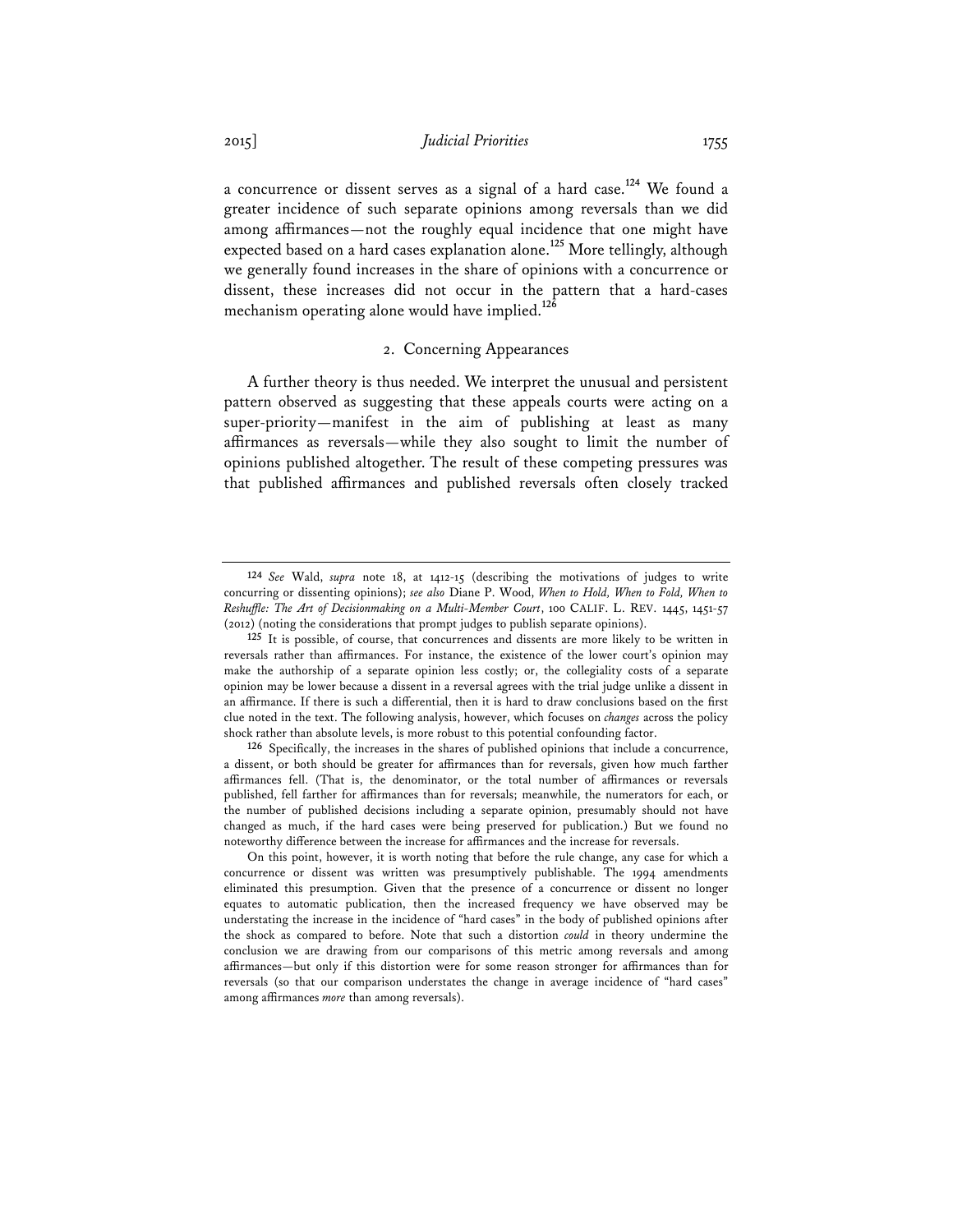each other in number. (As noted above, we take care not to overstate the rigidity of this heuristic.)**<sup>127</sup>**

To the extent that these appeals courts were influenced by a general reluctance to allow the volume of affirmances to fall below the volume of reversals in their visible corpus of published opinions, we speculate that this aim was likely motivated by institutional concerns for signaling judicial quality and a desire to preserve collegiality—a set of motivations one might call reproach-aversion.**<sup>128</sup>**

If published opinions were lopsided in favor of reversals, they might have created a perception that the trial courts were not getting the job done.**<sup>129</sup>** The "collective reputation" of the judiciary would suffer and so might the relations between the appeals judges and the trial judges.**<sup>130</sup>**

To be clear, we do not mean to endorse such statistics as measures of quality. For example, the typical focus on reversal rates in published Supreme Court opinions ignores factors such as certiorari procedures and other selective processes that precede the Court's decisions. But regardless of the *accuracy* of such measures, we hypothesize that it is the *salience* of the published opinions that drives our suggested super-priority in the case of the Illinois appeals courts.

**130** *See* Nuno Garoupa & Tom Ginsburg, *Judicial Audiences and Reputation: Perspectives from Comparative Law*, 47 COLUM. J. TRANSNAT'L L. 451, 453 (2009) (explaining "collective reputation" in terms of "a judiciary that operates effectively [and thus earns] respect as a unit within its own political system"); *id.* at 455 ("Each individual judge cares about his reputation with the relevant audiences, but also about the reputation of the group as a whole . . . with external constituencies. Collective reputation determines the status of the judiciary within the relevant audience . . . ."); *id.* at 459 ("These constituencies might include the bar, academic commentators, other branches of government, as well as political parties and others . . . ."). In our context, we are describing the possibility that an appeals court might actively play a role in influencing the collective reputation of the trial courts it oversees.

**<sup>127</sup>** Indeed, as we have already noted, the careful balance between publishing reversals and publishing affirmances that existed in the Fifth District for much of our study period seems to have unraveled by the end. *See supra* Figure 10. And in the Second District, although the tracking of affirmances and reversals is extremely tight in the criminal docket, it is quite loose in the civil docket. *See supra* Figure 7A. As also noted, we have observed this tracking pattern for some individual judges (and to varying degrees), but not for others.

**<sup>128</sup>** *See supra* note 28 and accompanying text.

**<sup>129</sup>** Court observers routinely use reversal rates only among published opinions to measure the quality of a particular court. *See, e.g.*, JUDICIAL COUNCIL OF CAL., STATEWIDE CASELOAD TRENDS: 2013 COURT STATISTICS REPORT, 2002–2003 THROUGH 2011–2012, at xvi-xvii (2013) (tracking reversal rates only among cases disposed of by written opinion); Roy E. Hofer, *Supreme Court Reversal Rates: Evaluating the Federal Courts of Appeals*, LANDSLIDE, Jan.–Feb. 2010, at 8, 8 (using reversal rates among Supreme Court opinions to "grade" the federal circuit courts)*;* Brad Pauley, *The California Supreme Court's 2010 Affirmance Rates in Civil Cases Reveal Change and Continuity*, AT LECTERN: PRACTICING BEFORE CAL. SUP. CT. (Apr. 28, 2011, 8:35 PM), http://www.atthelectern.com/the-california-supreme-courts-2010-affirmance-rates-in-civil-casesreveal-change-and-continuity, *archived at* http://perma.cc/3YKF-ANVJ (discussing the California Supreme Court's affirmance rates on review of civil cases from the various intermediate appellate courts in 2010).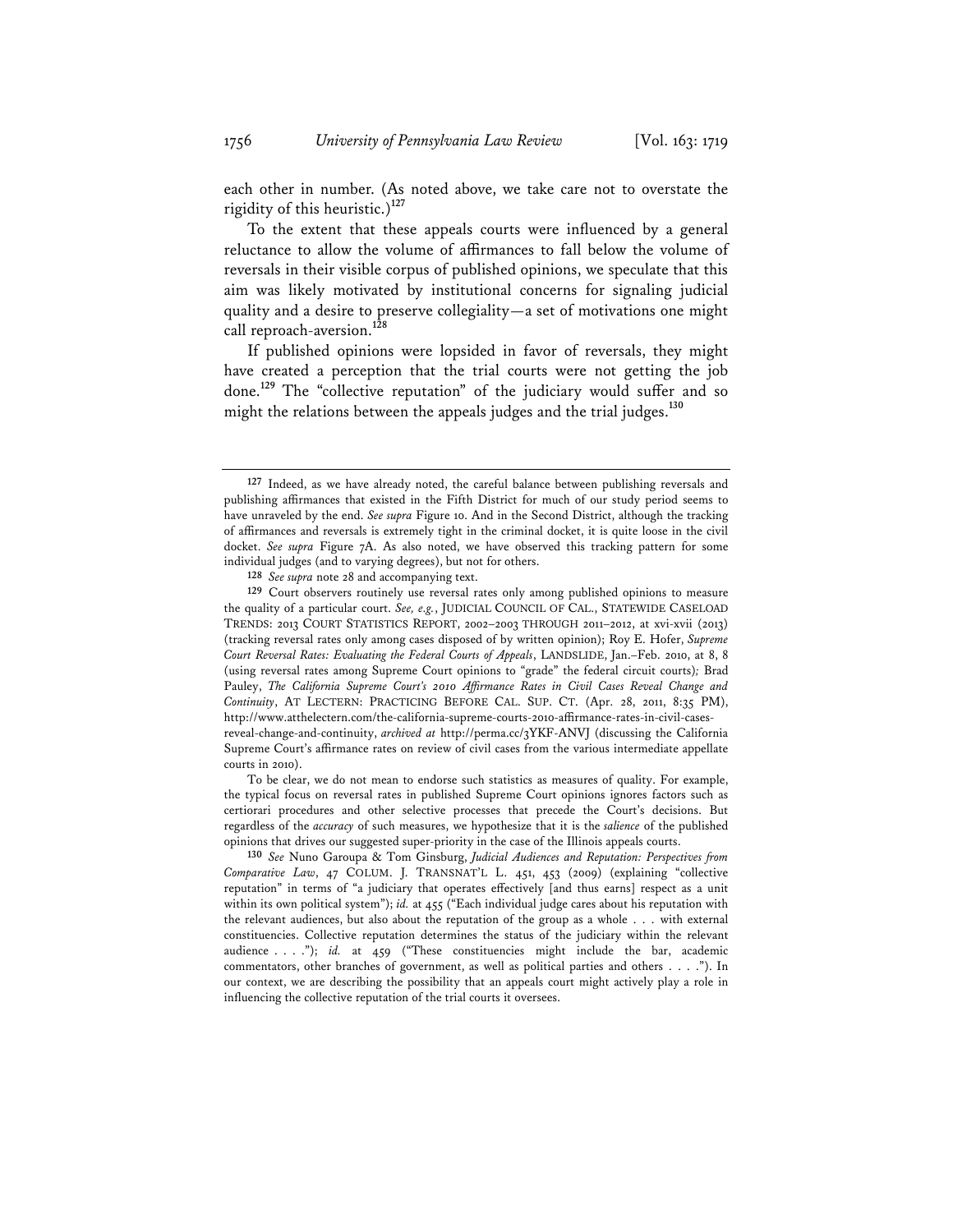2015] *Judicial Priorities* 1757

Consider the unenviable position of those Illinois appeals judges who sought to avoid creating such a perception of a weak trial bench. The true affirmance rate was relatively high—above seventy percent.**<sup>131</sup>** Yet this true rate was obscured by the use of unpublished decisions, which at the time were practically inaccessible to anyone not involved in the case itself (in contrast to today's easy online access to so-called unpublished opinions).

The frequency of affirmances among *published* opinions was thus far more salient. But it was also likely to be lower than the (virtually invisible) true affirmance rate because the criteria for publication tended to favor reversals. Before the rule change, the appeals courts could nevertheless signal the quality of the lower courts by choosing to publish—and thus make visible—a large number of affirmances. Under the new rules, however, the appeals courts became more limited in their ability to continue in this practice. Still, at the very least, they could try to avoid the appearance that trial court decisions were wrong more often than right. That is, the appeals courts could still publish enough affirmances, as a sort of "filler," so as to prevent the number of published affirmances from falling below the number of published reversals.**<sup>132</sup>** One might even speculate that the caps imposed

**<sup>131</sup>** Note that, in some quarters, even an 86% affirmance rate might be seen as a bad signal about the quality of the trial bench. As Judge Jon Newman noted in the context of the federal Second Circuit in the 1990s, "[a] district judge expressed the view that the reported rate of appellate reversals, most recently said to be about 14%, demonstrated that something was seriously wrong. As he put it, either the district judges are not doing their jobs properly (by making too many errors) or the circuit judges are not doing their jobs properly (by reversing too many decisions that are not erroneous)." Newman, *supra* note 103, at 630-31.

**<sup>132</sup>** Such publication of extra opinions as "filler" would, of course, tend to undermine the rationale for the rule change in the first place. Recall that a primary justification offered by members of Illinois Supreme Court for the 1994 rule change was that the "avalanche of opinions" taxed the capacity of the bar and imposed real costs in terms of legal research. Illinois Supreme Court Administrative Order, M.R. No. 10343 (1994) (Bilandic, C.J., writing in support); *id.* (Heiple, J., writing in support).

The costs of over-publication may be familiar to readers from the controversy over the citation of unpublished decisions in the federal courts. Judge Kozinski, for instance, has lamented the publication (for citation) of decisions that may not have received the same care and attention as other published opinions. In addition to echoing the concerns raised by the Illinois Supreme Court, he notes that such opinions, which are "often drafted entirely by law clerks and staff attorneys" or "converted bench memo[s]," can be "highly misleading source[s] of authority." Letter from Alex Kozinski, Circuit Judge, U.S. Court of Appeals for the Ninth Circuit, to Samuel A. Alito, Jr., Circuit Judge, U.S. Court of Appeals for the Third Circuit 4-6, 9-10, 11-13 (Jan. 16, 2004), *available at* http://www.nonpublication.com/kozinskiletter.pdf (citing, among other things, Alex Kozinski & Stephen Reinhardt, *Please Don't Cite This!: Why We Don't Allow Citation to Unpublished Opinions*, CAL. LAW., June 2000, at 43, 44 and *Unpublished Judicial Opinions: Hearing Before the H.R. Subcomm. on Courts, the Internet, & Intellectual Prop. of the H. Comm. on the Judiciary*, 107th Cong. 12-13 (2002) (prepared statement of Hon. Alex Kozinski, Circuit Judge, U.S. Court of Appeals for the Ninth Circuit)).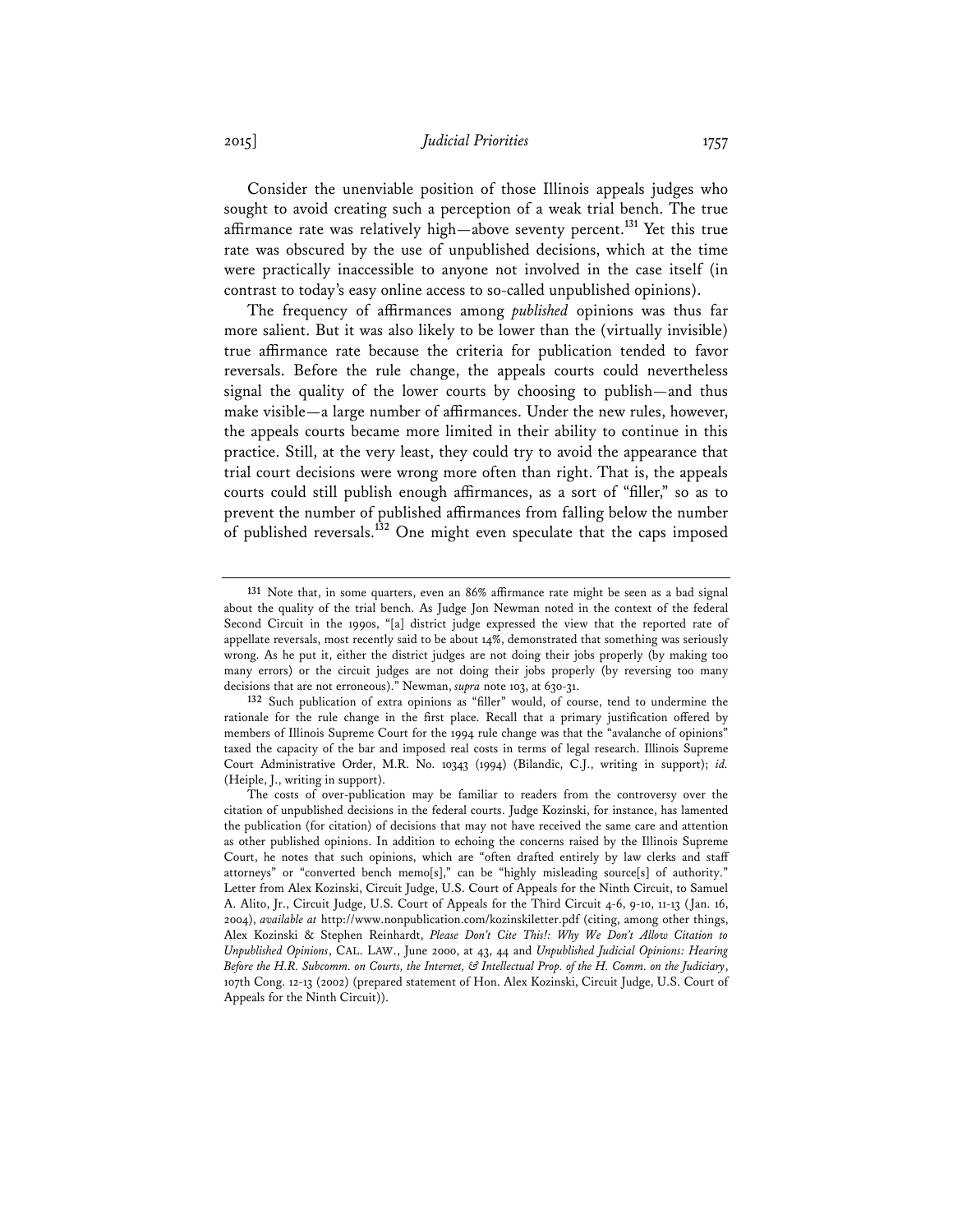by M.R. No. 10343 gave the appeals courts an implicit sense of license to publish extra affirmances up to the numerical cap.**<sup>133</sup>**

Notably, such a perception-management account may help explain why the super-priority appears to have operated with greater force in the criminal docket, at least in the Second District. If a court cared more about perceptions of quality of the criminal justice machinery, then it might have given greater care to matching the volume of affirmances to reversals among published opinions in the criminal docket.

More generally, the tending of appearances in this way may have served, in part, a legitimizing function that would otherwise have been served more directly by actually publishing opinions—that is, by public reasoning—a preferred method that had become more constrained under the amended regime.**<sup>134</sup>** If so, one might interpret such a substitution as a pragmatic adaptation in judicial expression, a shift from substance toward form.

## 3. Collegiality and the Judicial Audience

A closely related set of further motivations may be grouped under the heading of "collegiality."**<sup>135</sup>** Trial judges do not like being reversed,**<sup>136</sup>** and they surely like it even less when a reversal comes in the form of a published opinion that names them individually and spells out their mistakes in detail.**<sup>137</sup>** How much more vexing it would be for the trial judges if most of the opinions chosen for publication were reversals—while

**<sup>133</sup>** Recall that these courts generally published significantly fewer opinions than the caps set by the Illinois Supreme Court. *See supra* Section I.C.

**<sup>134</sup>** *Cf.* Abner J. Mikva, *For Whom Judges Write*, 61 S. CAL. L. REV. 1357, 1364-66 (1988) (describing the varied audiences to and purposes for which judges write).

**<sup>135</sup>** We do not mean to imply that these are competing or mutually exclusive explanations. To the contrary, these explanations are closely intertwined and together form the "appearances" super-priority that we have described above.

**<sup>136</sup>** Such "reversal aversion" has been widely studied in the context of the federal courts. *See* Choi et al., *supra* note 7, at 519-25 (surveying literature on what they term "reversal aversion" among trial judges); *id.* at 518-19 ("Reversal is also potentially embarrassing and detrimental to a trial judge's prospects of promotion to the appeals courts.").

**<sup>137</sup>** Notably, in the tables listing unpublished decisions during the period we study, the trial judge is not identified. A trial judge's potential sensitivity to being reversed by name is reflected in what Judge Patricia Wald described a "prevailing decorum" early in her career as a federal appeals judge: "[I]f we upheld a trial judge, we referred to her by name; if we reversed the judge, we left him anonymous." Wald, *supra* note 18, at 1382. More generally, on the risk to collegiality between appeals and trial judges due to reversals, see, for example, Newman, *supra* note 103, at 629 ("There is . . . an undeniable basis for some tension between judges of trial and appellate courts, borne of the structural relationship in which they both function. Appellate judges have jurisdiction to reverse the judgments entered by trial judges. When that authority is exercised, the potential arises for some strain upon the normally cordial relationships between trial and appellate judges.").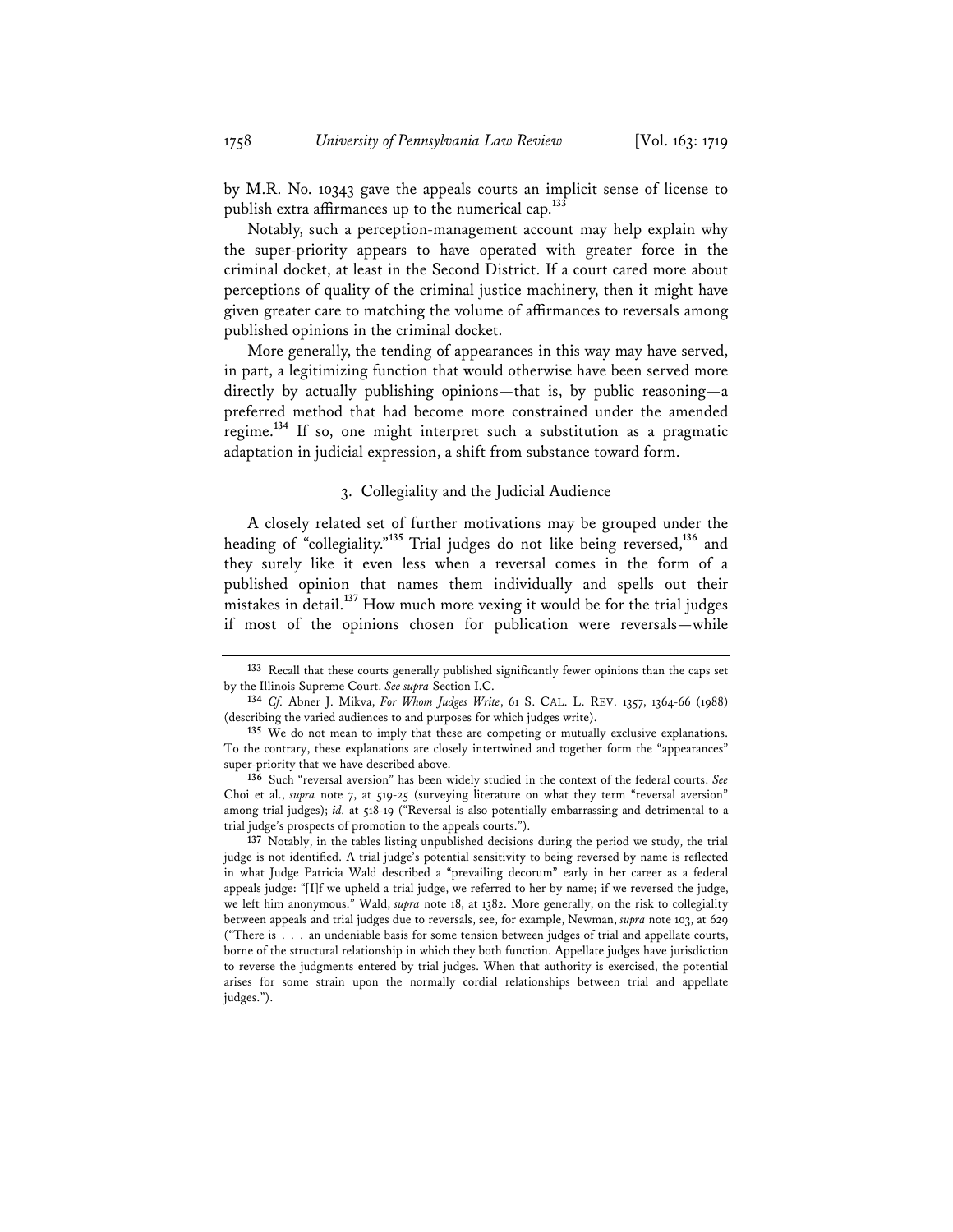affirmances (which are in fact the vast majority of decisions) were hidden in unpublished dispositions. Further motivating the aim of at least matching published affirmances to published reversals, then, might be a concern for preserving collegial relations between the trial and appellate judges in each judicial district.**<sup>138</sup>**

Such collegiality-based motivations may also help explain why the tracking pattern persists within certain breakdowns: These categories might also map onto distinct "audiences" of judicial colleagues. That is, the appeals court may be seeking to reassure specific groups of colleagues that they are managing appearances in a way that promotes positive public perceptions of each of those groups.**<sup>139</sup>**

For example, consider the subset of appeals that come from decisions of the Industrial Commission, Illinois's workers' compensation system. Rather than speaking to the trial courts, these appellate opinions speak directly to the Industrial Commission—a distinct "audience." And indeed, this small

**<sup>138</sup>** Implied in this account is the perceived possibility of a "collegial cost" to an appeals court that publishes reversals too frequently relative to affirmances (a cost to vertical collegiality between the appellate and trial judges), as other scholars have studied about dissenting (a cost to horizontal collegiality among appellate judges). *See generally* Epstein et al., *supra* note 29, at 103 (describing such a "collegial cost" from dissenting that manifests as "dissent aversion" among appeals judges).

One might also imagine further variations of such a perceived cost to making trial judges look bad through infelicitous publication choices. For example, the fact that the judges of the trial and appellate courts in Illinois are elected might raise the stakes for managing perceptions of the trial bench or of particular trial judges or for maintaining collegiality among judges. The influence of such electoral politics may be dampened, however, by the fact that retention elections for these judges (which happen every six years for the trial judges and every ten years for the appeals judges) are uncontested and are generally understood to be of little risk for the incumbent. *See* ILL. CONST. art. VI, § 12(d); Larry Aspin, *Judicial Retention Election Trends: 1964–2006*, 90 JUDICATURE 208, 209 tbl. 1 (2007). Future work that includes data on the party affiliations of the trial and appellate judges during this period may be able to test for same- and cross-party effects. It is, however, telling that the super-priority we generally observe can also specifically be seen in the subsample of cases appealed from rulings of the Industrial Commission, whose members are appointed and not elected. *See infra* note 140 and accompanying text.

**<sup>139</sup>** Our account thus engages both "internal" and "external" audiences, or what one might call "primary" and "secondary" audiences: the appeals court wishes to be seen by their trial court colleagues (an internal or primary audience) as managing outward appearances (as perceived by external or secondary audiences such as the bar or even the broader public). *See* Ruggiero J. Aldisert et al., *Opinion Writing and Opinion Readers*, 31 CARDOZO L. REV. 1, 17-20 (2009) (describing an appellate court's "primary" audiences as the parties and the trial court involved in a reviewed case, and "secondary" audiences as potentially the broader judiciary, other political institutions, the bar, academia, and the public); Garoupa & Ginsburg, *supra* note 130, at 453 (describing "internal" audiences as "within the judiciary itself" and "external" as including "lawyers, the media, or the general public").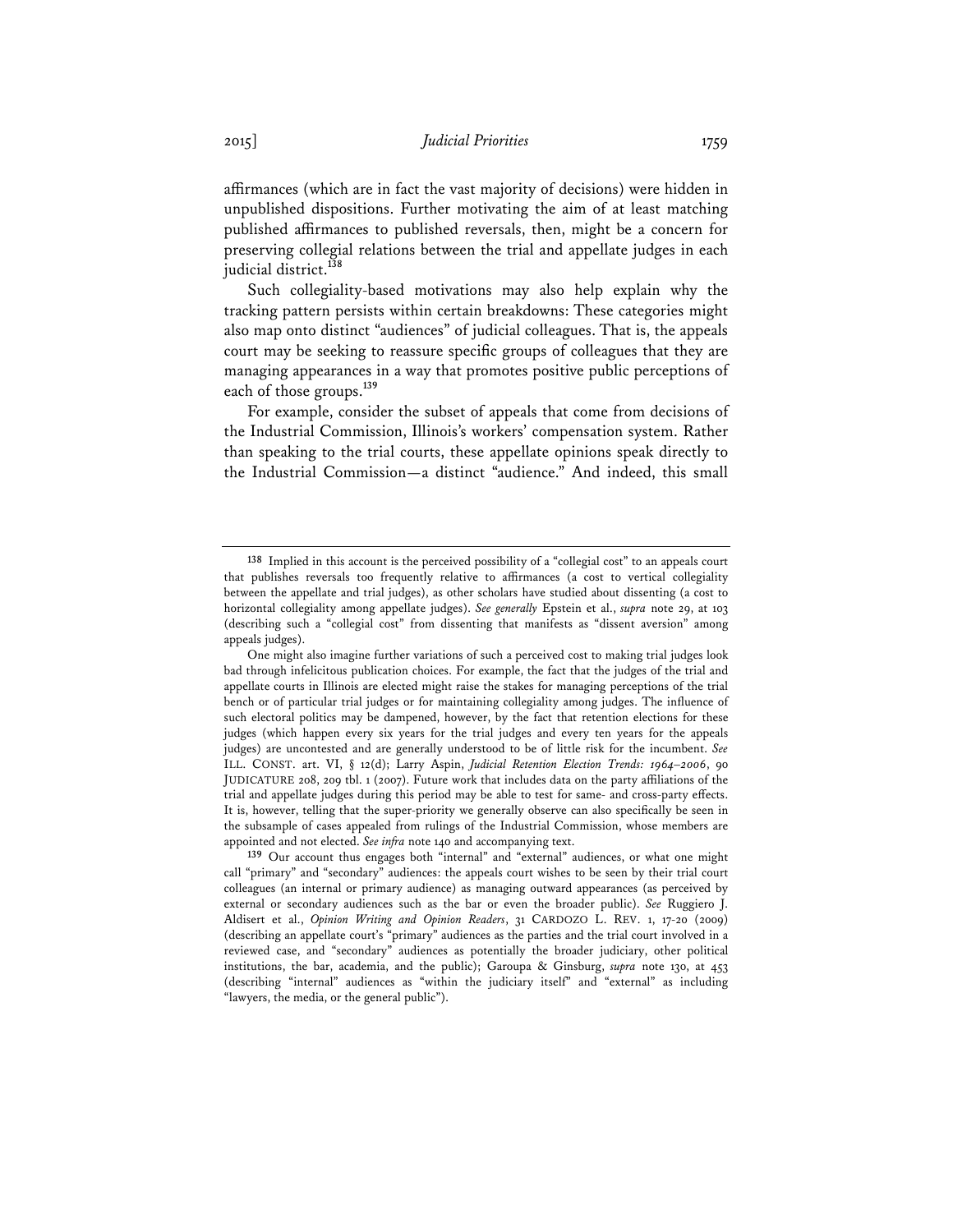subset of appellate opinions exhibits a similar pattern, suggesting that the super-priority is at work here too.<sup>140</sup>

Likewise, for our criminal–civil distinction: Some of the trial-court circuits employ a system in which criminal cases are directed to one set of trial judges, and civil cases to another set.**<sup>141</sup>** The distinction is formalized in some trial-court circuits through the creation of a particular "criminal division" of trial judges.**<sup>142</sup>** In others, the separation is more informal, with some trial judges hearing only one class of cases.<sup>143</sup> But regardless of its form, such division of cases creates distinct audiences of trial judges for the appeals courts to consider when weighing collegiality concerns.**<sup>144</sup>** The existence of distinct audiences may thus help explain why the super-priority seems to hold within our two major categories, as well as why we observe the pattern repeated district by district.

### CONCLUSION: SPILLOVERS IN JUDICIAL CHOICES

Our study suggests that for the sake of appearances the Illinois appellate courts sought to balance their publication of reversals and of affirmances. If so, then the choice to publish a given decision may have depended not only on the qualities of that case alone, but also on which other cases had already been published and, specifically, on how many were reversals and how many were affirmances. The appearances super-priority thus implies spillover effects among the courts' publication choices in otherwise unrelated cases.**<sup>145</sup>**

**145** Two further forms of such interdependency are more obvious than the one revealed in this study. First, that time constraints mean that the time spent on one opinion cannot be spent on

**<sup>140</sup>** *See* Appendix Figure 4. In fact, appeals from the Industrial Commission are heard by a panel of diverse judges chosen from across the districts. That is, such a case might heard by a panel comprised of a First, Third, and Fourth District judge, for example. This structure suggests one possible mechanism by which the super-priority described above might have spread across the districts.

**<sup>141</sup>** *See, e.g.*, STATE OF ILL., CIRCUIT COURT OF COOK COUNTY, *Judges Information*, http://www.cookcountycourt.org/aboutthecourt/JudgesInformation.aspx (last visited May 11, 2015), *archived at* http://perma.cc/AP9M-KBLW (noting several "divisions" and the related assignment of judges).

**<sup>142</sup>** *See, e.g.*, *id.* (showing a criminal division in the Circuit Court of Cook Country).

**<sup>143</sup>** *See, e.g.*, STATE OF ILLINOIS, FOURTH JUDICIAL CIRCUIT, SECOND AMENDED ADMINISTRATIVE ORDER, *available at* http://www.fourthcircuitil.com/news/10-1.php (providing judicial assignments and noting the types of cases assigned to each judge). Note that the Fourth Circuit of trial courts is distinct from the Fourth District of the appeals courts.

**<sup>144</sup>** One might also imagine that the courts are monitoring this norm within only one category (say, criminal) as well as for the total corpus of opinions. This approach could generate a similar pattern in the remaining (civil) category. If so, however, we might expect to see the latter category (civil) occasionally having more reversals than affirmances, as it can absorb the occasional excess of affirmances created by the first category. But we have not noticed this alternative pattern in the data.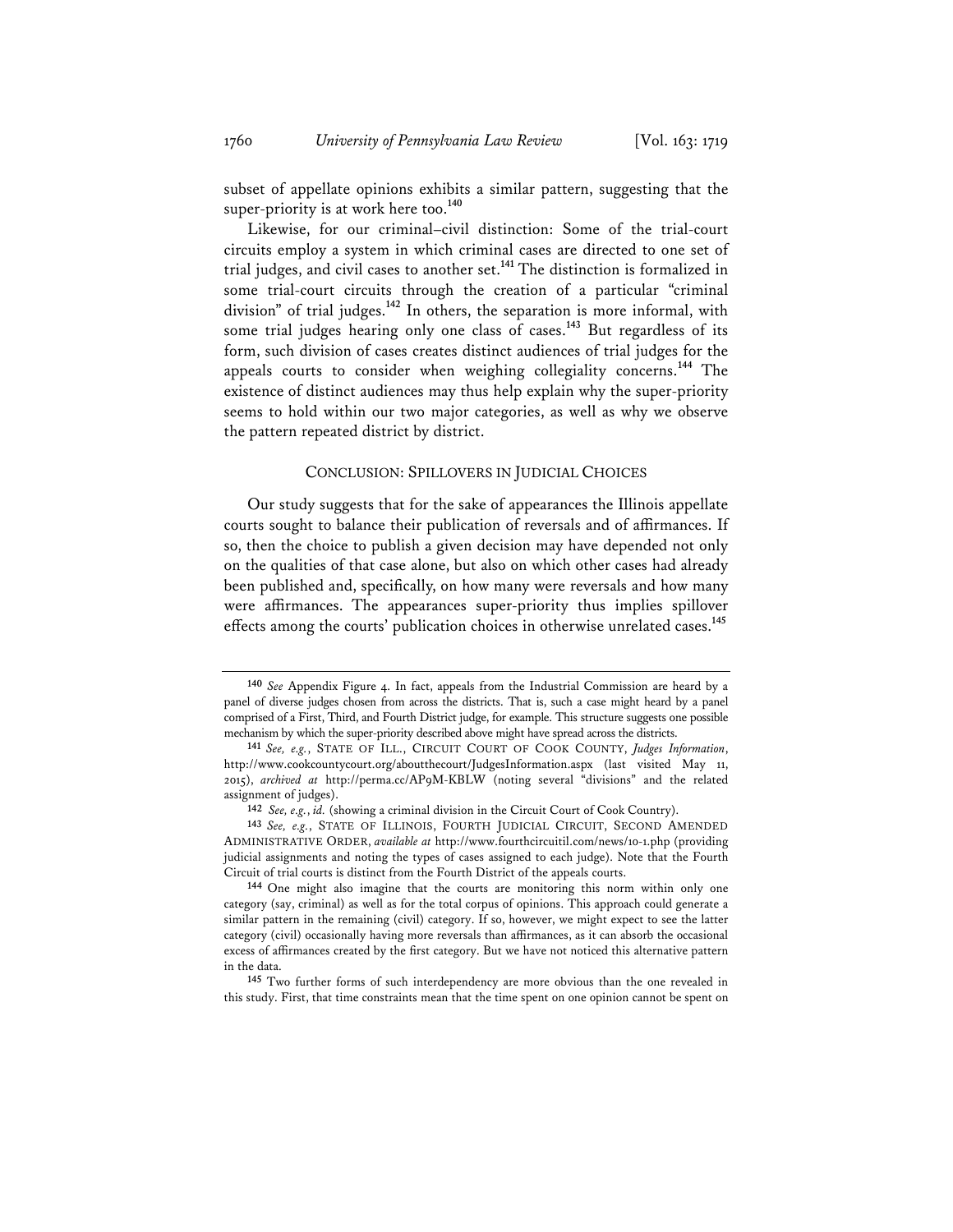## 2015] *Judicial Priorities* 1761

Such a spillover would alter how we interpret the judicial choices we observe. In fact, it would unsettle our own earlier conclusions in this study. Recall our original finding that more criminal cases than civil cases appear to have been deemed low-priority for publication under the new rules.**<sup>146</sup>** But now consider the possible influence of the super-priority: what if the number of opinions we observed being published were inflated by the inclusion of affirmances serving only as filler? What really should be compared as between criminal and civil cases, then, would be the publication of *reversals* only.**<sup>147</sup>** Through that more refined lens, we would see that in all districts the publication of criminal reversals does in fact drop disproportionately relative to that of civil reversals.**<sup>148</sup>**

But the implications of such a spillover go beyond matters of interpretation. Whenever published reversals began to outnumber published affirmances, these courts faced an unpalatable choice. At that point, these courts could either dilute the case law with more affirmances and thereby subvert the high court's command to be selective about publication, or they could suppress the publication of further reversals and thereby create an artificial drag on the development of case law.

Either choice may have been preferable, however, to the more troubling spillover effect suggested in the Introduction. These courts could have satisfied their higher-level priorities of selectivity and of appearances by sacrificing accuracy instead—that is, by publishing only case-law-worthy opinions, while switching some of those reversals to affirmances. The reason these courts could hold fast to the super-priority of accuracy, and avoid managing appearances by distorting actual outcomes among the cases set for publication, is the strong asymmetry of visibility that existed at the time between published and unpublished decisions of these courts. The truly unavailable nature of the unpublished opinions allowed these courts to decouple accuracy from appearances, in deploying the judicial medium. By contrast, today's so-called unpublished opinions are widely available in the

another; and second, that if one opinion on a given legal issue is published, then a second case addressing the *same* issue may become redundant.

**<sup>146</sup>** Or more precisely, that a larger share of opinions in criminal cases were disqualified by the higher bar for publication.

**<sup>147</sup>** The reason is that the super-priority implies that observing the number of published affirmances may not be informative about the relative publication-worthiness of civil versus criminal cases.

**<sup>148</sup>** This conclusion would be narrower because we would no longer be drawing conclusions about affirmances, and thus, no longer about the priorities put on criminal versus civil opinions as a whole. One exception should be noted, however, in the Fourth District: to the extent that its formal cap actually constrained its publication choices, then this shift of attention to data solely about the reversals would not be necessary.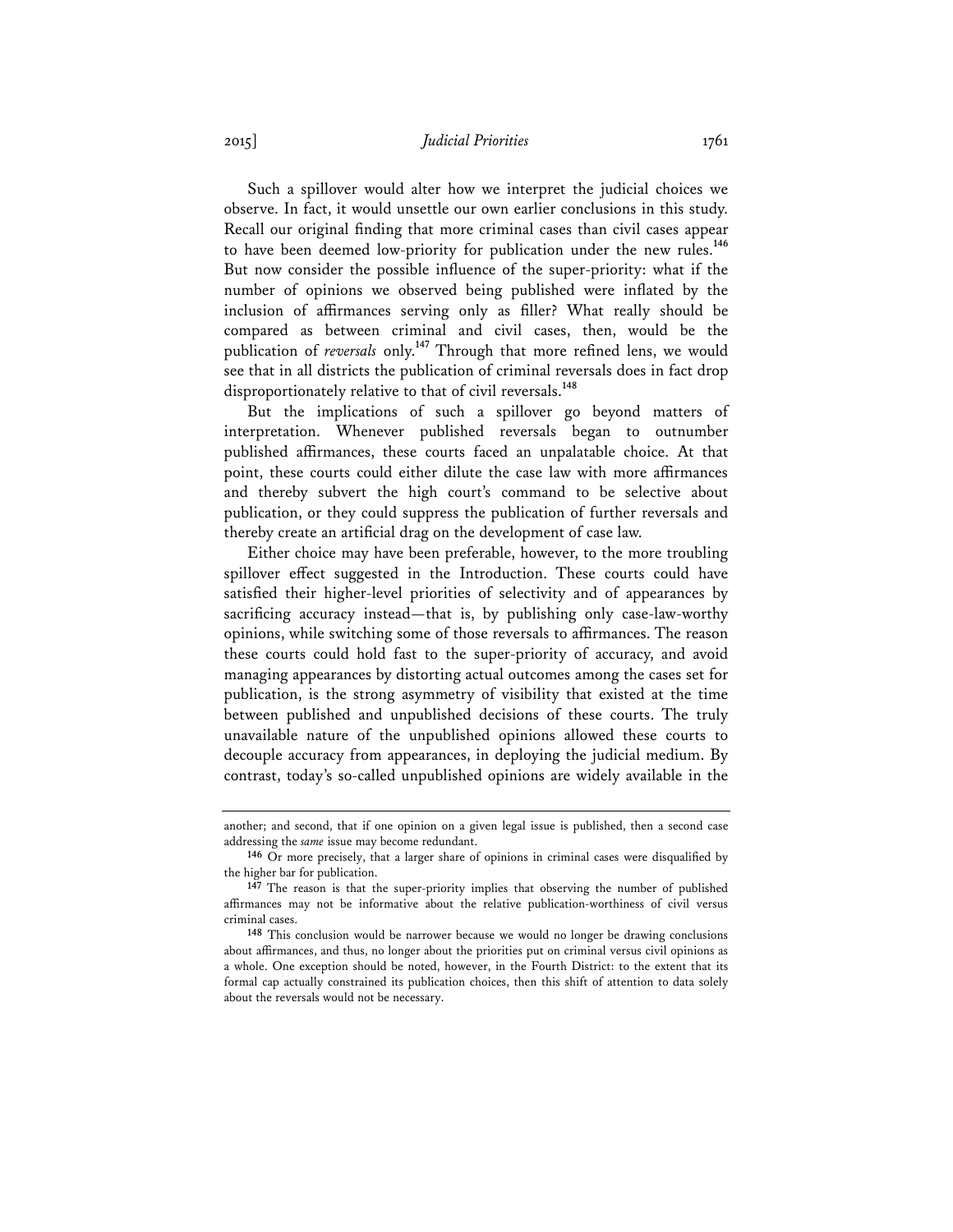federal courts and in many state courts. Such universal visibility may have its advantages, but in theory it may also force the tradeoff between accuracy and appearances—implying the possibility of spillovers across the actual outcomes of cases.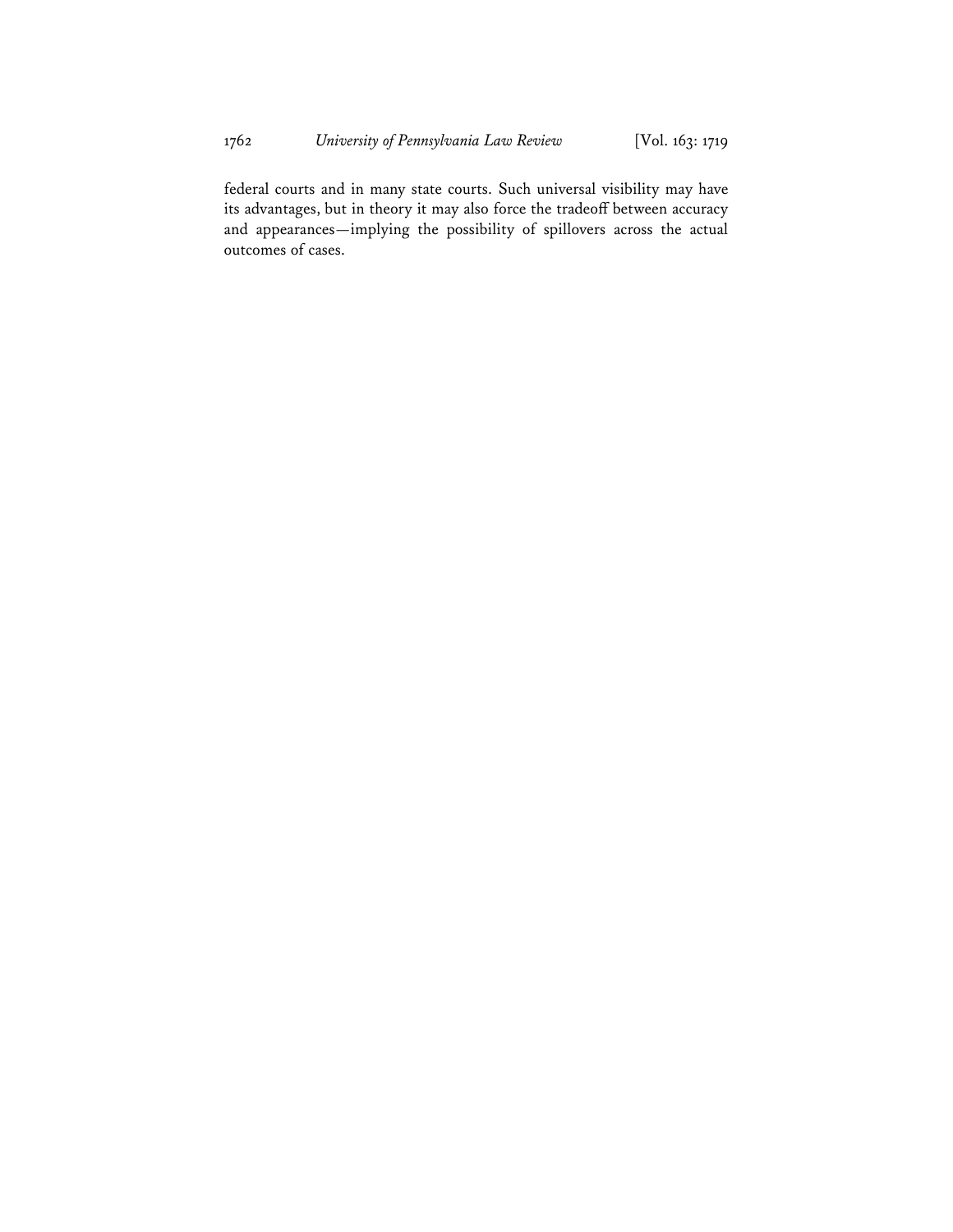# 2015] *Judicial Priorities* 1763

# **Appendix**

## **Appendix Table 1: Annual Reports of the Illinois Courts and Westlaw Data, 1991–1997**

|                           |                           | 1991 | 1992      | 1993                          | 1994          | 1995                     | 1996      | 1997 |
|---------------------------|---------------------------|------|-----------|-------------------------------|---------------|--------------------------|-----------|------|
| <b>Annual Reports</b>     | Opinions                  |      | 2284 2234 | 2196 1678                     |               | 1070                     | 1098      | 1006 |
| of the Illinois Courts    | Rule 23<br>Orders         | 3380 | 3331      |                               |               | 3592 4558 4696 4421 4805 |           |      |
|                           | Summary<br>Orders         |      |           |                               |               | 992                      | 1105      | 816  |
|                           | Total                     |      |           | 5664 5565 5788 6236 6758      |               |                          | 6624      | 6627 |
|                           | Opinions                  | 2007 | 1971      |                               | 1899 1436 946 |                          | 958       | 885  |
| <b>Westlaw Dataset</b>    | Table<br><b>Decisions</b> | 3323 |           | 3245 3499 4318 5392           |               |                          | 5165 5257 |      |
|                           | Total                     |      |           | 5330 5216 5398 5754 6338 6123 |               |                          |           | 6142 |
| Westlaw Total as a        |                           | 94.1 | 93.7      | 93.3                          | 92.3          | 93.8                     | 92.4      | 92.7 |
| Percent of Reported Total |                           |      |           |                               |               |                          |           |      |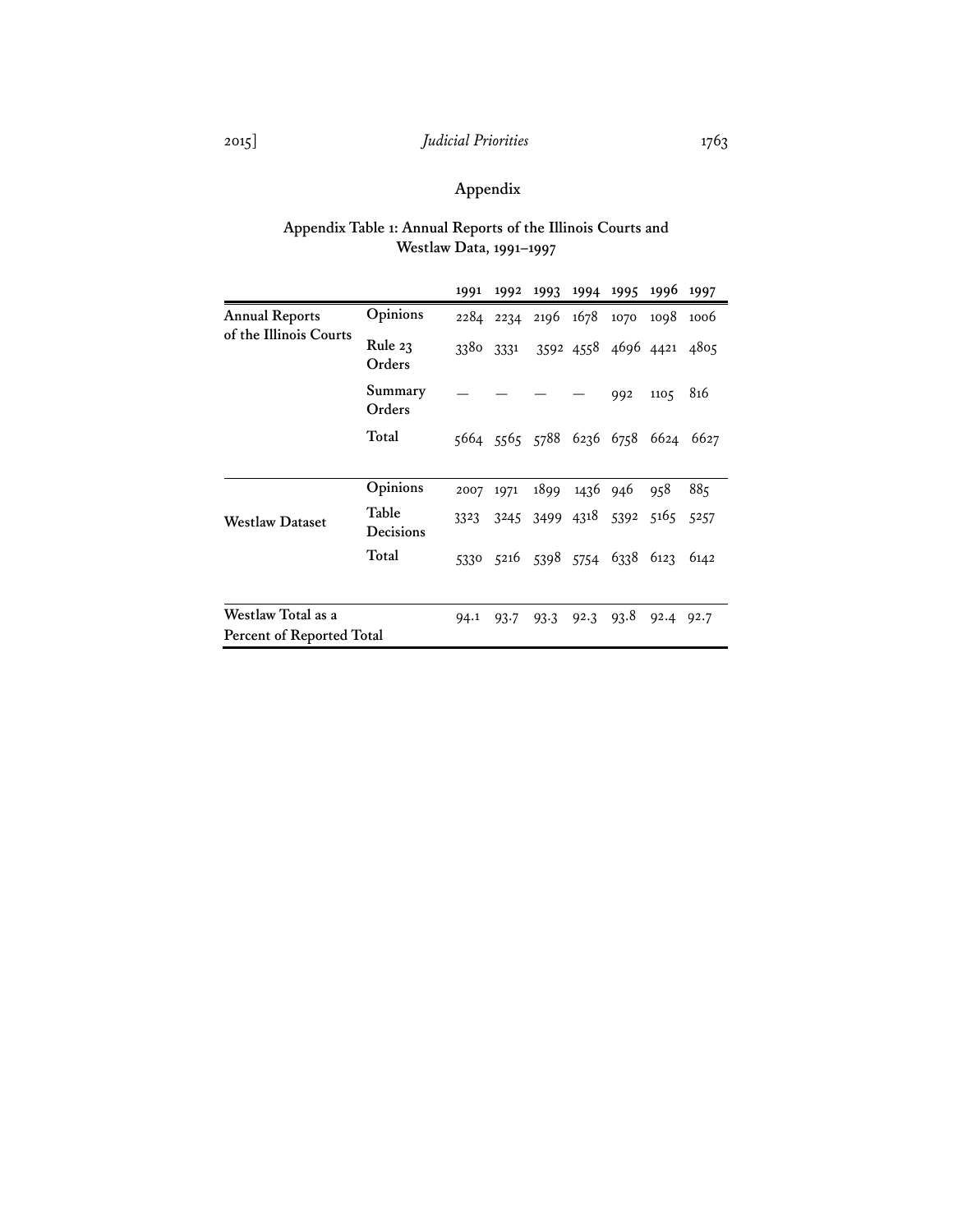

**Appendix Figure 1: Number of Total Dispositions, All Districts** 

**Appendix Figure 2: Dispositions by Outcome (as Percent of Total), All Districts** 

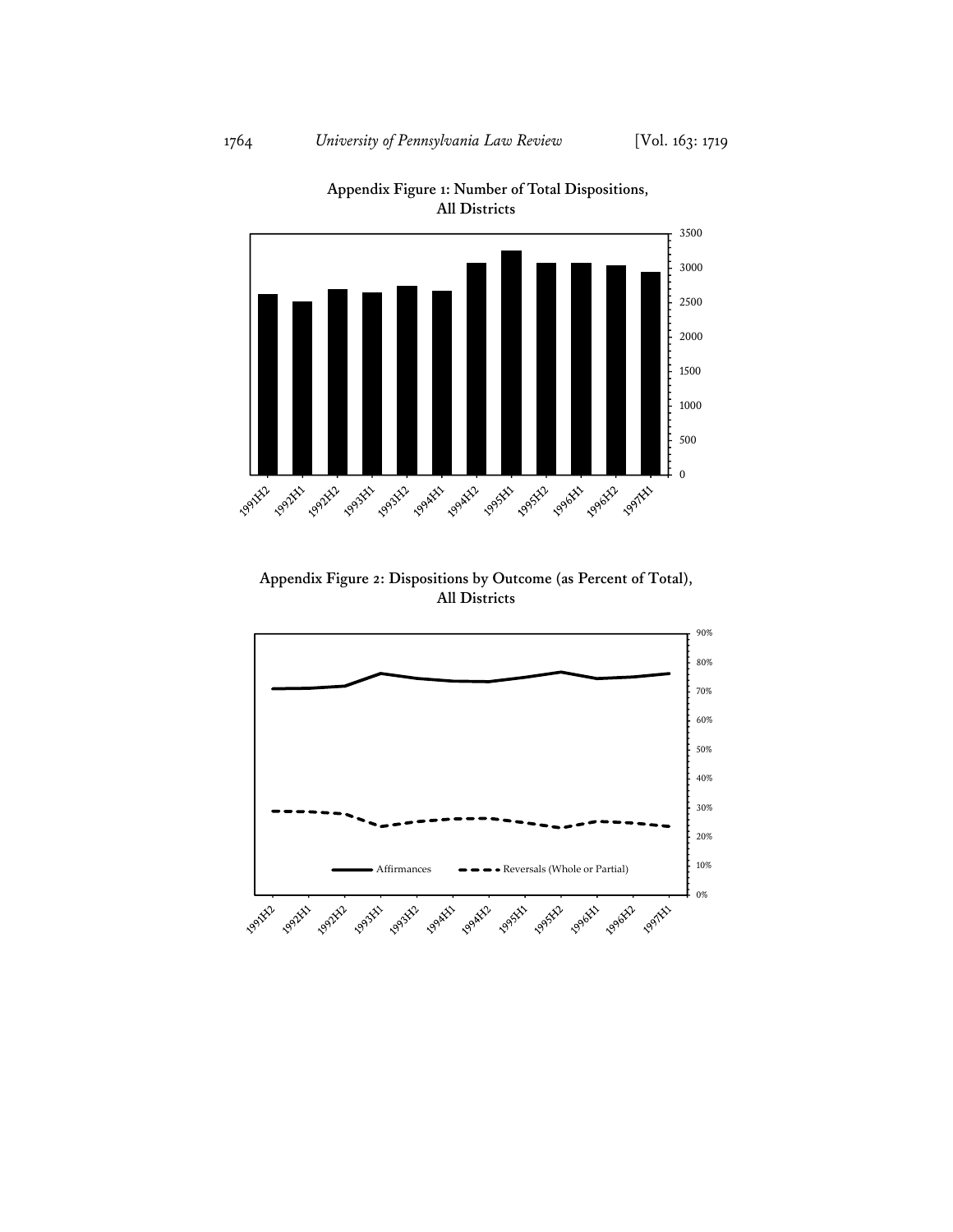

## **Appendix Figure 3: Publication Rate (by Outcome), All Districts**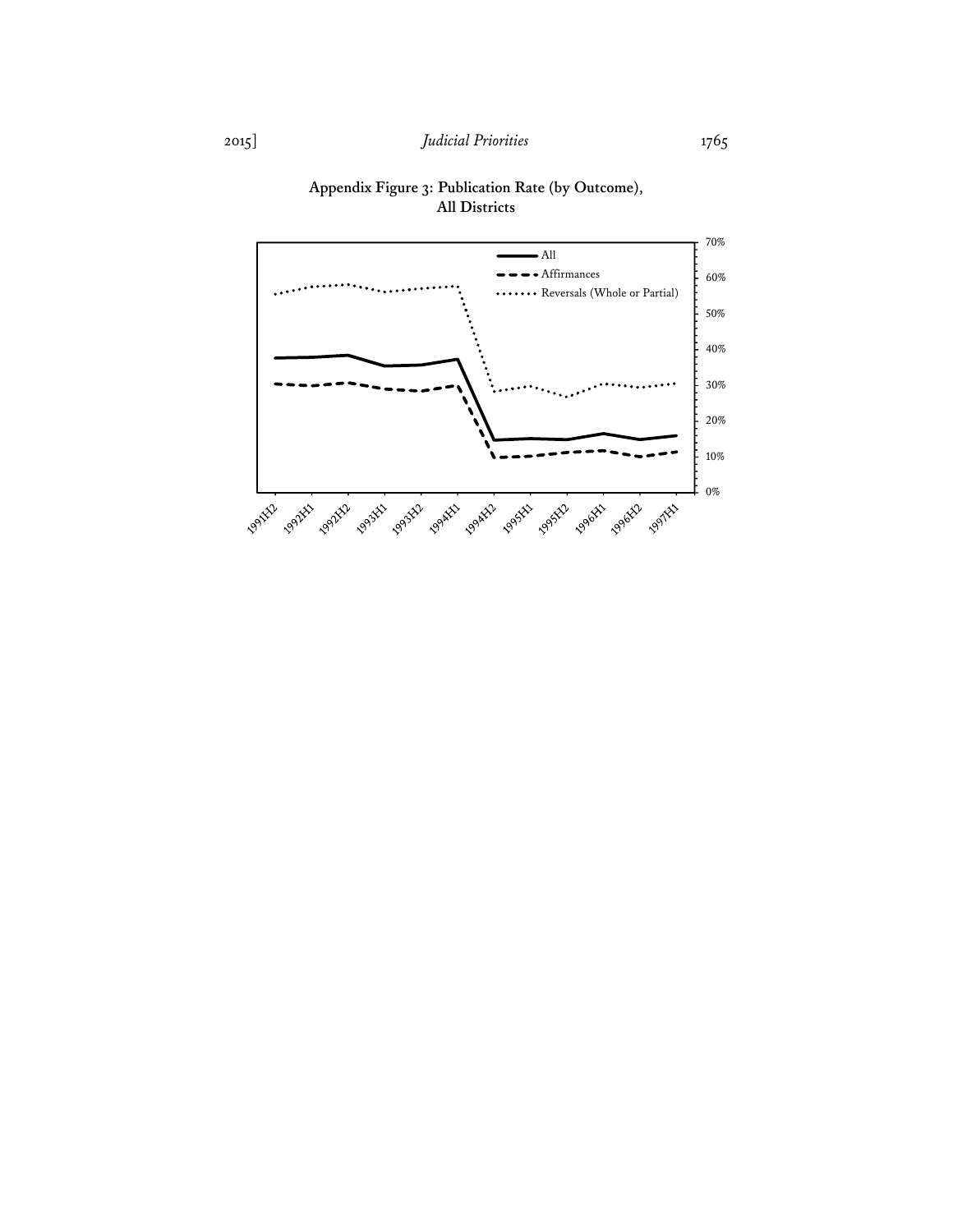|                      |                              | <b>Before</b> | After | Changes   |
|----------------------|------------------------------|---------------|-------|-----------|
| <b>All Districts</b> | Affirmances                  | 3412          | 1487  | $-56.4\%$ |
|                      | Reversals (Whole or Partial) | 2394          | 1329  | $-44.6%$  |
| 1st District         | Affirmances                  | 1580          | 816   | $-48.4\%$ |
|                      | Reversals (Whole or Partial) | 977           | 645   | $-34.0%$  |
|                      |                              |               |       |           |
| 2nd District         | <b>Affirmances</b>           | 613           | 233   | $-62.0%$  |
|                      | Reversals (Whole or Partial) | 470           | 252   | $-46.4%$  |
|                      |                              |               |       |           |
| 3rd District         | Affirmances                  | 430           | 133   | $-69.1%$  |
|                      | Reversals (Whole or Partial) | 317           | 129   | $-59.3%$  |
| 4th District         | Affirmances                  | 485           | 211   | $-56.5%$  |
|                      |                              |               |       |           |
|                      | Reversals (Whole or Partial) | 337           | 165   | $-51.0%$  |
| 5th District         | Affirmances                  | 304           | 94    | $-69.1%$  |
|                      | Reversals (Whole or Partial) | 296           | 138   | $-53.4\%$ |
|                      |                              |               |       |           |

# **Appendix Table 2: Change in Published Opinions by Outcome**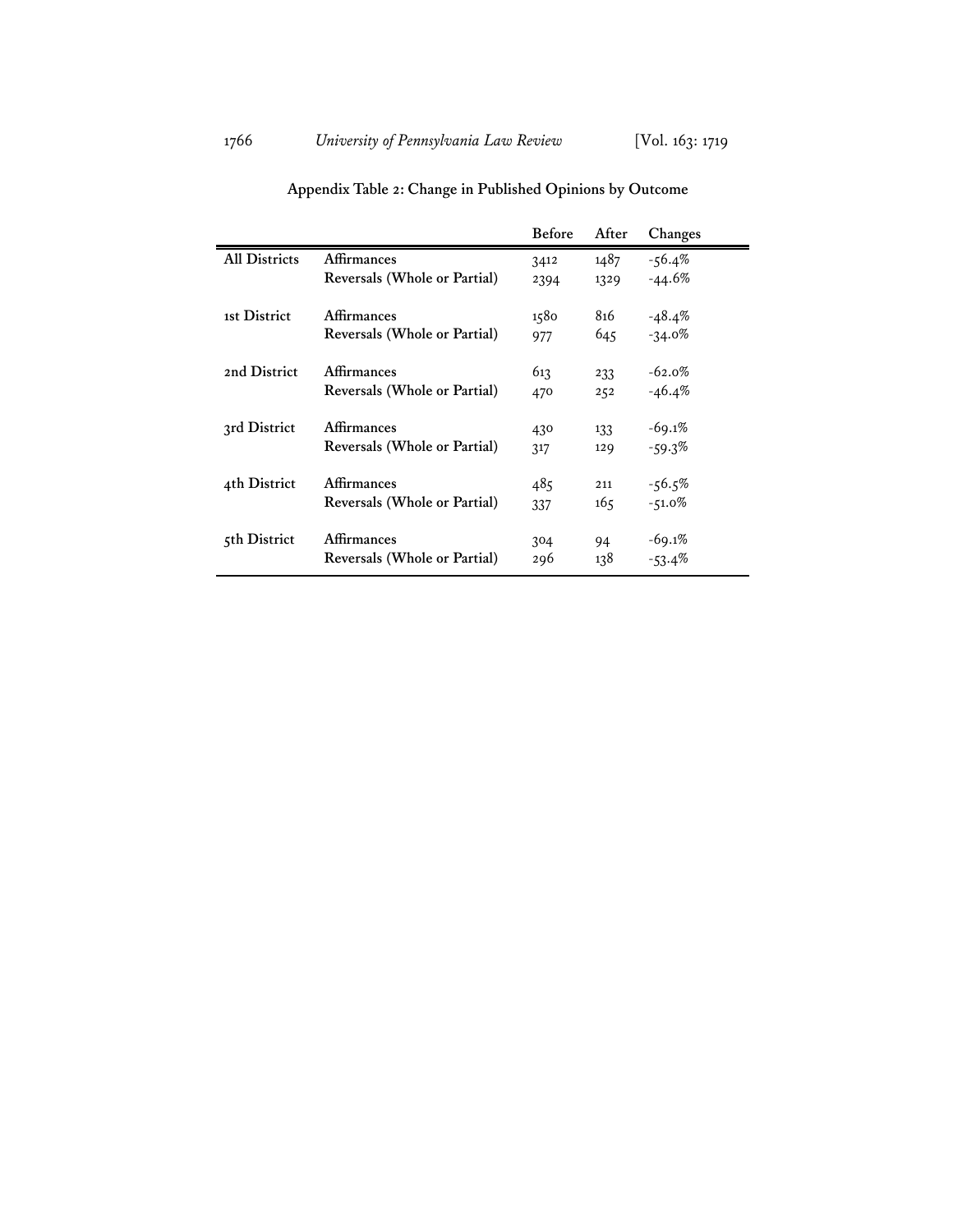|                      | Affirmance Type | <b>Before</b>   | After | Changes   |
|----------------------|-----------------|-----------------|-------|-----------|
| <b>All Districts</b> | Criminal        | 1340            | 440   | $-67.2%$  |
|                      | Civil           | 2072            | 1047  | $-49.5%$  |
|                      |                 |                 |       |           |
| 1st District         | Criminal        | 640             | 208   | $-67.5%$  |
|                      | Civil           | 940             | 608   | $-35.3%$  |
|                      |                 |                 |       |           |
| 2nd District         | Criminal        | 267             | 77    | $-71.2\%$ |
|                      | Civil           | 346             | 156   | $-54.9%$  |
|                      |                 |                 |       |           |
| 3rd District         | Criminal        | 167             | 47    | $-71.9\%$ |
|                      | Civil           | 263             | 86    | $-67.3%$  |
|                      |                 |                 |       |           |
| 4th District         | Criminal        | 163             | 86    | $-47.2%$  |
|                      | Civil           | 322             | 125   | $-61.2%$  |
|                      |                 |                 |       |           |
| 5th District         | Criminal        | 10 <sub>3</sub> | 22    | $-78.6%$  |
|                      | Civil           | 201             | 72    | $-64.2%$  |
|                      |                 |                 |       |           |

**Appendix Table 3: Change in Published Affirmances by Case Type**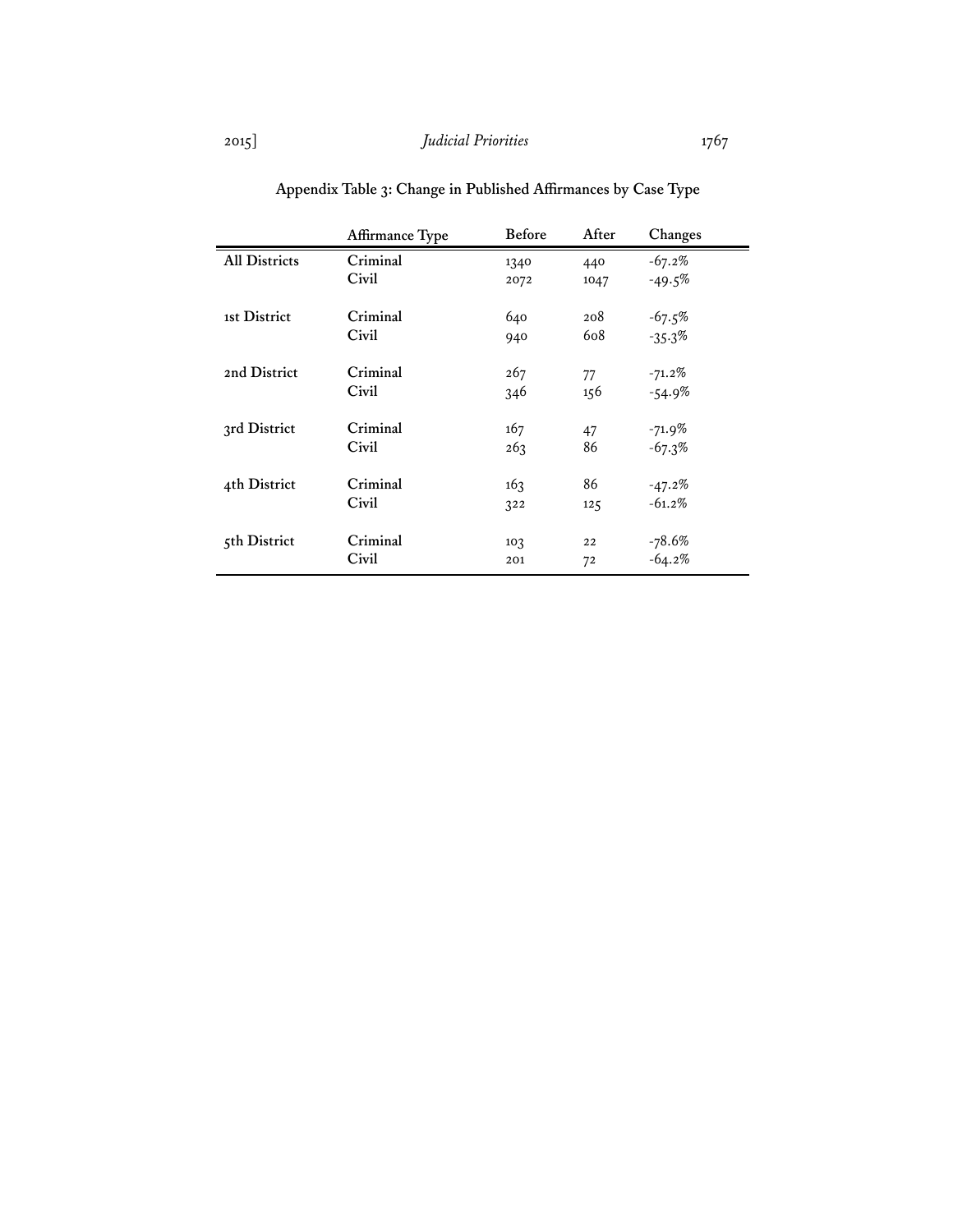|                      | Reversal Type | <b>Before</b> | After           | Changes   |
|----------------------|---------------|---------------|-----------------|-----------|
| <b>All Districts</b> | Criminal      | 806           | 347             | $-56.9\%$ |
|                      | Civil         | 1591          | 982             | $-38.3%$  |
| 1st District         | Criminal      | 313           | 163             | $-47.9%$  |
|                      | Civil         | 664           | 482             | $-27.4%$  |
| 2nd District         | Criminal      | 166           | 65              | $-60.8%$  |
|                      | Civil         | 304           | 187             | $-38.5%$  |
| 3rd District         | Criminal      | 123           | 43              | $-65.0%$  |
|                      | Civil         | 194           | 86              | $-55.7%$  |
| 4th District         | Criminal      | 120           | 43              | $-64.2%$  |
|                      | Civil         | 217           | 122             | $-43.8%$  |
| 5th District         | Criminal      | 84            | 33              | $-60.7%$  |
|                      | Civil         | 212           | 10 <sub>5</sub> | $-50.5%$  |

**Appendix Table 4: Change in Published Reversals by Case Type** 

**Appendix Figure 4: Number of Published Opinions by Outcome, Appeals from the Industrial Commission** 

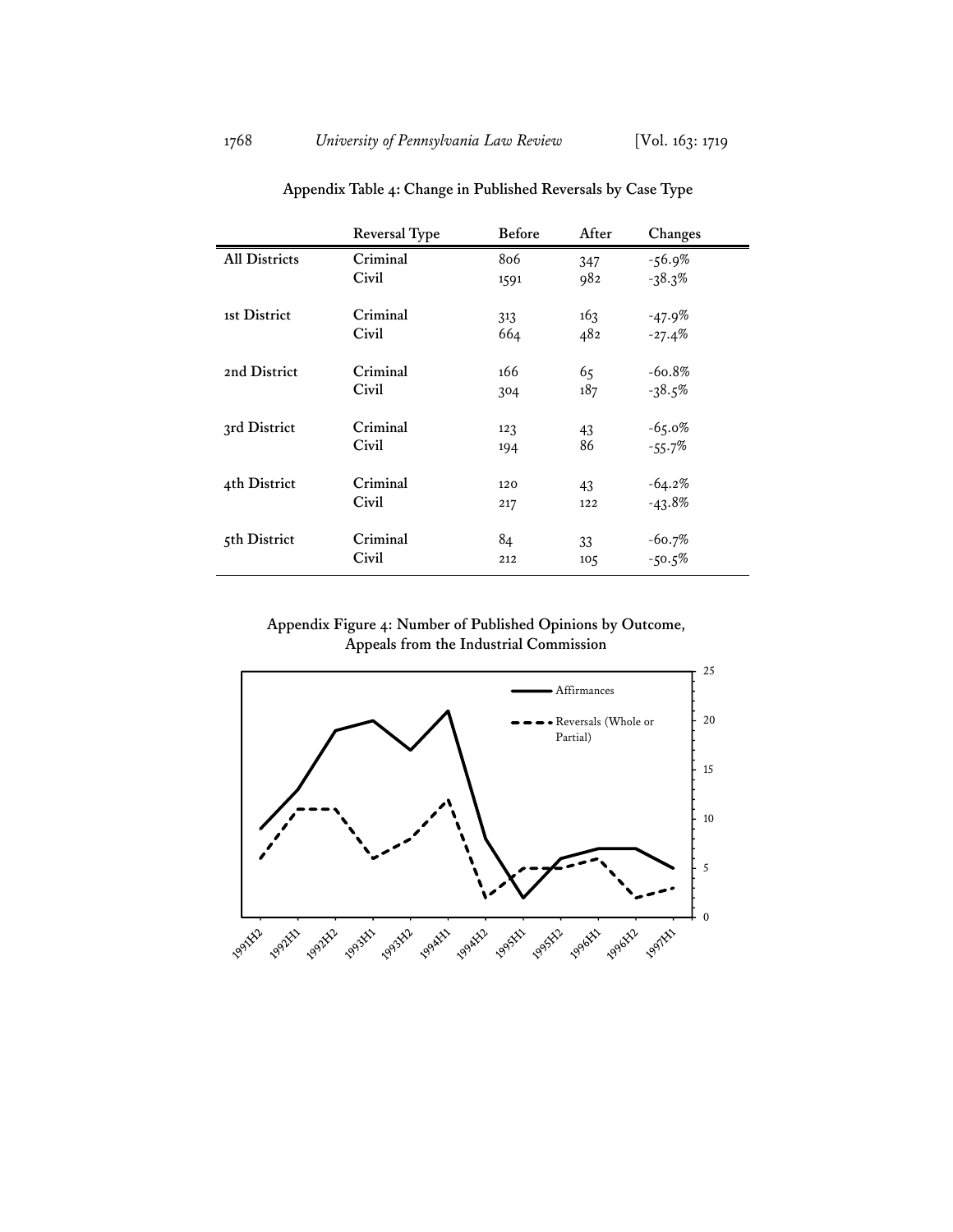

**Appendix Figure 5A: Number of Published Opinions by Outcome, Judge A (Fifth District)** 

**Appendix Figure 5B: Number of Published Opinions by Outcome, Judge B (Fifth District)**